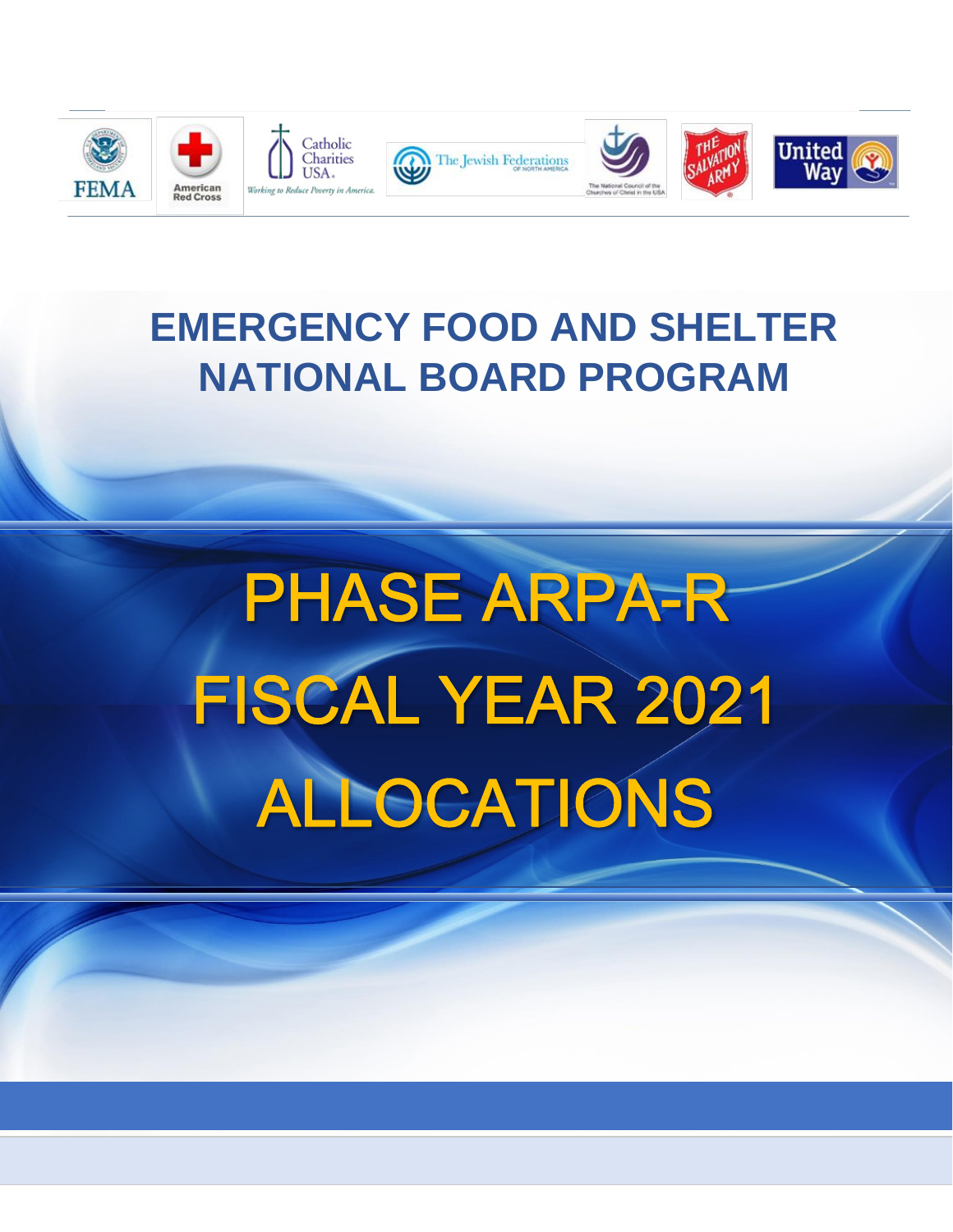| <b>ALABAMA</b> |                                       | <b>Award Amount</b> |
|----------------|---------------------------------------|---------------------|
| ARPAR-0006-01  | Birmingham/Jefferson, Shelby Counties | \$619,956           |
| ARPAR-0034-00  | <b>Barbour County</b>                 | \$20,338            |
| ARPAR-0038-00  | <b>Blount County</b>                  | \$25,274            |
| ARPAR-0042-00  | <b>Butler County</b>                  | \$21,023            |
| ARPAR-0044-00  | <b>Calhoun County</b>                 | \$82,219            |
| ARPAR-0046-00  | <b>Chambers County</b>                | \$25,685            |
| ARPAR-0050-00  | <b>Chilton County</b>                 | \$24,222            |
| ARPAR-0054-00  | <b>Clarke County</b>                  | \$20,155            |
| ARPAR-0060-00  | <b>Coffee County</b>                  | \$25,685            |
| ARPAR-0062-00  | <b>Colbert County</b>                 | \$39,670            |
| ARPAR-0068-00  | <b>Covington County</b>               | \$19,561            |
| ARPAR-0072-00  | <b>Cullman County</b>                 | \$38,436            |
| ARPAR-0074-00  | Dale County                           | \$28,793            |
| ARPAR-0076-00  | <b>Dallas County</b>                  | \$45,931            |
| ARPAR-0078-00  | De Kalb County                        | \$33,454            |
| ARPAR-0082-00  | <b>Escambia County</b>                | \$24,862            |
| ARPAR-0084-00  | <b>Etowah County</b>                  | \$69,834            |
| ARPAR-0088-00  | <b>Franklin County</b>                | \$15,265            |
| ARPAR-0094-00  | <b>Hale County</b>                    | \$15,036            |
| ARPAR-0098-00  | <b>Houston County</b>                 | \$69,057            |
| ARPAR-0102-00  | Jackson County                        | \$27,742            |
| ARPAR-0110-00  | <b>Lauderdale County</b>              | \$56,214            |
| ARPAR-0112-00  | <b>Lawrence County</b>                | \$18,053            |
| ARPAR-0114-00  | Lee County                            | \$93,828            |
| ARPAR-0116-00  | <b>Limestone County</b>               | \$47,531            |
| ARPAR-0118-00  | Lowndes County                        | \$14,899            |
| ARPAR-0120-00  | <b>Macon County</b>                   | \$21,435            |
| ARPAR-0122-00  | <b>Madison County</b>                 | \$219,784           |
| ARPAR-0126-00  | Marengo County                        | \$14,351            |
| ARPAR-0128-00  | <b>Marion County</b>                  | \$16,316            |
| ARPAR-0130-00  | Marshall County                       | \$45,657            |
| ARPAR-0132-00  | <b>Mobile County</b>                  | \$402,412           |
| ARPAR-0136-00  | <b>Monroe County</b>                  | \$18,144            |
| ARPAR-0138-00  | <b>Montgomery County</b>              | \$233,358           |
| ARPAR-0142-00  | Morgan County                         | \$66,086            |
| ARPAR-0148-00  | <b>Pike County</b>                    | \$22,120            |
| ARPAR-0152-00  | <b>Russell County</b>                 | \$30,484            |
| ARPAR-0160-00  | <b>Talladega County</b>               | \$64,121            |
| ARPAR-0162-00  | <b>Tallapoosa County</b>              | \$32,038            |
| ARPAR-0164-00  | <b>Tuscaloosa County</b>              | \$159,959           |
| ARPAR-0168-00  | <b>Walker County</b>                  | \$38,710            |
| ARPAR-0176-00  | <b>State Set-Aside Committee, AL</b>  | \$281,268           |

#### *ALABAMA Total \$3,188,966*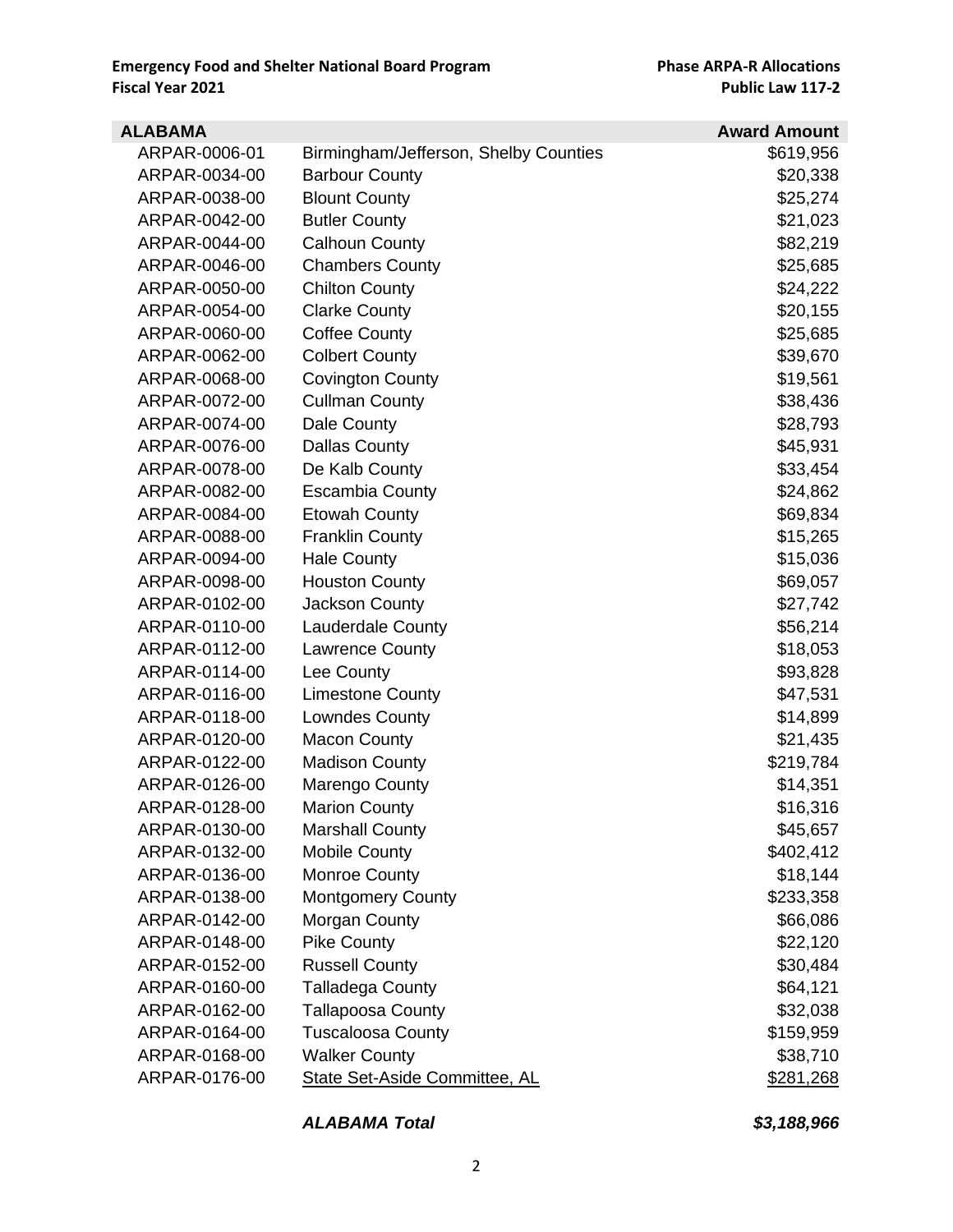| <b>ALASKA</b> |                               | <b>Award Amount</b> |
|---------------|-------------------------------|---------------------|
| ARPAR-0188-00 | Anchorage Borough             | \$390,392           |
| ARPAR-0190-00 | <b>Bethel Census Area</b>     | \$39,304            |
| ARPAR-0196-00 | Fairbanks North Star Borough  | \$99,906            |
| ARPAR-0202-00 | Kenai Peninsula Borough       | \$89,303            |
| ARPAR-0204-00 | Ketchikan Gateway Borough     | \$21,572            |
| ARPAR-0208-00 | Kodiak Island Borough         | \$16,956            |
| ARPAR-0210-00 | Matanuska-Susitna Census Area | \$145,426           |
| ARPAR-0212-00 | Nome Census Area              | \$17,093            |
| ARPAR-0214-01 | Northwest Arctic Borough      | \$14,625            |
| ARPAR-0224-00 | Valdez-Cordova Census Area    | \$15,219            |
| ARPAR-0226-00 | Kusilvak Census Area          | \$20,475            |
| ARPAR-0232-00 | State Set-Aside Committee, AK | \$79,335            |
|               |                               |                     |

*ALASKA Total \$949,606*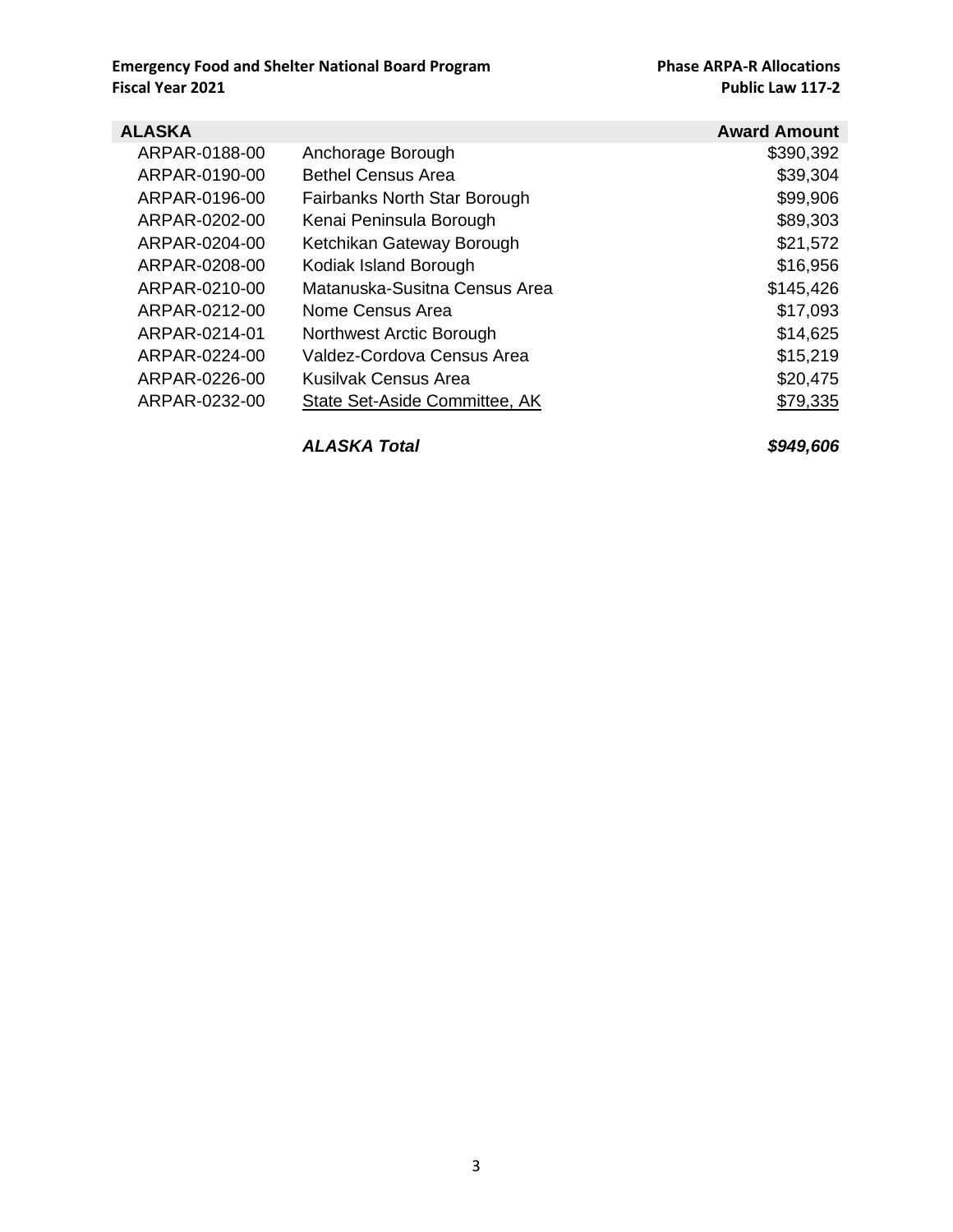| <b>ARIZONA</b> |                               | <b>Award Amount</b> |
|----------------|-------------------------------|---------------------|
| ARPAR-0242-00  | <b>Apache County</b>          | \$95,427            |
| ARPAR-0244-00  | <b>Cochise County</b>         | \$131,715           |
| ARPAR-0246-00  | <b>Coconino County</b>        | \$246,337           |
| ARPAR-0248-00  | <b>Gila County</b>            | \$57,448            |
| ARPAR-0250-00  | <b>Graham County</b>          | \$37,065            |
| ARPAR-0254-00  | La Paz County                 | \$24,497            |
| ARPAR-0256-00  | Maricopa County               | \$5,852,866         |
| ARPAR-0268-00  | <b>Mohave County</b>          | \$270,011           |
| ARPAR-0270-00  | Navajo County                 | \$144,283           |
| ARPAR-0272-00  | <b>Pima County</b>            | \$1,355,175         |
| ARPAR-0276-00  | <b>Pinal County</b>           | \$510,773           |
| ARPAR-0278-00  | Santa Cruz County             | \$90,400            |
| ARPAR-0280-00  | <b>Yavapai County</b>         | \$248,440           |
| ARPAR-0282-00  | <b>Yuma County</b>            | \$639,792           |
| ARPAR-0284-00  | State Set-Aside Committee, AZ | \$6,157             |

*ARIZONA Total \$9,710,386*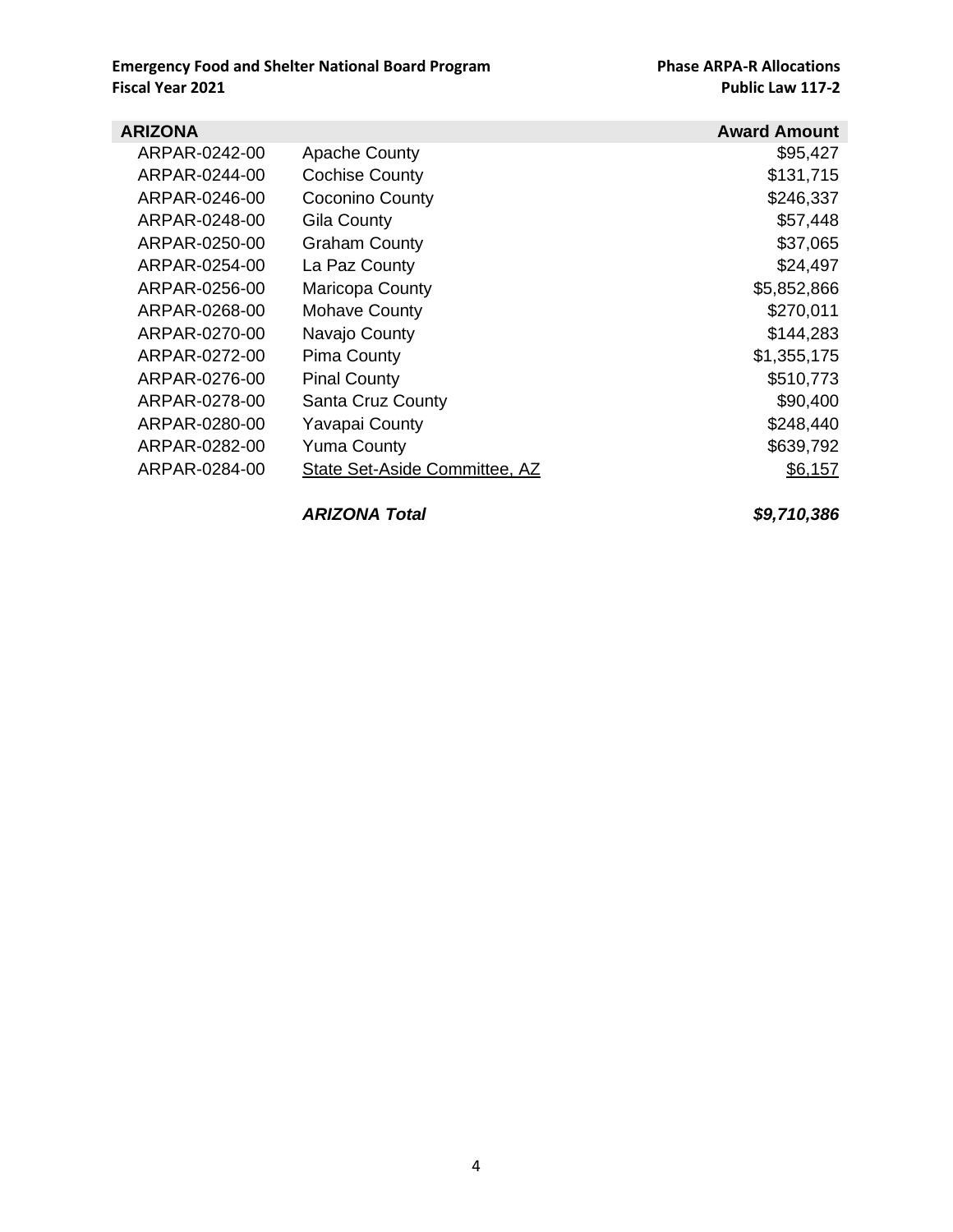| <b>ARKANSAS</b> |                                      | <b>Award Amount</b> |
|-----------------|--------------------------------------|---------------------|
| ARPAR-0304-00   | Arkansas County                      | \$15,036            |
| ARPAR-0306-00   | <b>Ashley County</b>                 | \$24,177            |
| ARPAR-0310-00   | <b>Benton County</b>                 | \$190,397           |
| ARPAR-0312-00   | <b>Boone County</b>                  | \$22,760            |
| ARPAR-0318-00   | <b>Carroll County</b>                | \$21,343            |
| ARPAR-0322-00   | <b>Clark County</b>                  | \$19,926            |
| ARPAR-0330-00   | Columbia County                      | \$23,217            |
| ARPAR-0332-00   | <b>Conway County</b>                 | \$16,362            |
| ARPAR-0334-00   | <b>Craighead County</b>              | \$86,835            |
| ARPAR-0336-00   | <b>Crawford County</b>               | \$44,606            |
| ARPAR-0338-00   | <b>Crittenden County</b>             | \$52,055            |
| ARPAR-0340-00   | <b>Cross County</b>                  | \$14,853            |
| ARPAR-0344-00   | Desha County                         | \$13,985            |
| ARPAR-0346-00   | <b>Drew County</b>                   | \$18,190            |
| ARPAR-0348-00   | <b>Faulkner County</b>               | \$101,871           |
| ARPAR-0354-00   | <b>Garland County</b>                | \$97,941            |
| ARPAR-0358-00   | <b>Greene County</b>                 | \$32,129            |
| ARPAR-0360-00   | <b>Hempstead County</b>              | \$15,402            |
| ARPAR-0362-00   | <b>Hot Spring County</b>             | \$25,731            |
| ARPAR-0366-00   | <b>Independence County</b>           | \$30,804            |
| ARPAR-0370-00   | Jackson County                       | \$14,076            |
| ARPAR-0372-00   | Jefferson County                     | \$81,579            |
| ARPAR-0376-00   | <b>Johnson County</b>                | \$22,211            |
| ARPAR-0380-00   | Lawrence County                      | \$13,848            |
| ARPAR-0388-00   | Logan County                         | \$16,819            |
| ARPAR-0396-00   | <b>Miller County</b>                 | \$44,286            |
| ARPAR-0398-00   | Mississippi County                   | \$55,392            |
| ARPAR-0408-00   | <b>Ouachita County</b>               | \$17,778            |
| ARPAR-0412-00   | <b>Phillips County</b>               | \$21,617            |
| ARPAR-0416-00   | <b>Poinsett County</b>               | \$18,372            |
| ARPAR-0418-00   | Polk County                          | \$16,864            |
| ARPAR-0420-00   | Pope County                          | \$52,192            |
| ARPAR-0424-00   | <b>Pulaski County</b>                | \$436,506           |
| ARPAR-0430-00   | <b>Randolph County</b>               | \$14,122            |
| ARPAR-0432-00   | St. Francis County                   | \$22,669            |
| ARPAR-0440-00   | Sebastian County                     | \$98,352            |
| ARPAR-0450-00   | <b>Union County</b>                  | \$43,600            |
| ARPAR-0452-00   | Van Buren County                     | \$13,894            |
| ARPAR-0454-00   | <b>Washington County</b>             | \$177,783           |
| ARPAR-0456-00   | <b>White County</b>                  | \$65,720            |
| ARPAR-0460-00   | <b>Yell County</b>                   | \$14,990            |
| ARPAR-0462-00   | <b>State Set-Aside Committee, AR</b> | \$277,406           |

#### *ARKANSAS Total \$2,407,696*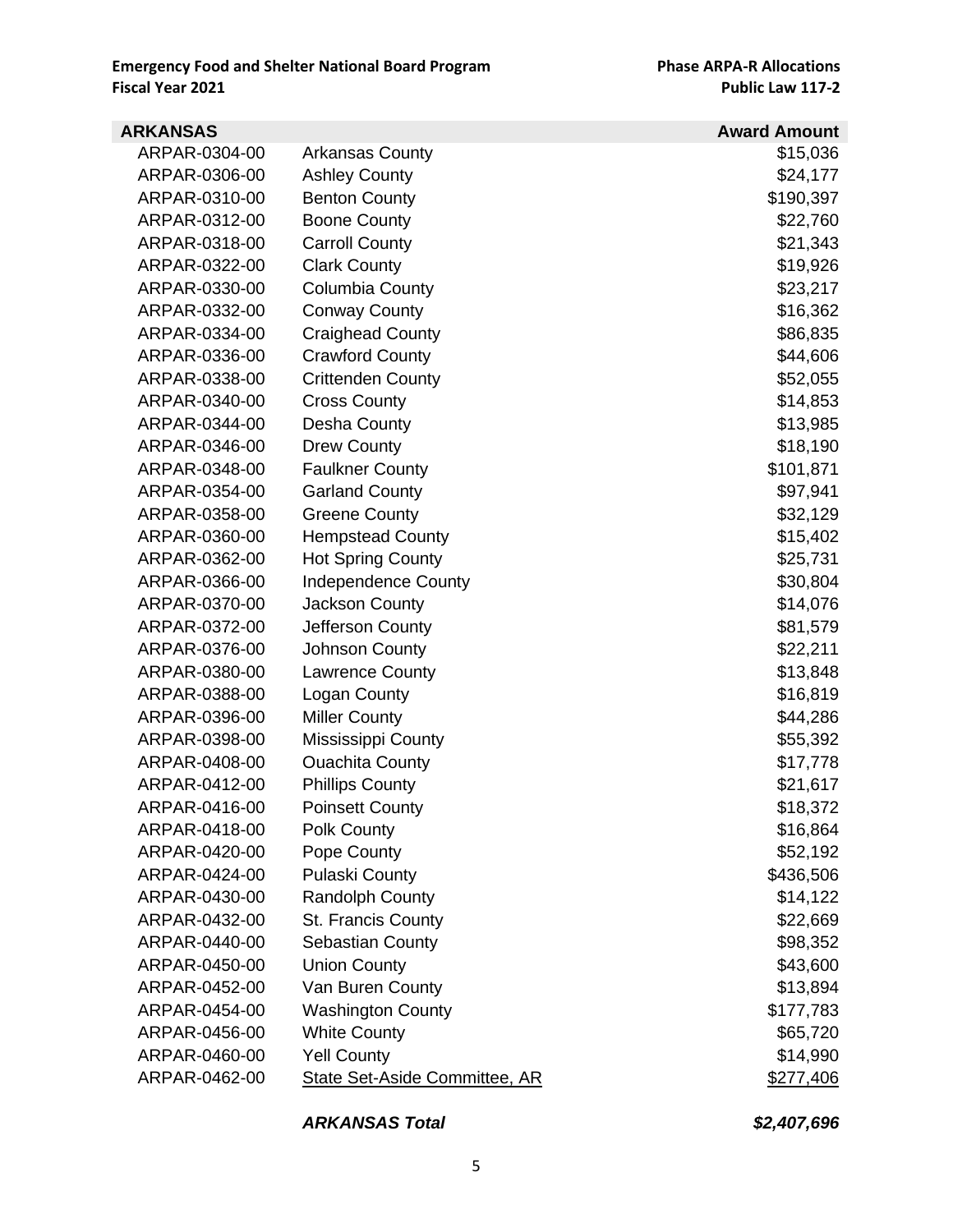| <b>CALIFORNIA</b> |                           | <b>Award Amount</b> |
|-------------------|---------------------------|---------------------|
| ARPAR-0464-00     | <b>Fresno City/County</b> | \$1,831,854         |
| ARPAR-0634-00     | Alameda County            | \$1,563,168         |
| ARPAR-0646-00     | Oakland City              | \$701,992           |
| ARPAR-0652-00     | <b>Amador County</b>      | \$45,109            |
| ARPAR-0654-00     | <b>Butte County</b>       | \$288,978           |
| ARPAR-0656-00     | <b>Calaveras County</b>   | \$56,123            |
| ARPAR-0658-00     | Colusa County             | \$59,231            |
| ARPAR-0660-00     | Contra Costa County       | \$1,584,374         |
| ARPAR-0668-00     | Del Norte County          | \$32,312            |
| ARPAR-0670-00     | El Dorado County          | \$239,482           |
| ARPAR-0676-00     | <b>Glenn County</b>       | \$39,076            |
| ARPAR-0678-00     | <b>Humboldt County</b>    | \$167,546           |
| ARPAR-0680-00     | <b>Imperial County</b>    | \$527,226           |
| ARPAR-0682-00     | Inyo County               | \$21,892            |
| ARPAR-0684-00     | <b>Kern County</b>        | \$1,738,986         |
| ARPAR-0688-00     | <b>Kings County</b>       | \$242,133           |
| ARPAR-0690-00     | <b>Lake County</b>        | \$97,712            |
| ARPAR-0692-00     | <b>Lassen County</b>      | \$24,954            |
| ARPAR-0695-00     | Los Angeles City/County   | \$23,368,352        |
| ARPAR-0760-00     | <b>Madera County</b>      | \$245,469           |
| ARPAR-0766-00     | Mariposa County           | \$25,593            |
| ARPAR-0768-00     | <b>Mendocino County</b>   | \$105,573           |
| ARPAR-0770-00     | <b>Merced County</b>      | \$532,527           |
| ARPAR-0774-00     | Mono County               | \$26,188            |
| ARPAR-0776-00     | <b>Monterey County</b>    | \$787,823           |
| ARPAR-0780-00     | Napa County               | \$190,123           |
| ARPAR-0784-00     | Nevada County             | \$120,244           |
| ARPAR-0786-00     | <b>Orange County</b>      | \$4,295,273         |
| ARPAR-0816-00     | <b>Placer County</b>      | \$430,976           |
| ARPAR-0818-00     | <b>Plumas County</b>      | \$30,986            |
| ARPAR-0820-00     | <b>Riverside County</b>   | \$3,784,363         |
| ARPAR-0824-00     | Sacramento County         | \$2,273,068         |
| ARPAR-0828-00     | San Benito County         | \$104,385           |
| ARPAR-0830-00     | San Bernardino County     | \$3,363,122         |
| ARPAR-0840-00     | San Diego County          | \$4,619,899         |
| ARPAR-0860-00     | San Joaquin County        | \$1,314,043         |
| ARPAR-0864-00     | San Luis Obispo County    | \$326,271           |
| ARPAR-0866-00     | San Mateo County          | \$919,263           |
| ARPAR-0876-00     | Santa Barbara County      | \$580,150           |
| ARPAR-0880-00     | Santa Clara County        | \$2,214,066         |
| ARPAR-0892-00     | Santa Cruz County         | \$416,397           |
| ARPAR-0896-00     | <b>Shasta County</b>      | \$226,457           |
| ARPAR-0900-00     | <b>Siskiyou County</b>    | \$60,328            |
| ARPAR-0902-00     | Solano County             | \$679,279           |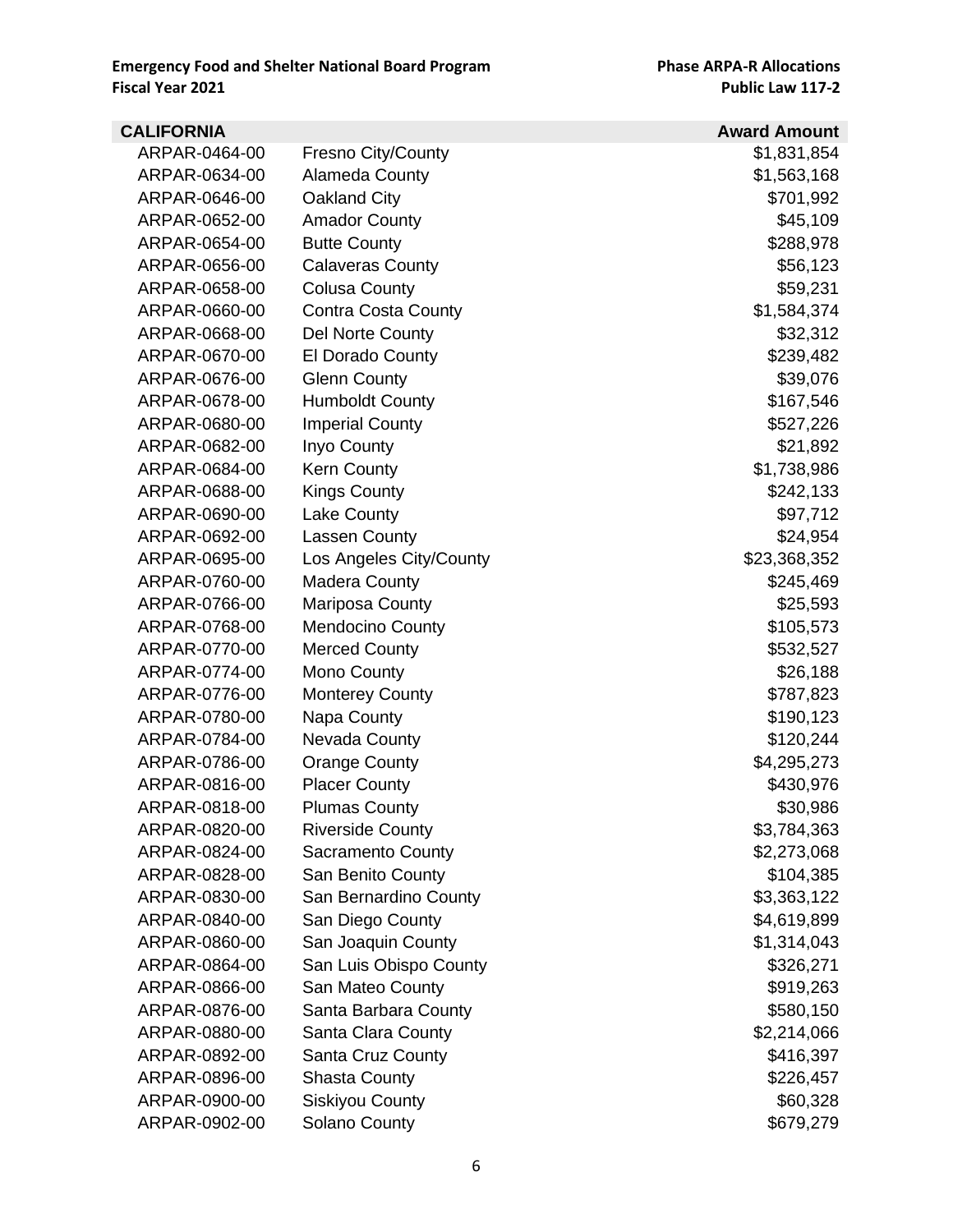| ARPAR-0908-00 | Sonoma County                 | \$611,227   |
|---------------|-------------------------------|-------------|
| ARPAR-0912-00 | <b>Stanislaus County</b>      | \$904,090   |
| ARPAR-0916-00 | <b>Sutter County</b>          | \$181,074   |
| ARPAR-0918-00 | <b>Tehama County</b>          | \$82,539    |
| ARPAR-0922-00 | <b>Tulare County</b>          | \$955,825   |
| ARPAR-0926-00 | <b>Tuolumne County</b>        | \$67,137    |
| ARPAR-0928-00 | <b>Ventura County</b>         | \$1,144,577 |
| ARPAR-0938-00 | <b>Yolo County</b>            | \$282,168   |
| ARPAR-0940-00 | <b>Yuba County</b>            | \$117,227   |
| ARPAR-0942-00 | State Set-Aside Committee, CA | \$964,220   |
|               |                               |             |

*CALIFORNIA Total \$65,612,450*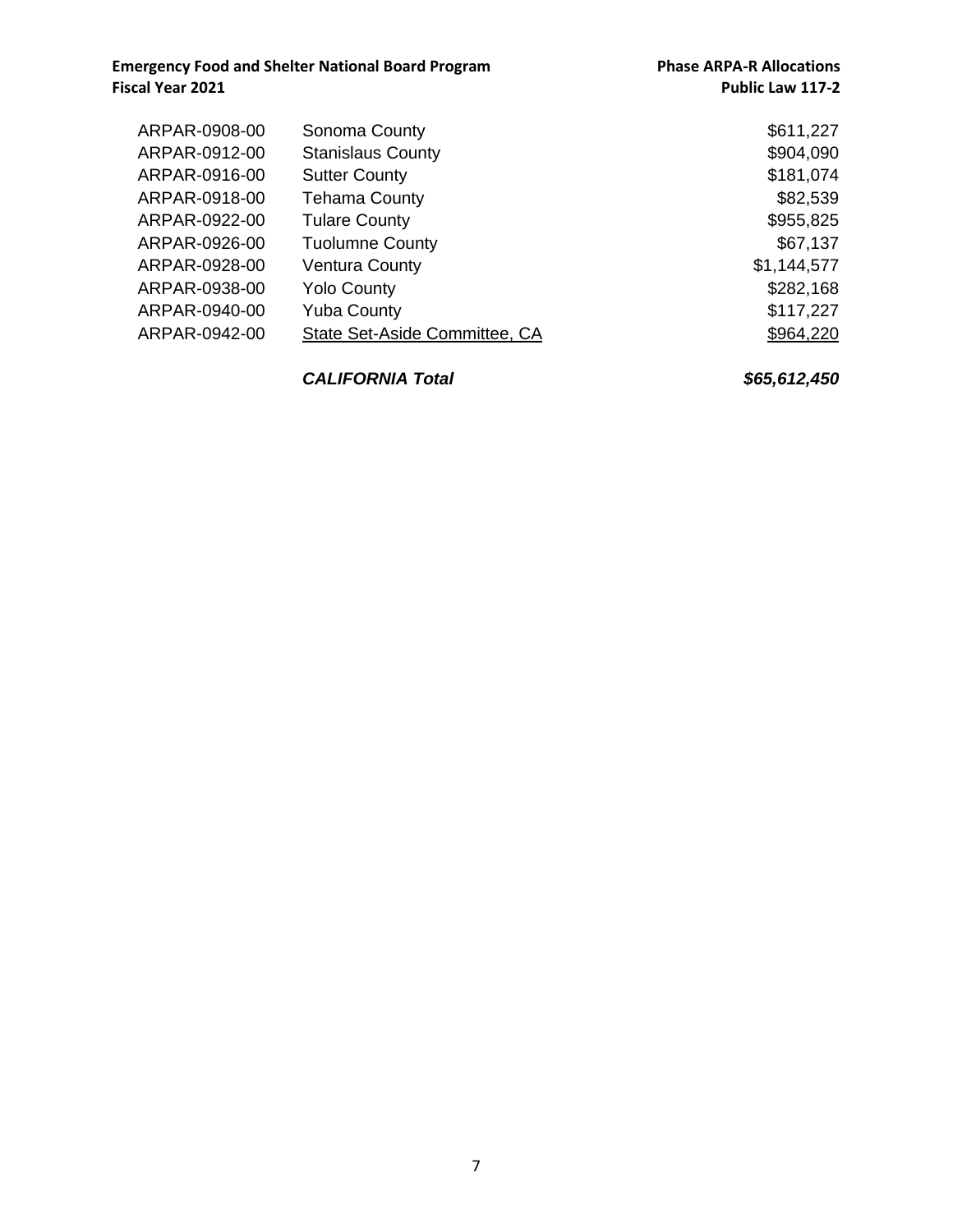| <b>COLORADO</b> |                               | <b>Award Amount</b> |
|-----------------|-------------------------------|---------------------|
| ARPAR-0968-00   | <b>Adams County</b>           | \$857,291           |
| ARPAR-0978-00   | Alamosa County                | \$23,034            |
| ARPAR-0980-00   | Arapahoe County               | \$1,069,214         |
| ARPAR-0990-00   | <b>Boulder County</b>         | \$437,237           |
| ARPAR-1000-00   | <b>Clear Creek County</b>     | \$17,230            |
| ARPAR-1012-00   | Denver City/County            | \$1,275,561         |
| ARPAR-1016-00   | Douglas County                | \$419,139           |
| ARPAR-1022-00   | El Paso County                | \$986,081           |
| ARPAR-1026-00   | <b>Fremont County</b>         | \$53,015            |
| ARPAR-1034-00   | <b>Gunnison County</b>        | \$22,303            |
| ARPAR-1042-00   | Jefferson County              | \$859,164           |
| ARPAR-1056-00   | La Plata County               | \$83,407            |
| ARPAR-1058-00   | <b>Larimer County</b>         | \$488,379           |
| ARPAR-1062-00   | Las Animas County             | \$21,709            |
| ARPAR-1066-00   | Logan County                  | \$24,268            |
| ARPAR-1068-00   | <b>Mesa County</b>            | \$221,018           |
| ARPAR-1074-00   | <b>Montezuma County</b>       | \$36,059            |
| ARPAR-1076-00   | <b>Montrose County</b>        | \$55,529            |
| ARPAR-1080-00   | <b>Otero County</b>           | \$25,182            |
| ARPAR-1088-00   | <b>Pitkin County</b>          | \$32,129            |
| ARPAR-1090-00   | <b>Prowers County</b>         | \$13,939            |
| ARPAR-1092-00   | <b>Pueblo County</b>          | \$294,005           |
| ARPAR-1098-00   | <b>Rio Grande County</b>      | \$16,956            |
| ARPAR-1106-00   | San Miguel County             | \$15,356            |
| ARPAR-1116-00   | <b>Weld County</b>            | \$468,407           |
| ARPAR-1122-00   | State Set-Aside Committee, CO | \$436,132           |
|                 |                               |                     |

*COLORADO Total \$8,251,744*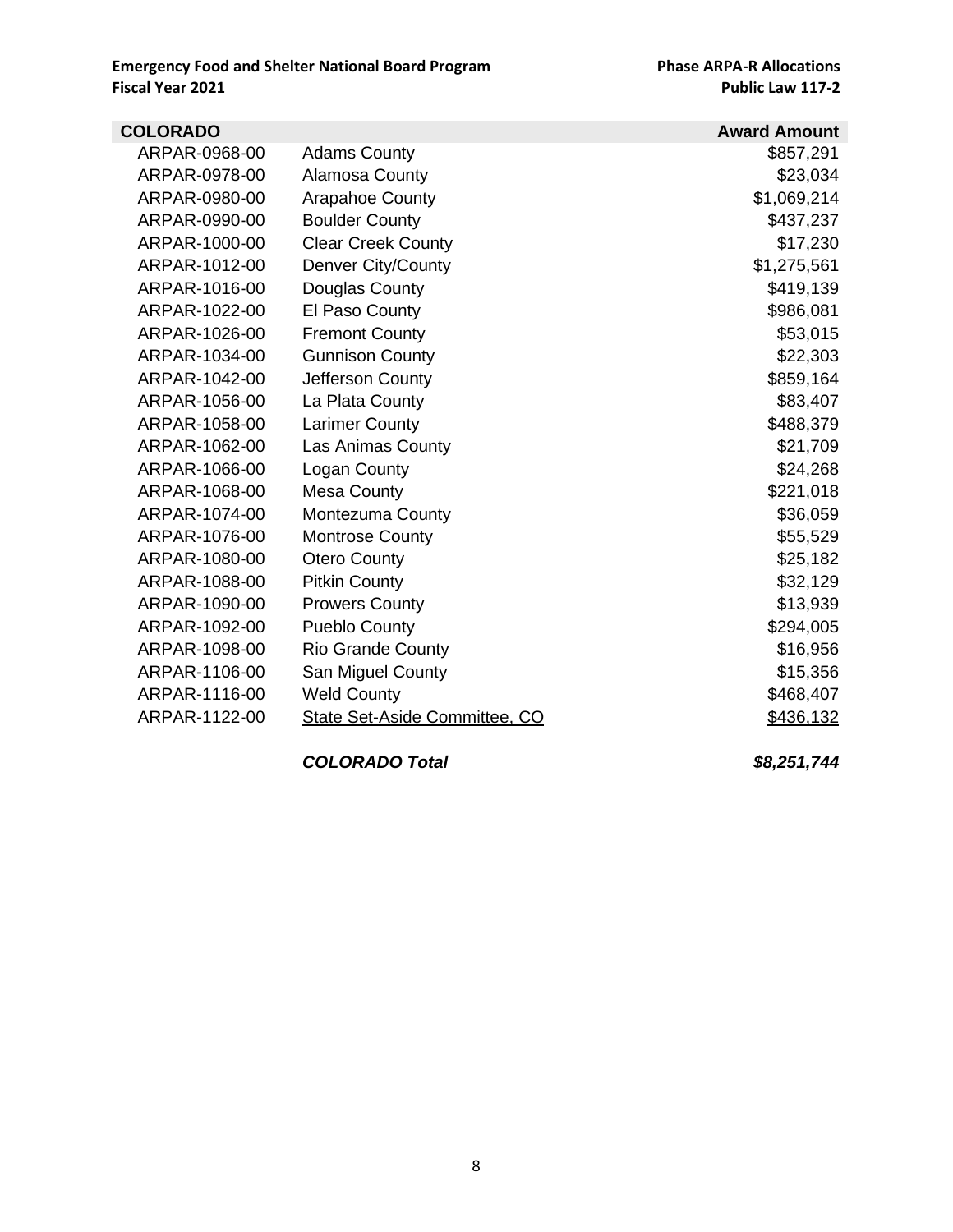| <b>CONNECTICUT</b> |                                      | <b>Award Amount</b> |
|--------------------|--------------------------------------|---------------------|
| ARPAR-1422-01      | <b>Fairfield Census/Bridgeport</b>   | \$630,865           |
| ARPAR-1422-02      | <b>Fairfield Census/Danbury</b>      | \$192,002           |
| ARPAR-1422-03      | <b>Fairfield Census/Norwalk</b>      | \$233,146           |
| ARPAR-1422-04      | <b>Fairfield Census/Stamford</b>     | \$315,433           |
| ARPAR-1438-00      | <b>Hartford Census County</b>        | \$1,481,817         |
| ARPAR-1456-00      | <b>Middlesex Census County</b>       | \$227,508           |
| ARPAR-1458-00      | <b>New Haven Census County</b>       | \$1,435,338         |
| ARPAR-1472-00      | <b>New London Census County</b>      | \$429,239           |
| ARPAR-1474-00      | <b>Tolland Census County</b>         | \$204,382           |
| ARPAR-1478-00      | <b>State Set-Aside Committee, CT</b> | \$456,752           |
|                    |                                      |                     |

#### *CONNECTICUT Total \$5,606,482*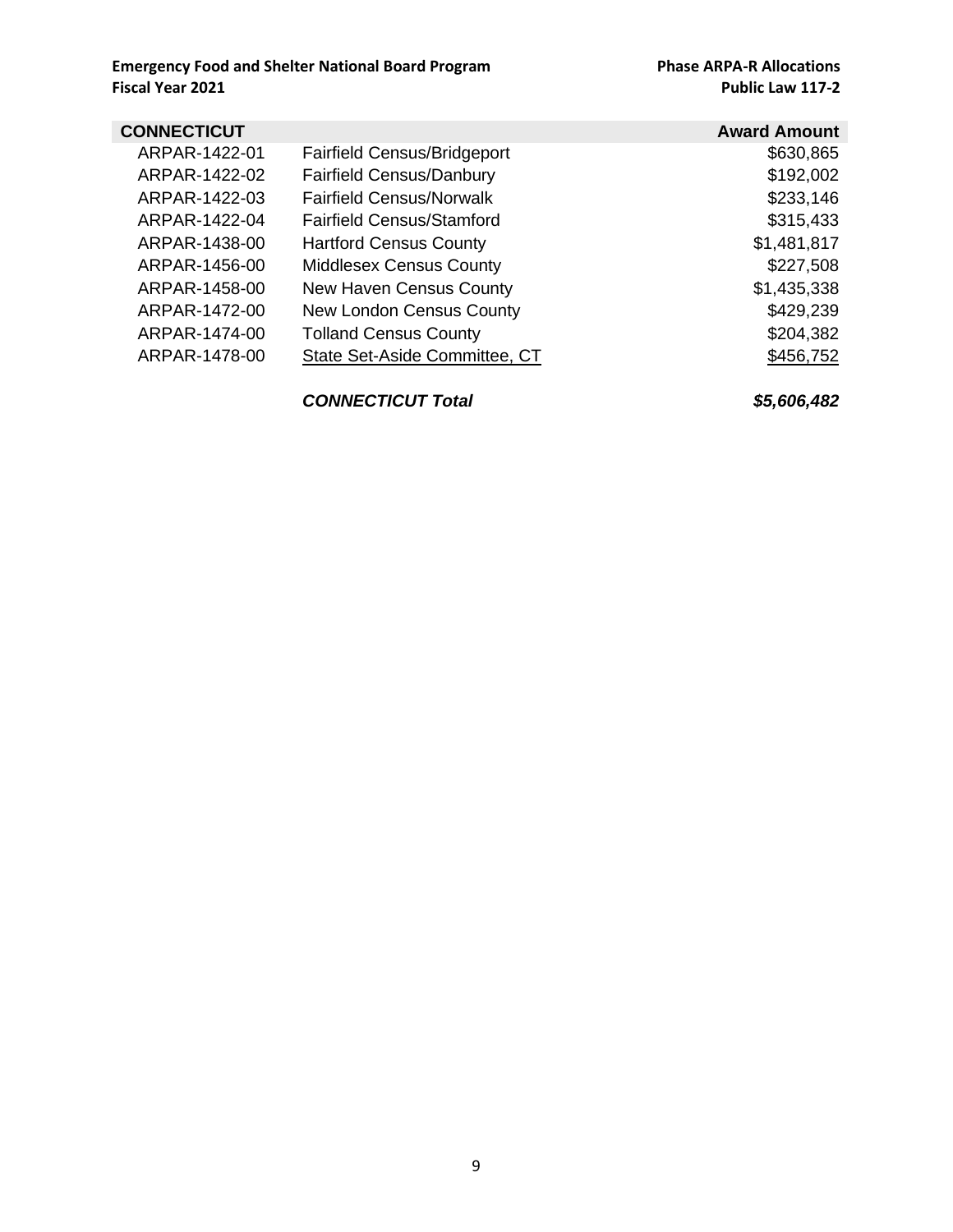#### **DELAWARE AWARE AWARE AWARE ARPAR-1480-00 Kent County AWALLE 1999 12:55,734** ARPAR-1480-00 Kent County **\$235,734** ARPAR-1482-00 New Castle County **\$760,492** ARPAR-1488-00 State Set-Aside Committee, DE \$151,730

*DELAWARE Total \$1,147,956*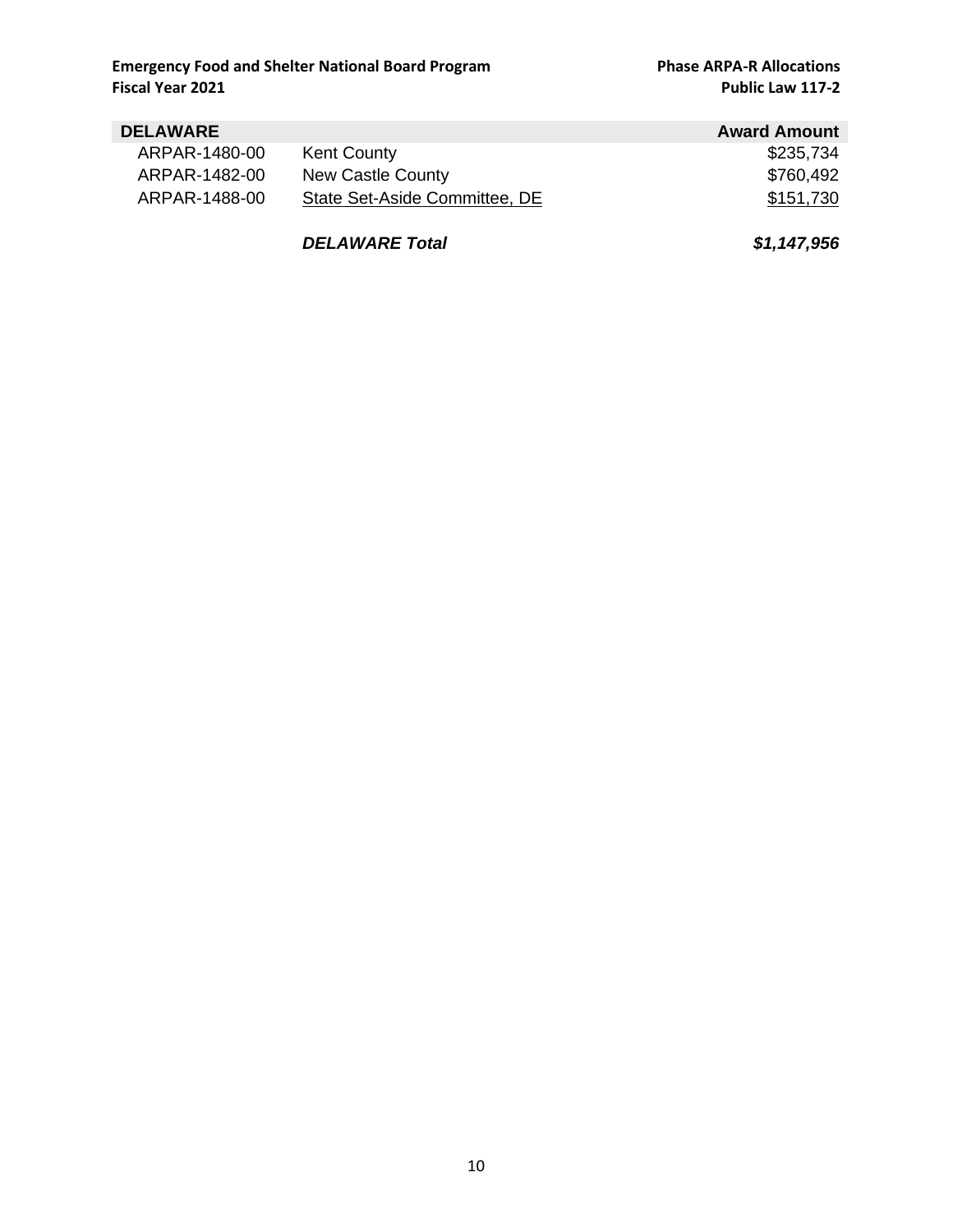| <b>DISTRICT OF</b><br><b>COLUMBIA</b> |                      | <b>Award Amount</b> |
|---------------------------------------|----------------------|---------------------|
| ARPAR-1492-00                         | District of Columbia | \$1,265,689         |

*DISTRICT OF COLUMBIA Total \$1,265,689*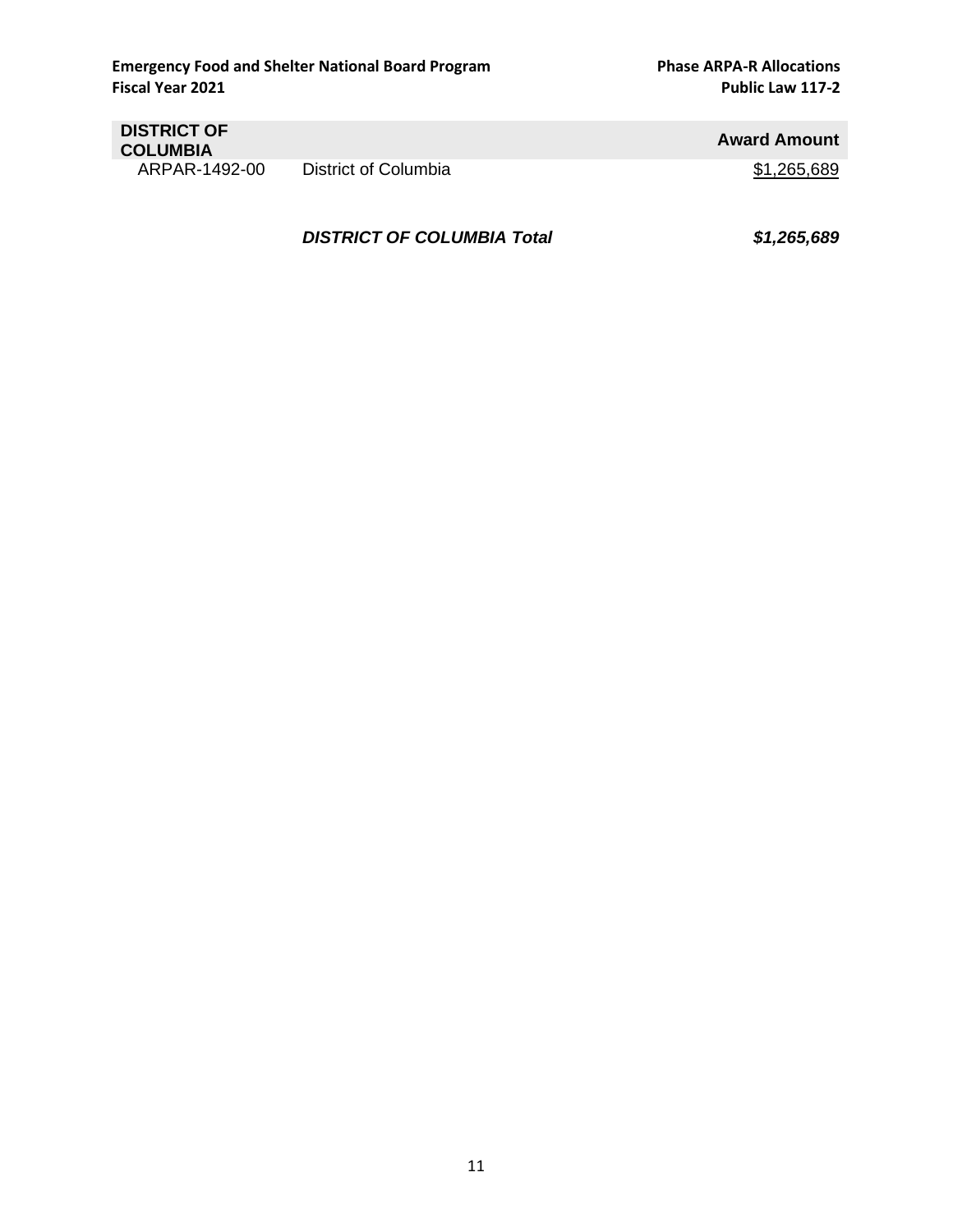| <b>FLORIDA</b> |                                      | <b>Award Amount</b> |
|----------------|--------------------------------------|---------------------|
| ARPAR-1556-00  | Alachua County                       | \$248,531           |
| ARPAR-1560-00  | <b>Baker County</b>                  | \$21,709            |
| ARPAR-1562-00  | <b>Bay County</b>                    | \$163,067           |
| ARPAR-1564-00  | <b>Bradford County</b>               | \$21,160            |
| ARPAR-1566-00  | <b>Brevard County</b>                | \$560,086           |
| ARPAR-1570-00  | <b>Broward County</b>                | \$2,343,176         |
| ARPAR-1586-00  | <b>Citrus County</b>                 | \$129,430           |
| ARPAR-1592-00  | Columbia County                      | \$63,618            |
| ARPAR-1594-00  | Miami-Dade County                    | \$3,987,603         |
| ARPAR-1604-00  | De Soto County                       | \$27,833            |
| ARPAR-1608-00  | <b>Duval County</b>                  | \$1,036,993         |
| ARPAR-1620-00  | <b>Gadsden County</b>                | \$48,262            |
| ARPAR-1630-00  | <b>Hardee County</b>                 | \$21,206            |
| ARPAR-1632-00  | <b>Hendry County</b>                 | \$45,200            |
| ARPAR-1636-00  | <b>Highlands County</b>              | \$98,352            |
| ARPAR-1638-00  | <b>Hillsborough County</b>           | \$1,548,772         |
| ARPAR-1642-00  | <b>Holmes County</b>                 | \$14,122            |
| ARPAR-1646-00  | Jackson County                       | \$39,167            |
| ARPAR-1654-00  | Lee County                           | \$704,141           |
| ARPAR-1656-00  | Leon County                          | \$312,743           |
| ARPAR-1660-00  | Levy County                          | \$36,836            |
| ARPAR-1664-00  | <b>Madison County</b>                | \$18,327            |
| ARPAR-1666-00  | <b>Manatee County</b>                | \$343,775           |
| ARPAR-1668-00  | <b>Marion County</b>                 | \$332,944           |
| ARPAR-1676-00  | <b>Okaloosa County</b>               | \$161,468           |
| ARPAR-1678-00  | <b>Okeechobee County</b>             | \$35,237            |
| ARPAR-1680-00  | <b>Orange County</b>                 | \$1,740,357         |
| ARPAR-1684-00  | Osceola County                       | \$511,733           |
| ARPAR-1686-00  | Palm Beach County                    | \$1,507,731         |
| ARPAR-1694-00  | <b>Pinellas County</b>               | \$933,066           |
| ARPAR-1702-00  | Polk County                          | \$806,469           |
| ARPAR-1706-00  | <b>Putnam County</b>                 | \$76,963            |
| ARPAR-1710-00  | St. Lucie County                     | \$346,746           |
| ARPAR-1714-00  | Sarasota County                      | \$354,790           |
| ARPAR-1718-00  | Seminole County                      | \$473,480           |
| ARPAR-1720-00  | <b>Sumter County</b>                 | \$86,881            |
| ARPAR-1722-00  | <b>Suwannee County</b>               | \$37,522            |
| ARPAR-1728-00  | <b>Volusia County</b>                | \$559,081           |
| ARPAR-1734-00  | <b>Walton County</b>                 | \$57,585            |
| ARPAR-1736-00  | <b>Washington County</b>             | \$20,520            |
| ARPAR-1738-00  | <b>State Set-Aside Committee, FL</b> | \$1,857,193         |

*FLORIDA Total \$21,733,875*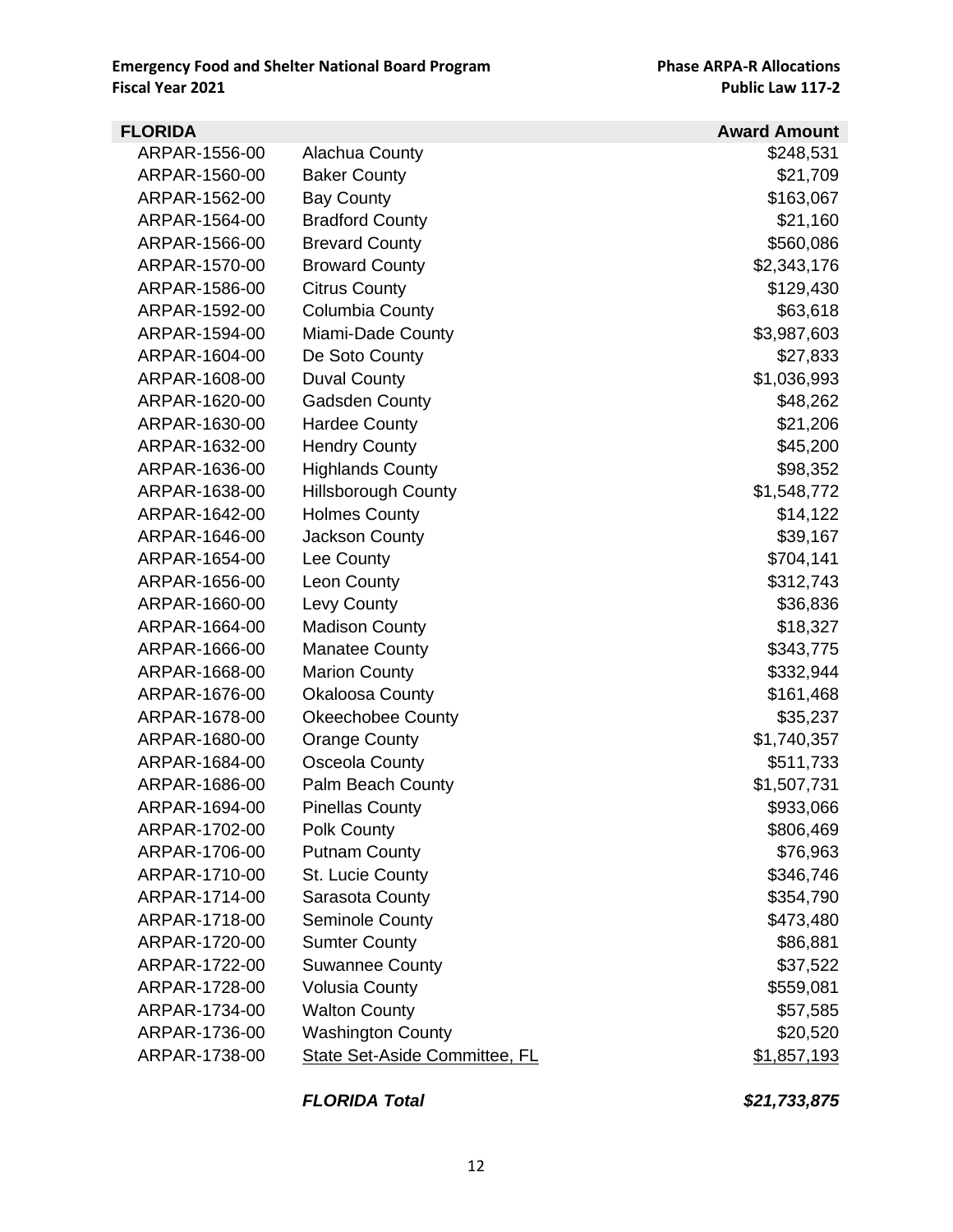| <b>GEORGIA</b> |                                        | <b>Award Amount</b> |
|----------------|----------------------------------------|---------------------|
| ARPAR-1740-00  | <b>Atlanta/Dekalb, Fulton Counties</b> | \$1,977,006         |
| ARPAR-1772-00  | <b>Appling County</b>                  | \$14,122            |
| ARPAR-1780-00  | <b>Baldwin County</b>                  | \$36,836            |
| ARPAR-1792-00  | <b>Bibb County</b>                     | \$148,579           |
| ARPAR-1804-00  | <b>Bulloch County</b>                  | \$67,594            |
| ARPAR-1806-00  | <b>Burke County</b>                    | \$22,669            |
| ARPAR-1808-00  | <b>Butts County</b>                    | \$17,870            |
| ARPAR-1816-00  | <b>Carroll County</b>                  | \$90,126            |
| ARPAR-1822-00  | <b>Chatham County</b>                  | \$274,033           |
| ARPAR-1828-00  | Chattooga County                       | \$19,972            |
| ARPAR-1830-00  | <b>Cherokee County</b>                 | \$155,800           |
| ARPAR-1832-00  | <b>Clarke County</b>                   | \$98,535            |
| ARPAR-1836-00  | <b>Clayton County</b>                  | \$403,920           |
| ARPAR-1840-00  | Cobb County                            | \$602,772           |
| ARPAR-1842-00  | <b>Coffee County</b>                   | \$33,409            |
| ARPAR-1844-00  | <b>Colquitt County</b>                 | \$30,849            |
| ARPAR-1850-00  | <b>Coweta County</b>                   | \$111,012           |
| ARPAR-1854-00  | <b>Crisp County</b>                    | \$31,169            |
| ARPAR-1860-00  | <b>Decatur County</b>                  | \$17,961            |
| ARPAR-1870-00  | Dougherty County                       | \$102,831           |
| ARPAR-1874-00  | Douglas County                         | \$141,267           |
| ARPAR-1882-00  | <b>Elbert County</b>                   | \$16,590            |
| ARPAR-1884-00  | <b>Emanuel County</b>                  | \$19,926            |
| ARPAR-1888-00  | <b>Fannin County</b>                   | \$14,168            |
| ARPAR-1892-00  | <b>Floyd County</b>                    | \$70,291            |
| ARPAR-1896-00  | <b>Franklin County</b>                 | \$16,087            |
| ARPAR-1902-00  | <b>Gilmer County</b>                   | \$15,950            |
| ARPAR-1906-00  | <b>Glynn County</b>                    | \$64,761            |
| ARPAR-1908-00  | <b>Gordon County</b>                   | \$39,898            |
| ARPAR-1910-00  | <b>Grady County</b>                    | \$14,671            |
| ARPAR-1914-00  | <b>Gwinnett County</b>                 | \$748,884           |
| ARPAR-1916-00  | <b>Habersham County</b>                | \$28,656            |
| ARPAR-1918-00  | <b>Hall County</b>                     | \$120,655           |
| ARPAR-1922-00  | <b>Haralson County</b>                 | \$19,149            |
| ARPAR-1926-00  | <b>Hart County</b>                     | \$19,241            |
| ARPAR-1930-00  | <b>Henry County</b>                    | \$218,093           |
| ARPAR-1932-00  | <b>Houston County</b>                  | \$107,813           |
| ARPAR-1942-00  | Jefferson County                       | \$14,168            |
| ARPAR-1948-00  | Jones County                           | \$17,961            |
| ARPAR-1952-00  | <b>Lamar County</b>                    | \$14,671            |
| ARPAR-1956-00  | Laurens County                         | \$36,608            |
| ARPAR-1960-00  | <b>Liberty County</b>                  | \$45,246            |
| ARPAR-1966-00  | Lowndes County                         | \$91,680            |
| ARPAR-1968-00  | <b>Lumpkin County</b>                  | \$20,475            |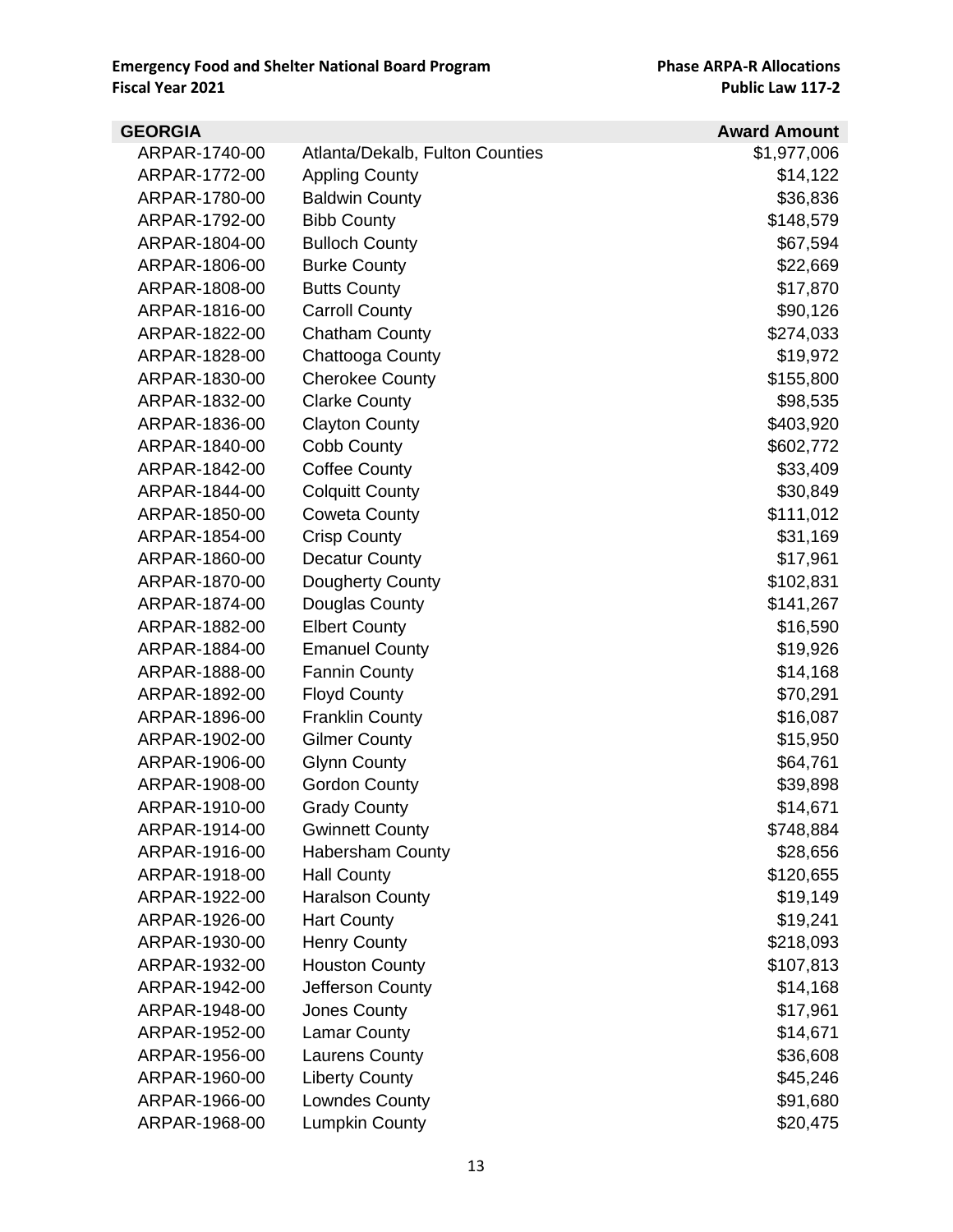| ARPAR-1970-00 | <b>McDuffie County</b>               | \$19,378  |
|---------------|--------------------------------------|-----------|
| ARPAR-1976-00 | <b>Madison County</b>                | \$17,915  |
| ARPAR-1980-00 | <b>Meriwether County</b>             | \$20,612  |
| ARPAR-1984-00 | <b>Mitchell County</b>               | \$17,733  |
| ARPAR-1992-00 | <b>Murray County</b>                 | \$28,838  |
| ARPAR-1994-00 | Muscogee County                      | \$176,641 |
| ARPAR-1998-00 | <b>Newton County</b>                 | \$101,551 |
| ARPAR-2006-00 | Peach County                         | \$24,040  |
| ARPAR-2014-00 | Polk County                          | \$28,747  |
| ARPAR-2026-00 | <b>Richmond County</b>               | \$194,968 |
| ARPAR-2036-00 | <b>Spalding County</b>               | \$59,642  |
| ARPAR-2038-00 | <b>Stephens County</b>               | \$19,606  |
| ARPAR-2042-00 | <b>Sumter County</b>                 | \$30,209  |
| ARPAR-2056-00 | <b>Thomas County</b>                 | \$31,992  |
| ARPAR-2058-00 | <b>Tift County</b>                   | \$31,261  |
| ARPAR-2060-00 | <b>Toombs County</b>                 | \$23,445  |
| ARPAR-2066-00 | <b>Troup County</b>                  | \$71,753  |
| ARPAR-2074-00 | <b>Upson County</b>                  | \$20,383  |
| ARPAR-2076-00 | <b>Walker County</b>                 | \$40,218  |
| ARPAR-2080-00 | <b>Ware County</b>                   | \$24,725  |
| ARPAR-2084-00 | <b>Washington County</b>             | \$14,899  |
| ARPAR-2086-00 | <b>Wayne County</b>                  | \$19,332  |
| ARPAR-2092-00 | <b>White County</b>                  | \$18,144  |
| ARPAR-2094-00 | <b>Whitfield County</b>              | \$73,673  |
| ARPAR-2102-00 | <b>Worth County</b>                  | \$15,036  |
| ARPAR-2104-00 | <b>State Set-Aside Committee, GA</b> | \$931,926 |

*GEORGIA Total \$8,230,641*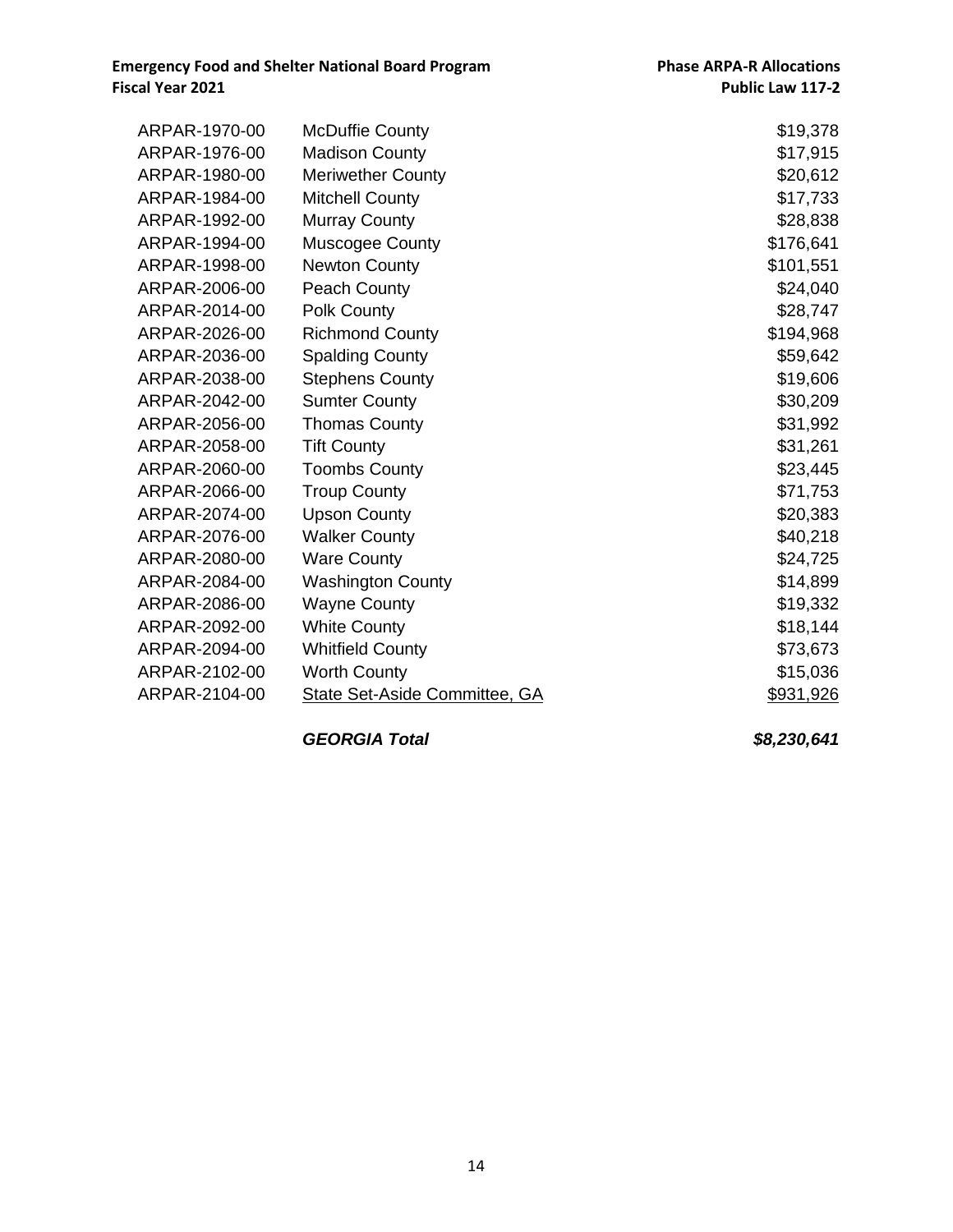| <b>HAWAII</b> |                               | <b>Award Amount</b> |
|---------------|-------------------------------|---------------------|
| ARPAR-2106-00 | Honolulu City/County          | \$1,397,085         |
| ARPAR-2108-00 | Hawaii County                 | \$303,557           |
| ARPAR-2112-00 | Kauai County                  | \$165,992           |
| ARPAR-2114-00 | Maui County                   | \$381,754           |
| ARPAR-2116-00 | State Set-Aside Committee, HI | \$0                 |

*HAWAII Total \$2,248,388*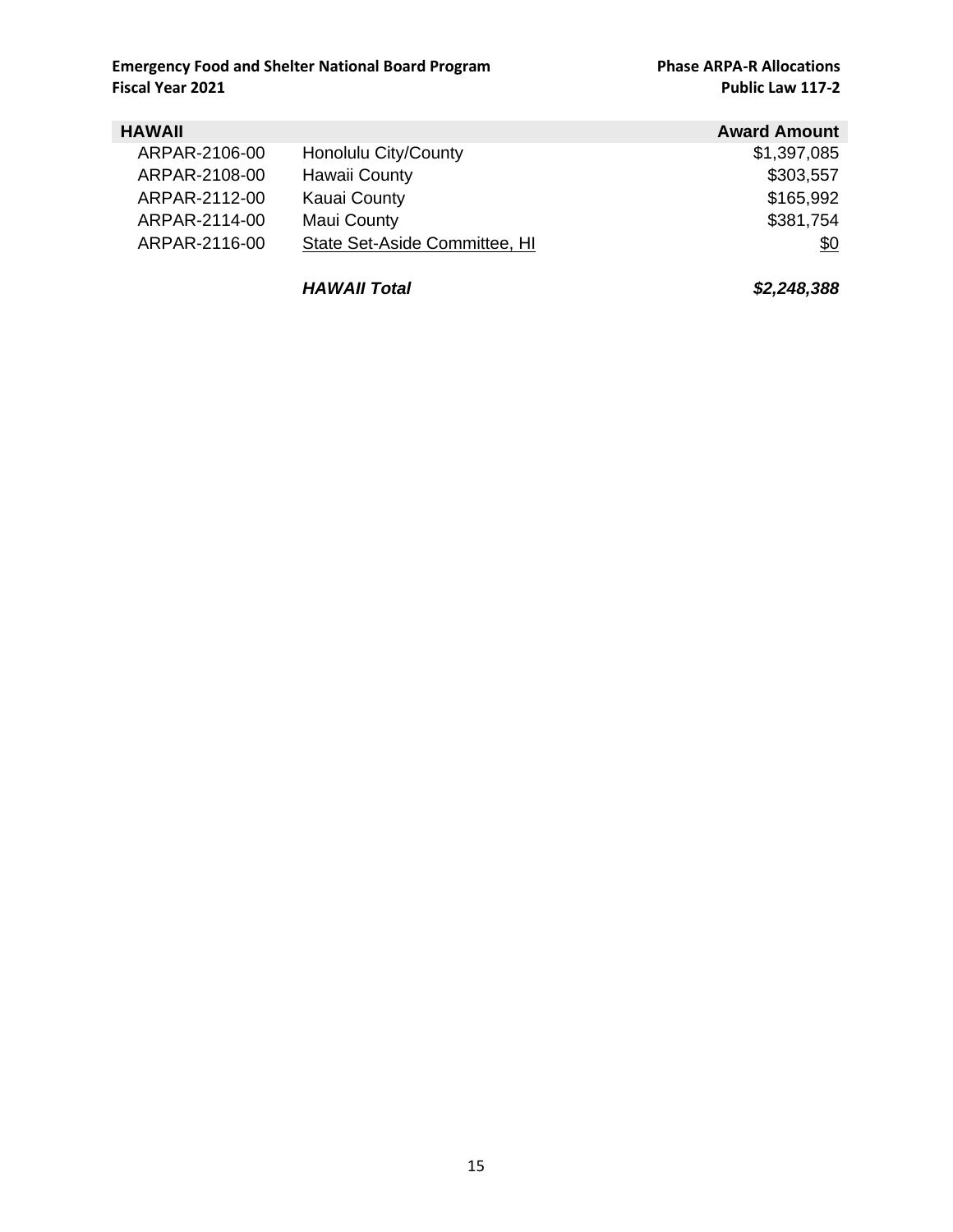| <b>IDAHO</b>  |                               | <b>Award Amount</b> |
|---------------|-------------------------------|---------------------|
| ARPAR-2134-00 | <b>Bannock County</b>         | \$61,150            |
| ARPAR-2156-00 | Canyon County                 | \$173,442           |
| ARPAR-2174-00 | <b>Gem County</b>             | \$14,488            |
| ARPAR-2186-00 | <b>Latah County</b>           | \$26,553            |
| ARPAR-2194-00 | <b>Madison County</b>         | \$20,338            |
| ARPAR-2196-00 | Minidoka County               | \$14,990            |
| ARPAR-2204-00 | Payette County                | \$19,287            |
| ARPAR-2208-00 | <b>Shoshone County</b>        | \$14,533            |
| ARPAR-2212-00 | <b>Twin Falls County</b>      | \$60,145            |
| ARPAR-2218-00 | State Set-Aside Committee, ID | \$554,029           |
|               |                               |                     |

*IDAHO Total \$958,955*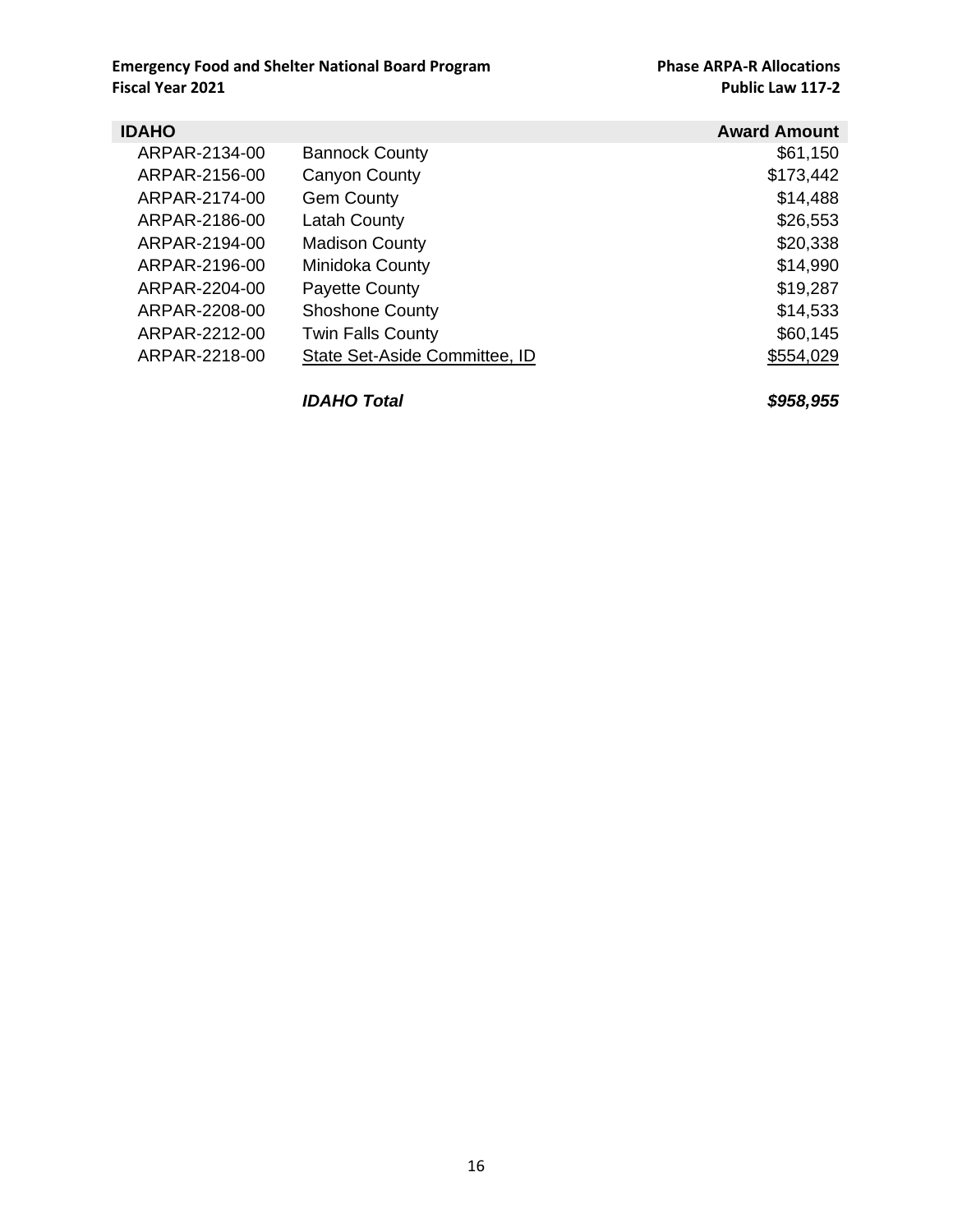| <b>ILLINOIS</b> |                           | <b>Award Amount</b> |
|-----------------|---------------------------|---------------------|
| ARPAR-2342-00   | <b>Adams County</b>       | \$56,351            |
| ARPAR-2348-00   | <b>Boone County</b>       | \$95,381            |
| ARPAR-2360-00   | <b>Champaign County</b>   | \$243,047           |
| ARPAR-2368-00   | <b>Clay County</b>        | \$14,945            |
| ARPAR-2372-00   | <b>Coles County</b>       | \$53,883            |
| ARPAR-2374-00   | <b>Cook County</b>        | \$4,175,578         |
| ARPAR-2378-00   | Chicago City              | \$5,408,452         |
| ARPAR-2402-00   | DeKalb County             | \$137,062           |
| ARPAR-2408-00   | DuPage County             | \$1,195,262         |
| ARPAR-2414-00   | <b>Edgar County</b>       | \$16,316            |
| ARPAR-2420-00   | <b>Fayette County</b>     | \$22,851            |
| ARPAR-2424-00   | <b>Franklin County</b>    | \$47,028            |
| ARPAR-2426-00   | <b>Fulton County</b>      | \$37,705            |
| ARPAR-2432-00   | <b>Grundy County</b>      | \$69,559            |
| ARPAR-2444-00   | <b>Iroquois County</b>    | \$28,244            |
| ARPAR-2446-00   | Jackson County            | \$67,046            |
| ARPAR-2450-00   | Jefferson County          | \$46,982            |
| ARPAR-2458-00   | <b>Kane County</b>        | \$704,232           |
| ARPAR-2464-00   | <b>Kankakee County</b>    | \$156,440           |
| ARPAR-2466-00   | <b>Kendall County</b>     | \$171,248           |
| ARPAR-2468-00   | <b>Knox County</b>        | \$61,836            |
| ARPAR-2470-00   | Lake County               | \$892,710           |
| ARPAR-2474-00   | La Salle County           | \$144,238           |
| ARPAR-2476-00   | Lawrence County           | \$15,402            |
| ARPAR-2484-00   | <b>McDonough County</b>   | \$28,975            |
| ARPAR-2486-00   | <b>McHenry County</b>     | \$407,942           |
| ARPAR-2488-00   | <b>McLean County</b>      | \$181,211           |
| ARPAR-2490-00   | <b>Macon County</b>       | \$164,484           |
| ARPAR-2496-00   | <b>Madison County</b>     | \$295,925           |
| ARPAR-2498-00   | <b>Marion County</b>      | \$44,834            |
| ARPAR-2502-00   | <b>Mason County</b>       | \$14,716            |
| ARPAR-2504-00   | <b>Massac County</b>      | \$14,214            |
| ARPAR-2512-00   | <b>Montgomery County</b>  | \$28,290            |
| ARPAR-2518-00   | Ogle County               | \$62,338            |
| ARPAR-2520-00   | Peoria County             | \$274,947           |
| ARPAR-2524-00   | Perry County              | \$20,795            |
| ARPAR-2540-00   | <b>Rock Island County</b> | \$173,899           |
| ARPAR-2542-00   | St. Clair County          | \$347,752           |
| ARPAR-2546-00   | <b>Saline County</b>      | \$28,199            |
| ARPAR-2548-00   | Sangamon County           | \$251,685           |
| ARPAR-2560-00   | <b>Stephenson County</b>  | \$52,832            |
| ARPAR-2562-00   | <b>Tazewell County</b>    | \$141,221           |
| ARPAR-2564-00   | <b>Union County</b>       | \$18,418            |
| ARPAR-2566-00   | <b>Vermilion County</b>   | \$94,650            |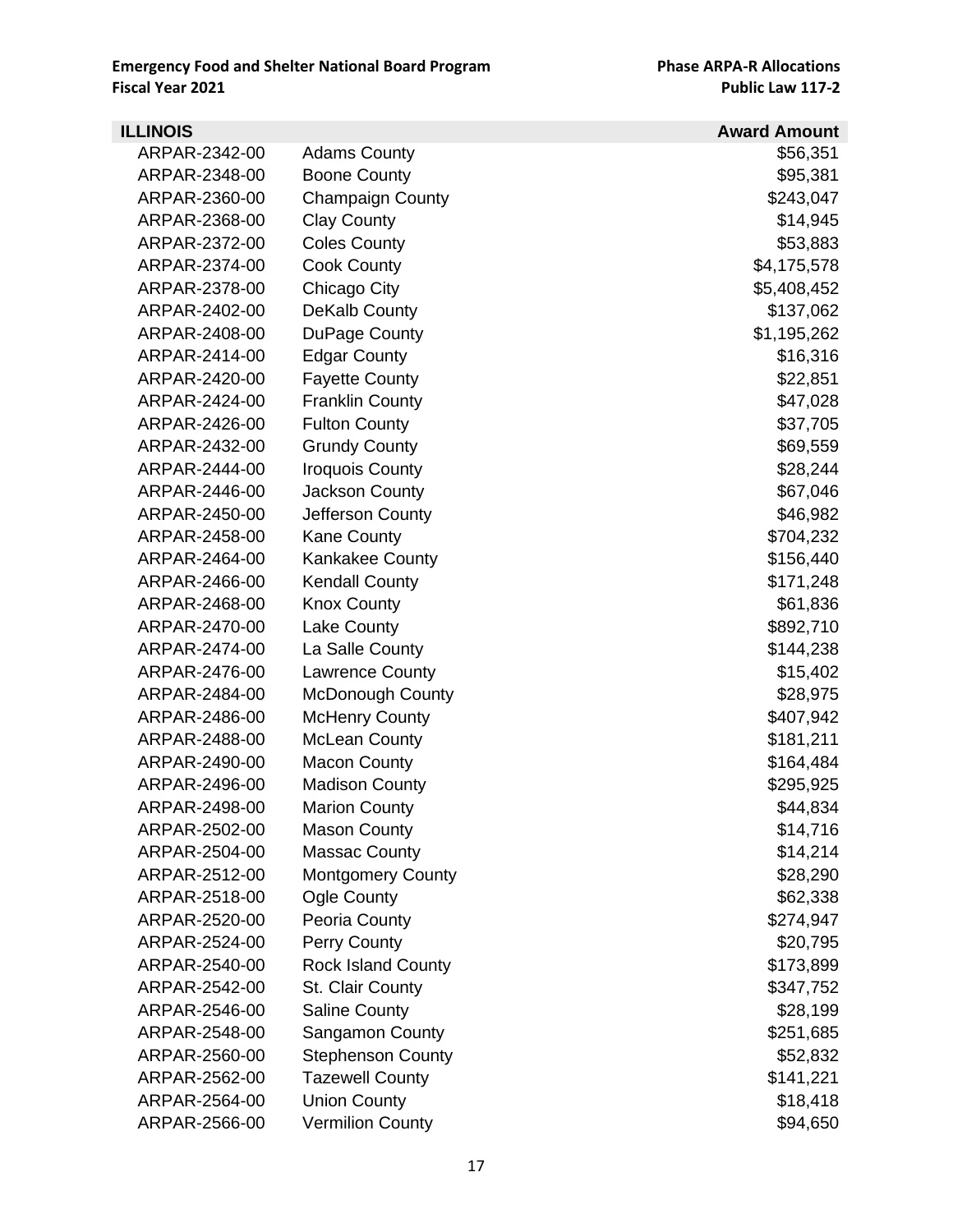| ARPAR-2580-00 | <b>Will County</b>            | \$1,068,437 |
|---------------|-------------------------------|-------------|
| ARPAR-2588-00 | Winnebago County              | \$509,768   |
| ARPAR-2594-00 | State Set-Aside Committee, IL | \$665,994   |

*ILLINOIS Total \$18,753,324*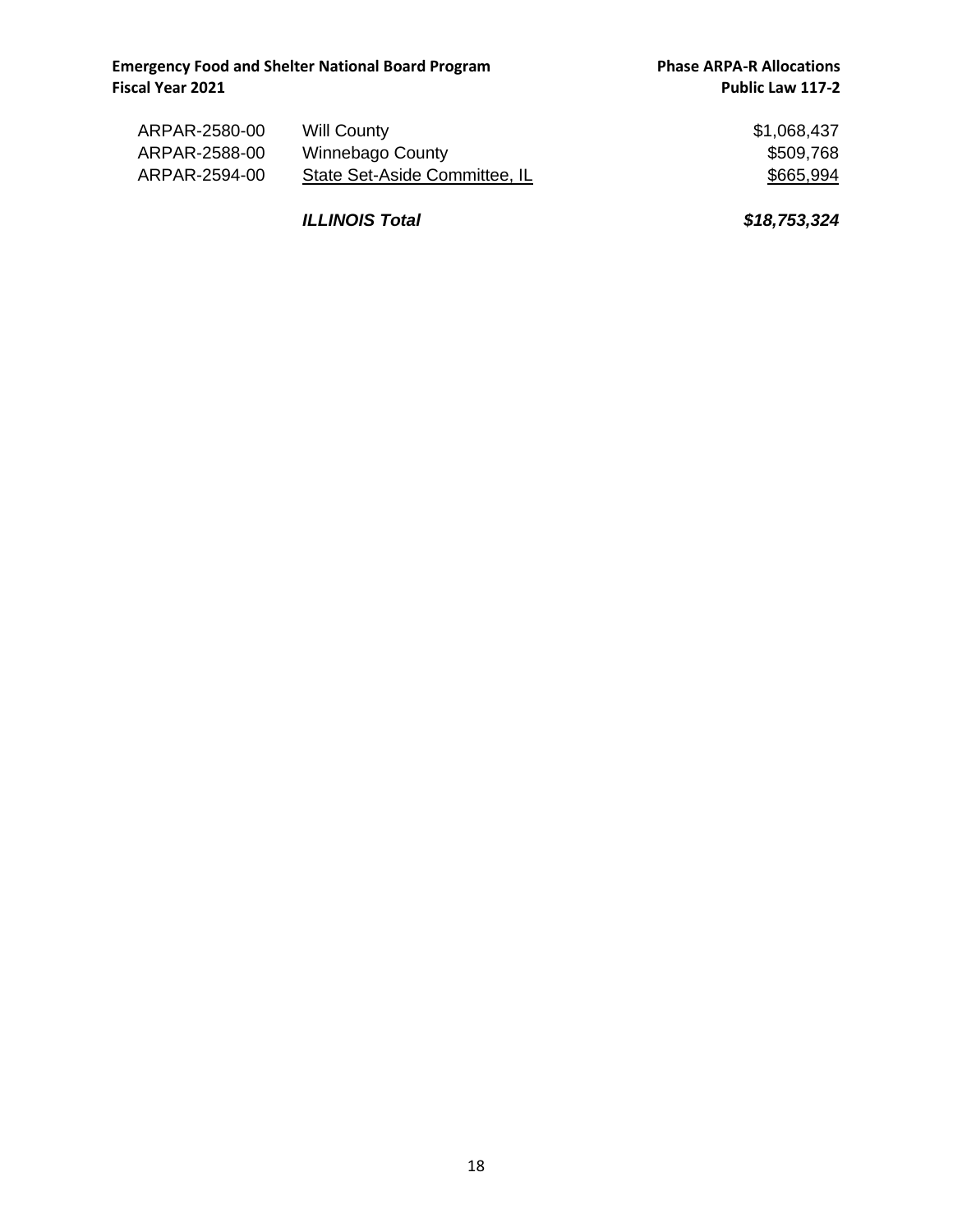| <b>INDIANA</b> |                               | <b>Award Amount</b> |
|----------------|-------------------------------|---------------------|
| ARPAR-2622-00  | <b>Allen County</b>           | \$341,582           |
| ARPAR-2656-00  | <b>Delaware County</b>        | \$104,065           |
| ARPAR-2662-00  | <b>Elkhart County</b>         | \$151,367           |
| ARPAR-2666-00  | <b>Fayette County</b>         | \$19,561            |
| ARPAR-2668-00  | <b>Floyd County</b>           | \$59,642            |
| ARPAR-2678-00  | <b>Grant County</b>           | \$57,128            |
| ARPAR-2692-00  | <b>Howard County</b>          | \$107,264           |
| ARPAR-2714-00  | Lake County                   | \$525,718           |
| ARPAR-2716-00  | Gary City                     | \$162,884           |
| ARPAR-2720-00  | La Porte County               | \$119,832           |
| ARPAR-2724-00  | <b>Madison County</b>         | \$123,443           |
| ARPAR-2728-00  | <b>Marion County</b>          | \$1,112,677         |
| ARPAR-2738-00  | Monroe County                 | \$105,527           |
| ARPAR-2752-00  | <b>Orange County</b>          | \$18,053            |
| ARPAR-2762-00  | <b>Porter County</b>          | \$165,398           |
| ARPAR-2770-00  | <b>Randolph County</b>        | \$17,961            |
| ARPAR-2776-00  | St. Joseph County             | \$274,856           |
| ARPAR-2780-00  | <b>Scott County</b>           | \$20,383            |
| ARPAR-2790-00  | <b>Sullivan County</b>        | \$14,945            |
| ARPAR-2794-00  | <b>Tippecanoe County</b>      | \$155,572           |
| ARPAR-2800-00  | Vanderburgh County            | \$170,334           |
| ARPAR-2806-00  | Vigo County                   | \$98,444            |
| ARPAR-2818-00  | Wayne County                  | \$53,929            |
| ARPAR-2826-00  | State Set-Aside Committee, IN | \$1,267,344         |

*INDIANA Total \$5,247,909*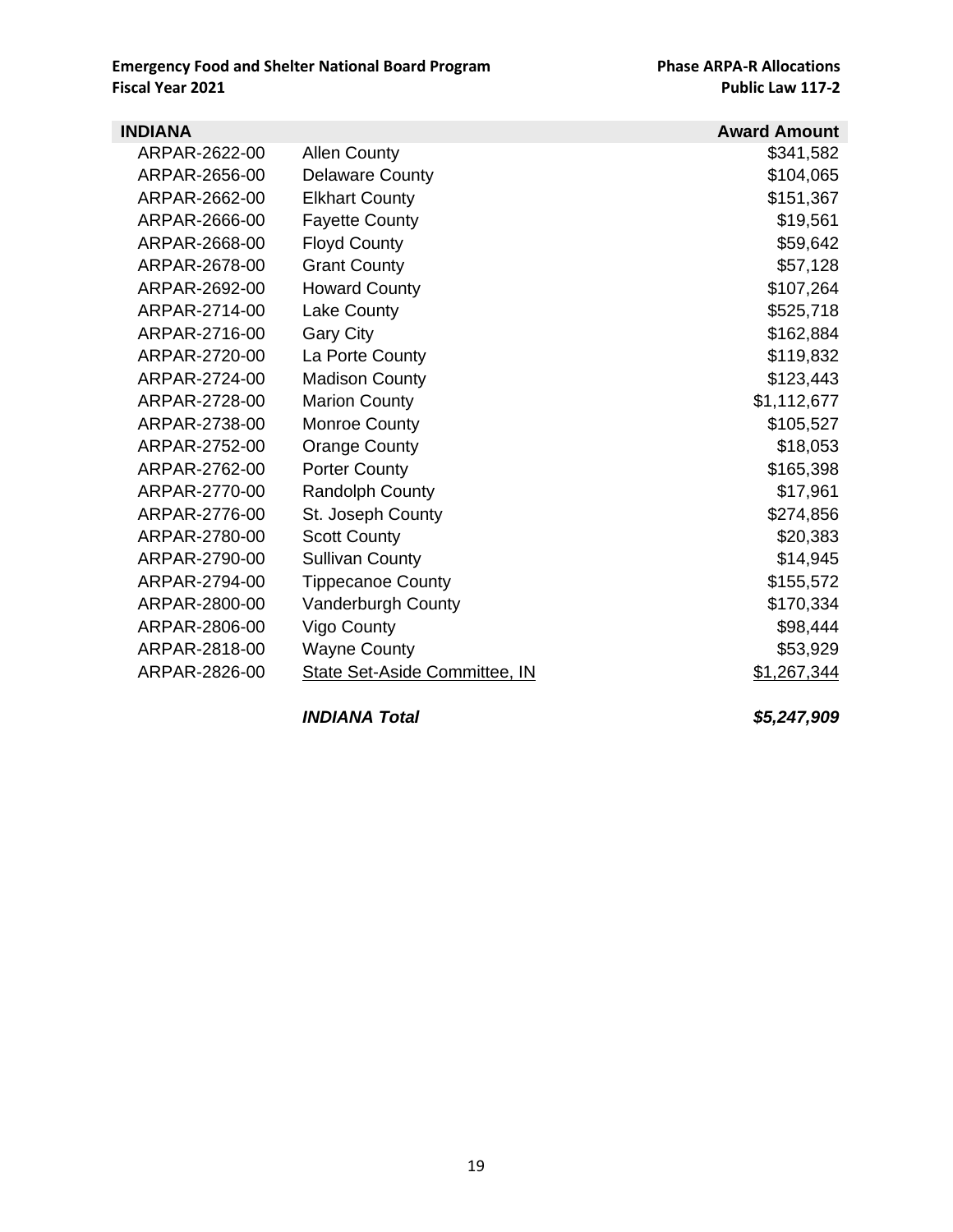| <b>IOWA</b>   |                               | <b>Award Amount</b> |
|---------------|-------------------------------|---------------------|
| ARPAR-2858-00 | <b>Black Hawk County</b>      | \$131,075           |
| ARPAR-2892-00 | <b>Clinton County</b>         | \$49,405            |
| ARPAR-2894-00 | <b>Crawford County</b>        | \$17,047            |
| ARPAR-2904-00 | Des Moines County             | \$49,222            |
| ARPAR-2952-00 | Johnson County                | \$132,721           |
| ARPAR-2962-00 | Lee County                    | \$38,527            |
| ARPAR-2980-00 | <b>Marshall County</b>        | \$47,348            |
| ARPAR-3006-00 | Polk County                   | \$511,093           |
| ARPAR-3020-00 | <b>Scott County</b>           | \$201,549           |
| ARPAR-3028-00 | <b>Story County</b>           | \$71,159            |
| ARPAR-3038-00 | <b>Wapello County</b>         | \$35,831            |
| ARPAR-3040-00 | <b>Warren County</b>          | \$44,103            |
| ARPAR-3046-00 | <b>Webster County</b>         | \$36,242            |
| ARPAR-3060-00 | State Set-Aside Committee, IA | \$998,473           |

*IOWA Total \$2,363,795*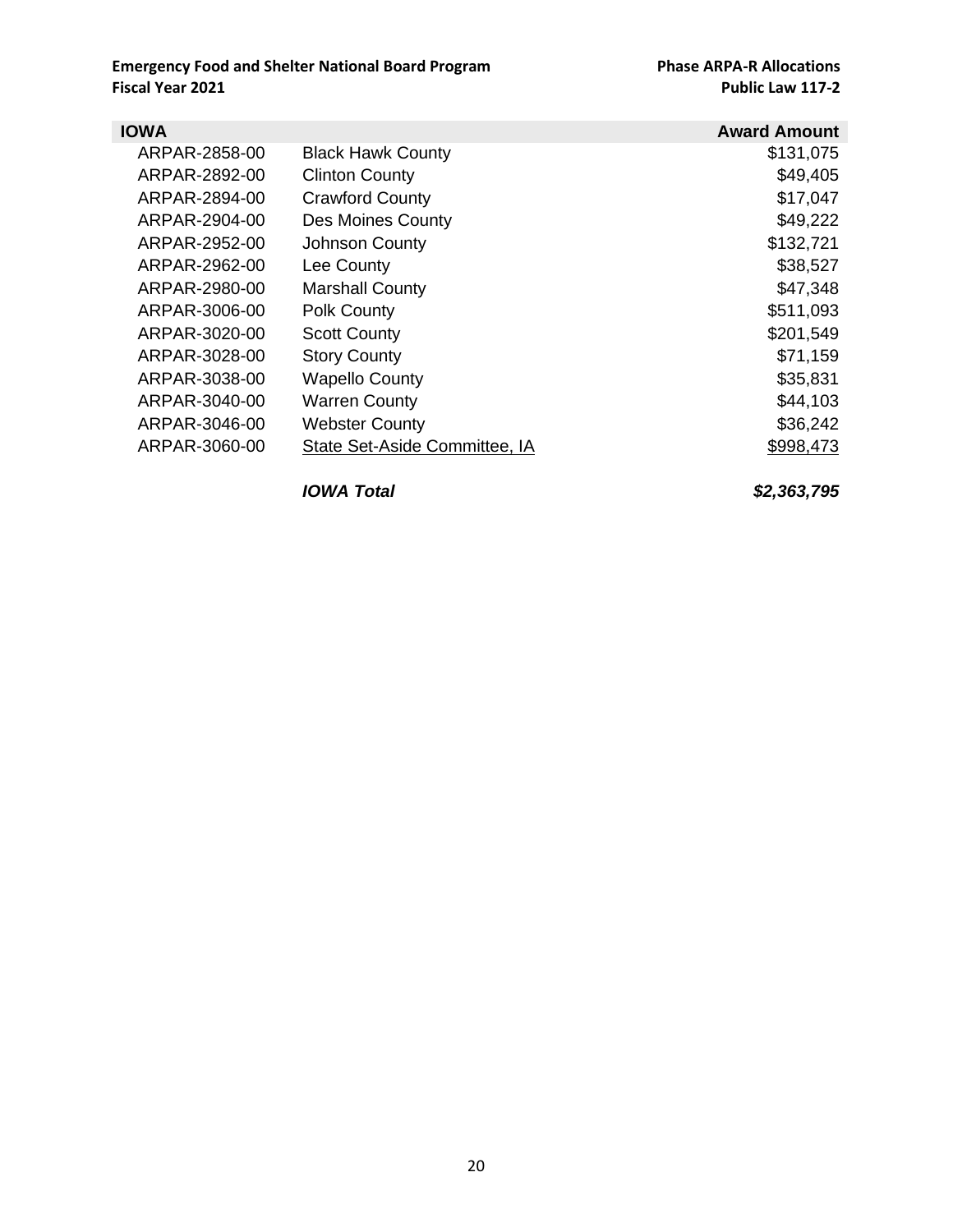| KANSAS        |                                        | <b>Award Amount</b> |
|---------------|----------------------------------------|---------------------|
| ARPAR-3061-00 | Manhattan/Pottawatamie, Riley Counties | \$17,321            |
| ARPAR-3084-00 | <b>Atchison County</b>                 | \$14,488            |
| ARPAR-3100-00 | <b>Cherokee County</b>                 | \$15,493            |
| ARPAR-3114-00 | <b>Cowley County</b>                   | \$31,306            |
| ARPAR-3116-00 | <b>Crawford County</b>                 | \$32,769            |
| ARPAR-3124-00 | Douglas County                         | \$114,988           |
| ARPAR-3136-00 | <b>Finney County</b>                   | \$25,045            |
| ARPAR-3138-00 | <b>Ford County</b>                     | \$22,074            |
| ARPAR-3182-00 | <b>Labette County</b>                  | \$17,915            |
| ARPAR-3194-00 | Lyon County                            | \$27,284            |
| ARPAR-3208-00 | <b>Montgomery County</b>               | \$31,124            |
| ARPAR-3216-00 | <b>Neosho County</b>                   | \$14,442            |
| ARPAR-3244-00 | <b>Riley County</b>                    | \$55,117            |
| ARPAR-3252-00 | <b>Saline County</b>                   | \$48,491            |
| ARPAR-3256-00 | <b>Sedgwick County</b>                 | \$637,781           |
| ARPAR-3260-00 | <b>Seward County</b>                   | \$15,905            |
| ARPAR-3262-00 | <b>Shawnee County</b>                  | \$164,758           |
| ARPAR-3296-00 | <b>Wyandotte County</b>                | \$193,505           |
| ARPAR-3300-00 | State Set-Aside Committee, KS          | \$740,459           |

*KANSAS Total \$2,220,265*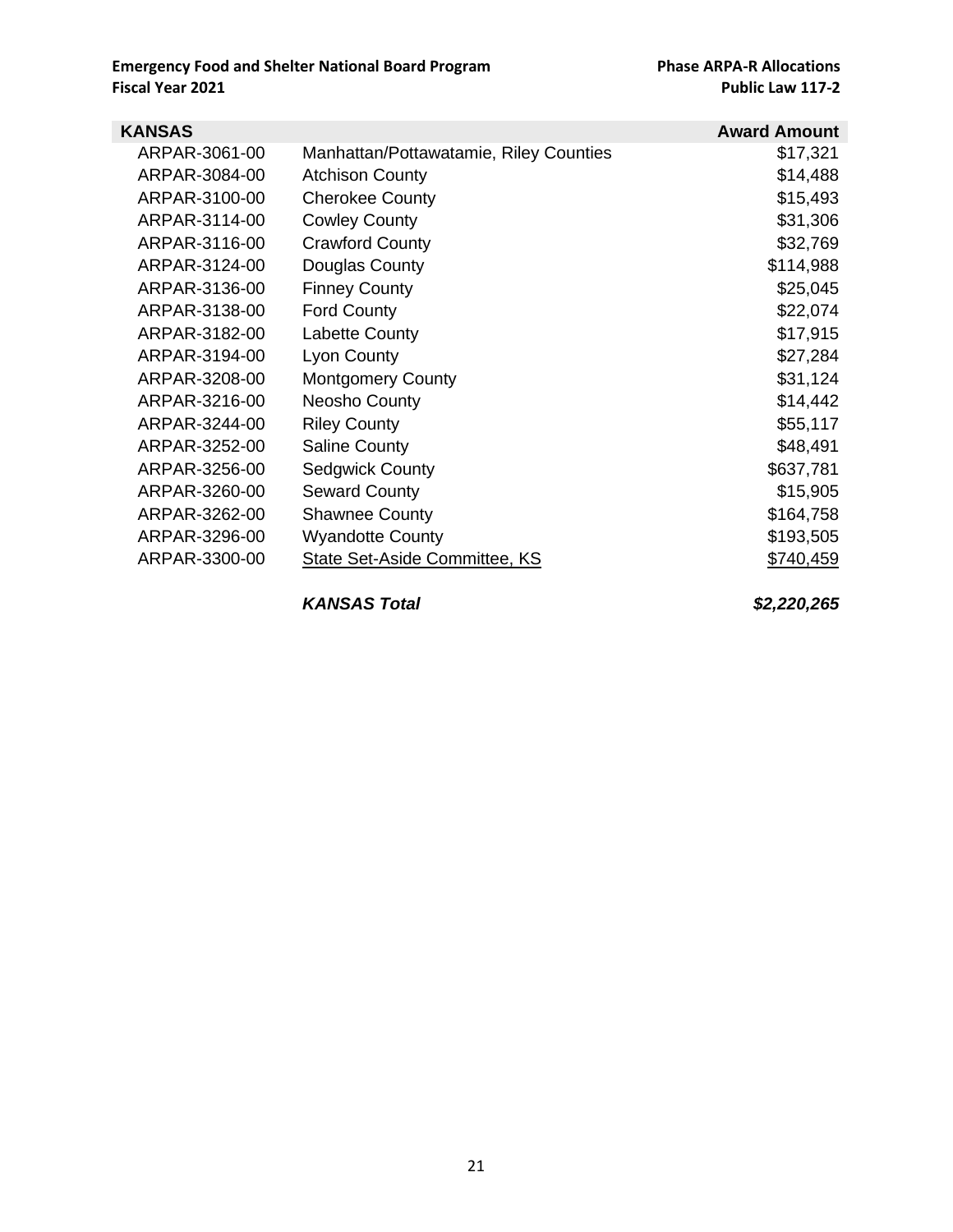| <b>KENTUCKY</b> |                            | <b>Award Amount</b> |
|-----------------|----------------------------|---------------------|
| ARPAR-3316-00   | <b>Adair County</b>        | \$15,082            |
| ARPAR-3318-00   | <b>Allen County</b>        | \$15,128            |
| ARPAR-3324-00   | <b>Barren County</b>       | \$40,767            |
| ARPAR-3328-00   | <b>Bell County</b>         | \$19,972            |
| ARPAR-3332-00   | <b>Bourbon County</b>      | \$15,813            |
| ARPAR-3334-00   | <b>Boyd County</b>         | \$45,931            |
| ARPAR-3342-00   | <b>Breckinridge County</b> | \$17,870            |
| ARPAR-3350-00   | <b>Calloway County</b>     | \$34,551            |
| ARPAR-3358-00   | <b>Carter County</b>       | \$31,855            |
| ARPAR-3362-00   | <b>Christian County</b>    | \$57,265            |
| ARPAR-3366-00   | <b>Clay County</b>         | \$15,219            |
| ARPAR-3374-00   | Daviess County             | \$86,287            |
| ARPAR-3384-00   | <b>Fayette County</b>      | \$290,623           |
| ARPAR-3388-00   | <b>Floyd County</b>        | \$32,312            |
| ARPAR-3390-00   | <b>Franklin County</b>     | \$48,033            |
| ARPAR-3396-00   | <b>Garrard County</b>      | \$14,031            |
| ARPAR-3398-00   | <b>Grant County</b>        | \$22,440            |
| ARPAR-3400-00   | <b>Graves County</b>       | \$30,164            |
| ARPAR-3402-00   | <b>Grayson County</b>      | \$24,999            |
| ARPAR-3406-00   | <b>Greenup County</b>      | \$37,476            |
| ARPAR-3412-00   | <b>Harlan County</b>       | \$24,268            |
| ARPAR-3414-00   | <b>Harrison County</b>     | \$14,533            |
| ARPAR-3416-00   | <b>Hart County</b>         | \$14,214            |
| ARPAR-3418-00   | <b>Henderson County</b>    | \$39,670            |
| ARPAR-3420-00   | <b>Henry County</b>        | \$13,802            |
| ARPAR-3424-00   | <b>Hopkins County</b>      | \$38,802            |
| ARPAR-3432-00   | Jessamine County           | \$45,291            |
| ARPAR-3434-00   | Johnson County             | \$20,749            |
| ARPAR-3436-00   | <b>Kenton County</b>       | \$156,029           |
| ARPAR-3442-00   | <b>Knox County</b>         | \$26,690            |
| ARPAR-3446-00   | <b>Laurel County</b>       | \$48,673            |
| ARPAR-3448-00   | <b>Lawrence County</b>     | \$14,396            |
| ARPAR-3454-00   | Letcher County             | \$19,835            |
| ARPAR-3456-00   | <b>Lewis County</b>        | \$15,036            |
| ARPAR-3458-00   | <b>Lincoln County</b>      | \$22,211            |
| ARPAR-3462-00   | Logan County               | \$19,195            |
| ARPAR-3466-00   | <b>McCracken County</b>    | \$63,298            |
| ARPAR-3472-00   | <b>Madison County</b>      | \$80,939            |
| ARPAR-3474-00   | <b>Magoffin County</b>     | \$17,184            |
| ARPAR-3476-00   | <b>Marion County</b>       | \$16,910            |
| ARPAR-3482-00   | <b>Mason County</b>        | \$15,905            |
| ARPAR-3484-00   | <b>Meade County</b>        | \$25,959            |
| ARPAR-3488-00   | <b>Mercer County</b>       | \$19,241            |
| ARPAR-3494-00   | <b>Montgomery County</b>   | \$25,913            |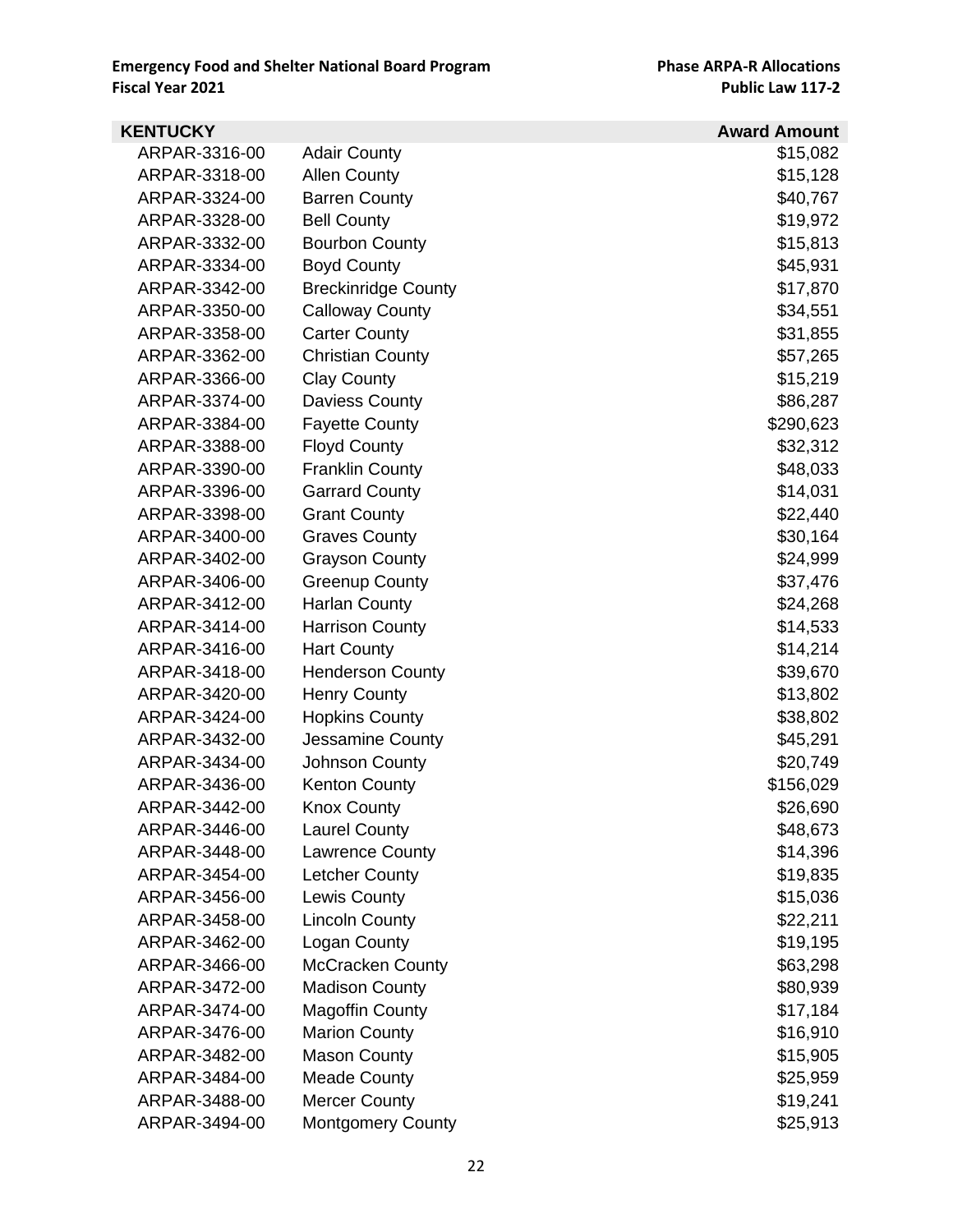**Emergency Food and Shelter National Board Program Phase ARPA-R Allocations**<br>Public Law 117-2

| ARPAR-3498-00 | <b>Muhlenberg County</b>      | \$27,422    |
|---------------|-------------------------------|-------------|
| ARPAR-3504-00 | <b>Ohio County</b>            | \$21,023    |
| ARPAR-3514-00 | <b>Perry County</b>           | \$21,800    |
| ARPAR-3516-00 | <b>Pike County</b>            | \$52,741    |
| ARPAR-3520-00 | <b>Pulaski County</b>         | \$54,021    |
| ARPAR-3526-00 | <b>Rowan County</b>           | \$22,166    |
| ARPAR-3528-00 | <b>Russell County</b>         | \$14,076    |
| ARPAR-3534-00 | <b>Simpson County</b>         | \$15,356    |
| ARPAR-3538-00 | <b>Taylor County</b>          | \$20,429    |
| ARPAR-3548-00 | <b>Warren County</b>          | \$115,399   |
| ARPAR-3552-00 | <b>Wayne County</b>           | \$15,813    |
| ARPAR-3556-00 | <b>Whitley County</b>         | \$30,164    |
| ARPAR-3562-00 | State Set-Aside Committee, KY | \$1,176,368 |
|               |                               |             |

*KENTUCKY Total \$3,281,339*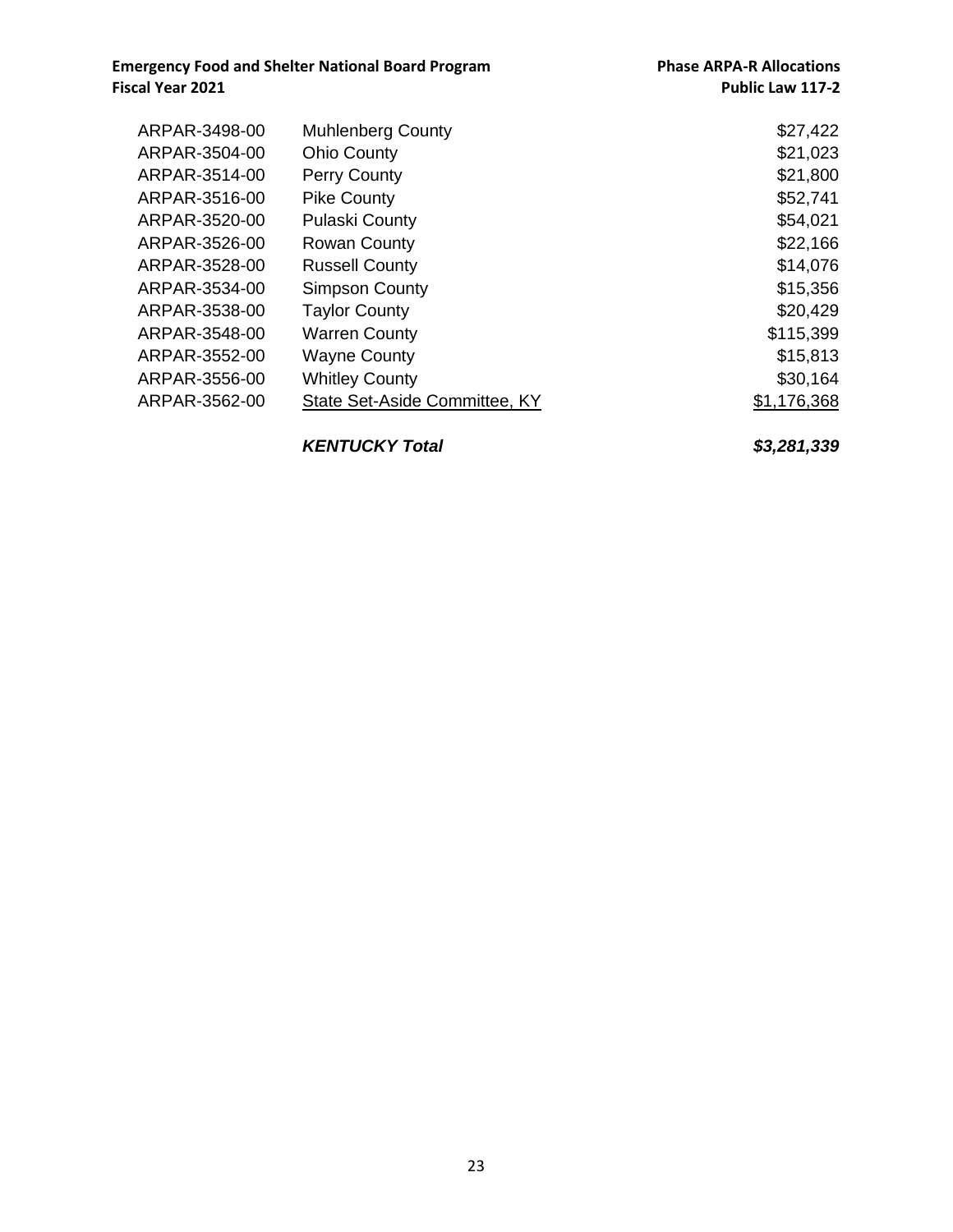| <b>LOUISIANA</b> |                                    | <b>Award Amount</b> |
|------------------|------------------------------------|---------------------|
| ARPAR-3564-00    | Shreveport/Bossier, Caddo Parishes | \$439,477           |
| ARPAR-3574-00    | Acadia Parish                      | \$57,814            |
| ARPAR-3576-00    | <b>Allen Parish</b>                | \$23,080            |
| ARPAR-3580-00    | <b>Assumption Parish</b>           | \$32,083            |
| ARPAR-3582-00    | <b>Avoyelles Parish</b>            | \$38,162            |
| ARPAR-3584-00    | <b>Beauregard Parish</b>           | \$28,518            |
| ARPAR-3586-00    | <b>Bienville Parish</b>            | \$15,493            |
| ARPAR-3598-00    | <b>Calcasieu Parish</b>            | \$280,934           |
| ARPAR-3610-00    | Concordia Parish                   | \$19,789            |
| ARPAR-3612-00    | De Soto Parish                     | \$25,959            |
| ARPAR-3614-00    | East Baton Rouge Parish            | \$621,419           |
| ARPAR-3620-00    | East Feliciana Parish              | \$17,824            |
| ARPAR-3622-00    | <b>Evangeline Parish</b>           | \$31,672            |
| ARPAR-3624-00    | <b>Franklin Parish</b>             | \$21,023            |
| ARPAR-3626-00    | <b>Grant Parish</b>                | \$15,905            |
| ARPAR-3628-00    | Iberia Parish                      | \$98,809            |
| ARPAR-3630-00    | <b>Iberville Parish</b>            | \$52,512            |
| ARPAR-3634-00    | Jefferson Parish                   | \$667,305           |
| ARPAR-3638-00    | Jefferson Davis Parish             | \$30,164            |
| ARPAR-3640-00    | Lafayette Parish                   | \$260,505           |
| ARPAR-3648-00    | Lincoln Parish                     | \$44,332            |
| ARPAR-3654-00    | Morehouse Parish                   | \$36,608            |
| ARPAR-3656-00    | <b>Natchitoches Parish</b>         | \$37,156            |
| ARPAR-3658-00    | New Orleans City/Orleans           | \$823,973           |
| ARPAR-3660-00    | <b>Ouachita Parish</b>             | \$174,813           |
| ARPAR-3666-00    | Pointe Coupee Parish               | \$27,696            |
| ARPAR-3668-00    | Rapides Parish                     | \$110,052           |
| ARPAR-3674-00    | <b>Richland Parish</b>             | \$20,886            |
| ARPAR-3676-00    | Sabine Parish                      | \$16,407            |
| ARPAR-3678-00    | St. Bernard Parish                 | \$73,079            |
| ARPAR-3680-00    | <b>St. Charles Parish</b>          | \$63,710            |
| ARPAR-3682-00    | St. Helena Parish                  | \$20,475            |
| ARPAR-3684-00    | St. James Parish                   | \$34,597            |
| ARPAR-3686-00    | St. John the Baptist Parish        | \$86,104            |
| ARPAR-3688-00    | St. Landry Parish                  | \$101,688           |
| ARPAR-3690-00    | St. Martin Parish                  | \$62,476            |
| ARPAR-3692-00    | St. Mary Parish                    | \$66,315            |
| ARPAR-3694-00    | St. Tammany Parish                 | \$225,725           |
| ARPAR-3696-00    | Tangipahoa Parish                  | \$183,405           |
| ARPAR-3700-00    | <b>Terrebonne Parish</b>           | \$131,532           |
| ARPAR-3702-00    | <b>Union Parish</b>                | \$21,617            |
| ARPAR-3704-00    | <b>Vermilion Parish</b>            | \$60,465            |
| ARPAR-3708-00    | <b>Washington Parish</b>           | \$49,953            |
| ARPAR-3710-00    | <b>Webster Parish</b>              | \$37,842            |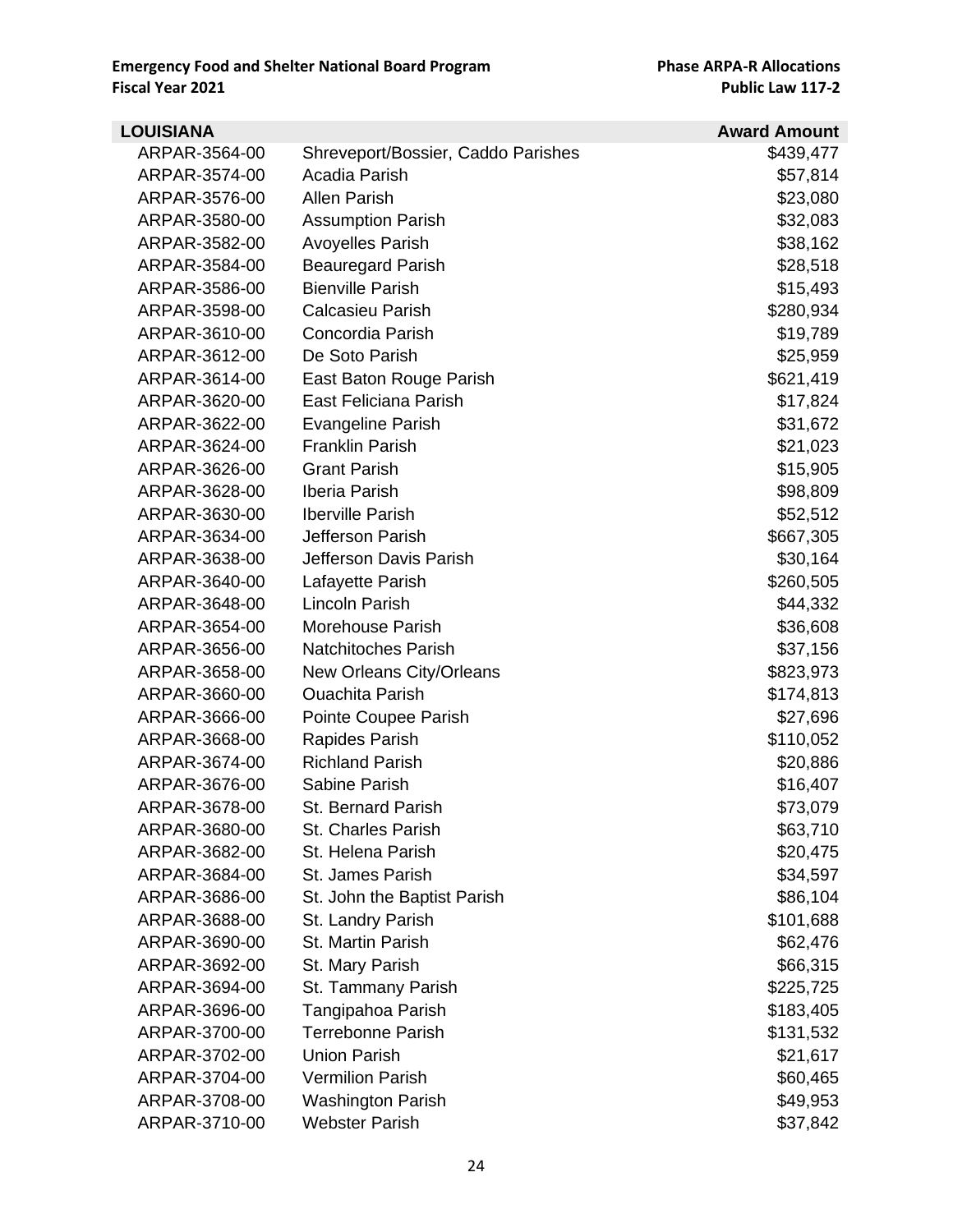| ARPAR-3712-00 | West Baton Rouge Parish       | \$34,186  |
|---------------|-------------------------------|-----------|
| ARPAR-3720-00 | State Set-Aside Committee, LA | \$327,974 |

*LOUISIANA Total \$5,651,513*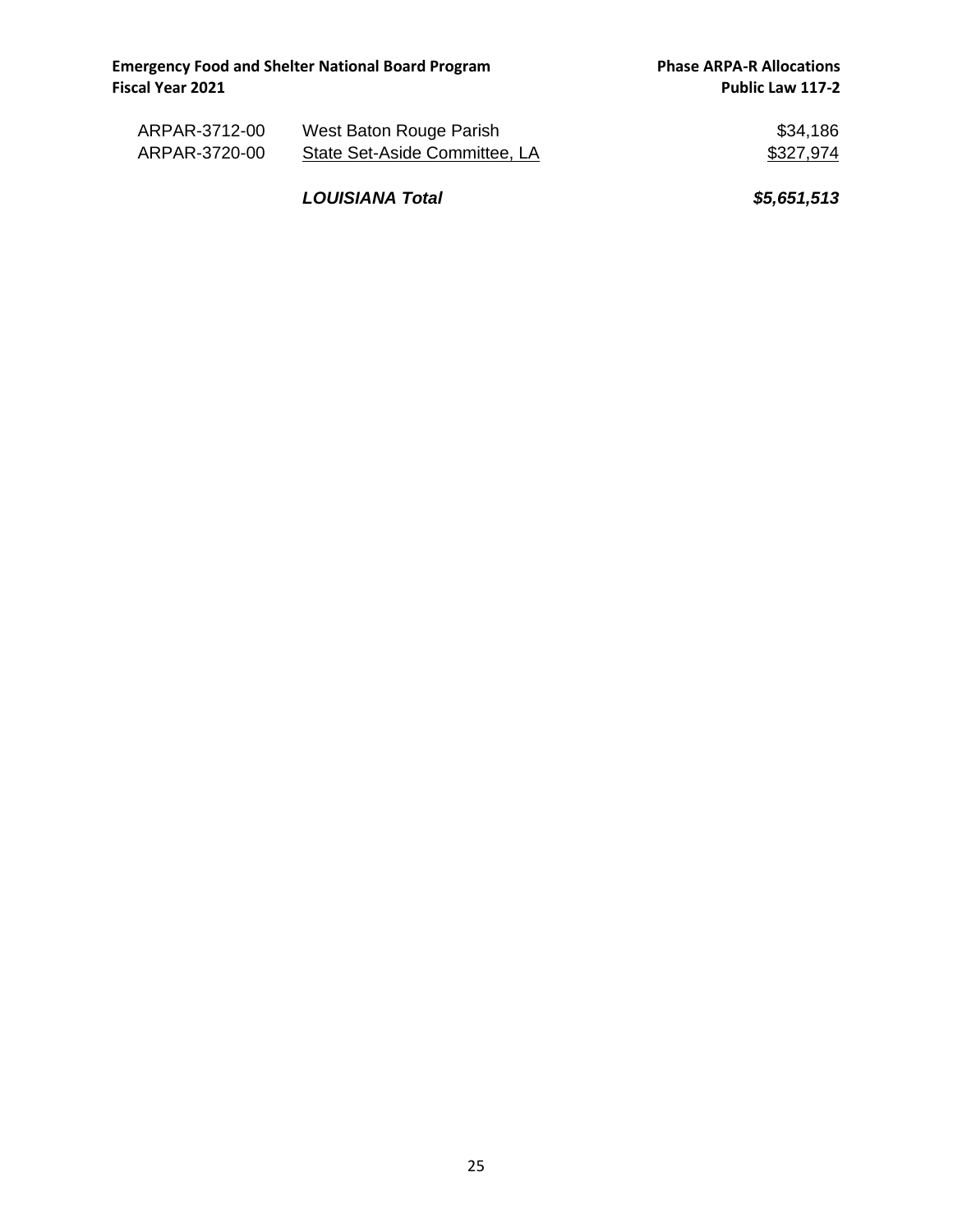| <b>MAINE</b>  |                               | <b>Award Amount</b> |
|---------------|-------------------------------|---------------------|
| ARPAR-3726-00 | Androscoggin County           | \$128,973           |
| ARPAR-3728-00 | <b>Aroostook County</b>       | \$79,797            |
| ARPAR-3730-00 | <b>Cumberland County</b>      | \$316,948           |
| ARPAR-3734-00 | <b>Franklin County</b>        | \$35,785            |
| ARPAR-3738-00 | <b>Kennebec County</b>        | \$128,516           |
| ARPAR-3744-00 | <b>Oxford County</b>          | \$72,165            |
| ARPAR-3746-00 | <b>Penobscot County</b>       | \$172,436           |
| ARPAR-3748-00 | <b>Piscataquis County</b>     | \$18,190            |
| ARPAR-3752-00 | <b>Somerset County</b>        | \$68,417            |
| ARPAR-3756-00 | <b>Washington County</b>      | \$42,001            |
| ARPAR-3758-00 | <b>York County</b>            | \$247,343           |
| ARPAR-3760-00 | State Set-Aside Committee, ME | \$140,256           |

*MAINE Total \$1,450,827*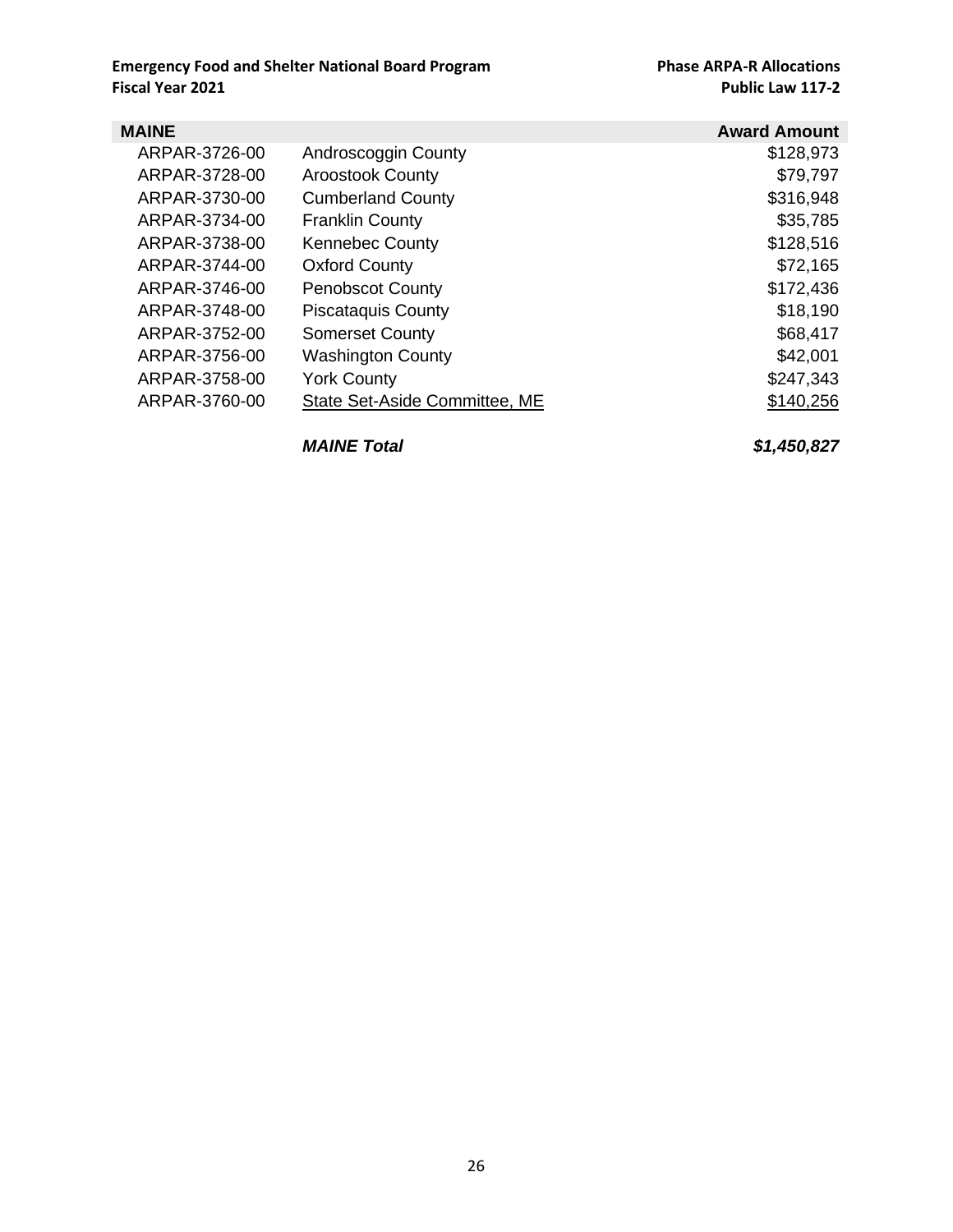| <b>MARYLAND</b> |                               | <b>Award Amount</b> |
|-----------------|-------------------------------|---------------------|
| ARPAR-3774-00   | <b>Allegany County</b>        | \$89,714            |
| ARPAR-3778-00   | <b>Baltimore County</b>       | \$1,152,987         |
| ARPAR-3788-00   | <b>Charles County</b>         | \$224,949           |
| ARPAR-3790-00   | <b>Dorchester County</b>      | \$41,727            |
| ARPAR-3802-00   | <b>Montgomery County</b>      | \$1,372,360         |
| ARPAR-3806-00   | <b>Prince Georges County</b>  | \$1,714,444         |
| ARPAR-3812-00   | <b>Somerset County</b>        | \$30,347            |
| ARPAR-3816-00   | <b>Washington County</b>      | \$177,189           |
| ARPAR-3818-00   | <b>Wicomico County</b>        | \$138,845           |
| ARPAR-3820-00   | <b>Worcester County</b>       | \$94,239            |
| ARPAR-3822-00   | <b>Baltimore City</b>         | \$974,838           |
| ARPAR-3824-00   | State Set-Aside Committee, MD | \$1,434,185         |

*MARYLAND Total \$7,445,824*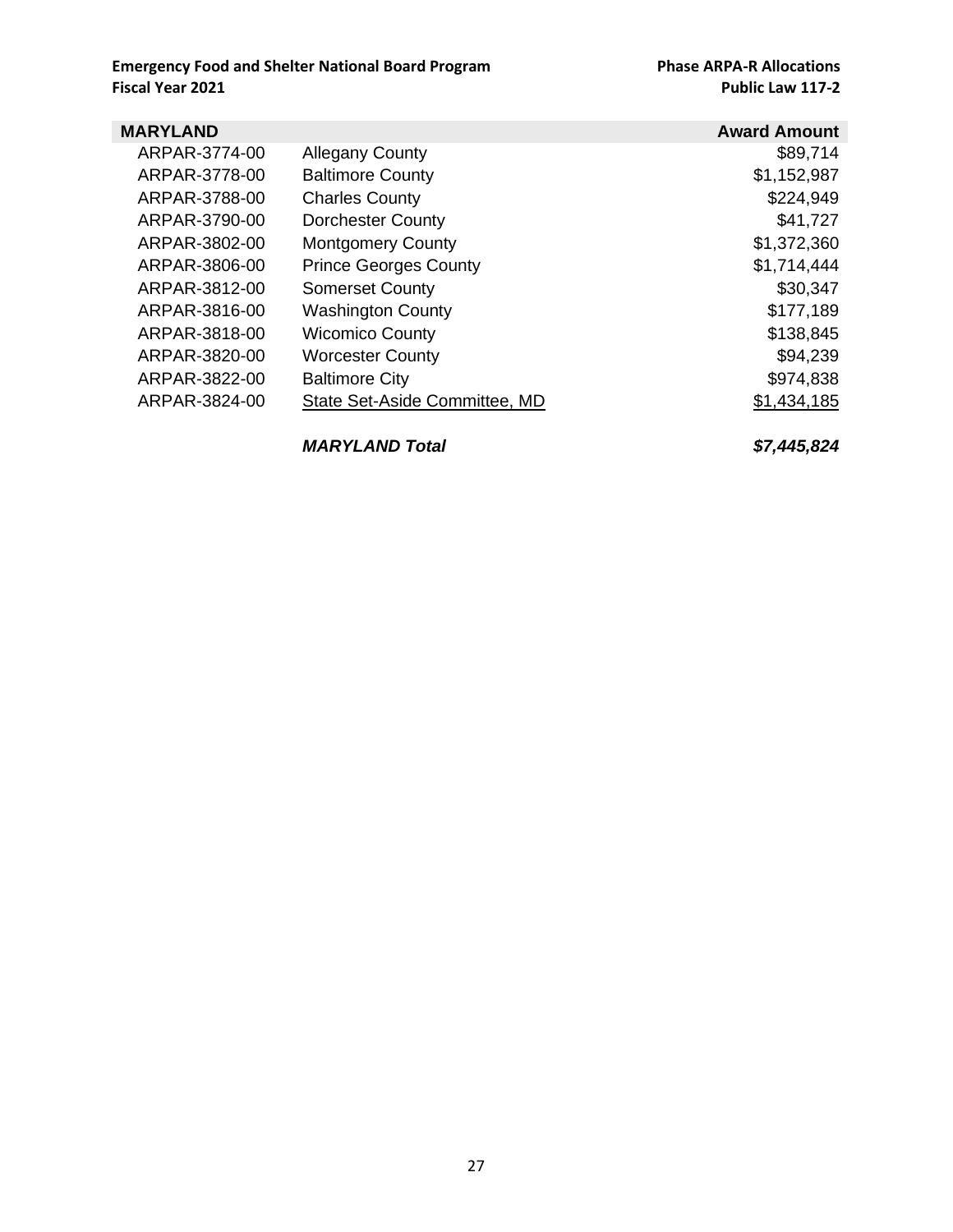| <b>MASSACHUSETTS</b> |                               | <b>Award Amount</b> |
|----------------------|-------------------------------|---------------------|
| ARPAR-4476-00        | <b>Barnstable County</b>      | \$349,534           |
| ARPAR-4478-00        | <b>Berkshire County</b>       | \$193,871           |
| ARPAR-4482-00        | <b>Bristol County</b>         | \$910,397           |
| ARPAR-4488-00        | <b>Dukes County</b>           | \$28,930            |
| ARPAR-4490-00        | <b>Essex County</b>           | \$1,263,861         |
| ARPAR-4502-00        | Hampden County                | \$797,009           |
| ARPAR-4508-00        | <b>Hampshire County</b>       | \$197,710           |
| ARPAR-4510-00        | <b>Middlesex County</b>       | \$1,978,514         |
| ARPAR-4530-00        | Nantucket County/Town         | \$27,422            |
| ARPAR-4532-00        | <b>Norfolk County</b>         | \$941,840           |
| ARPAR-4540-00        | <b>Plymouth County</b>        | \$809,257           |
| ARPAR-4550-00        | <b>Suffolk County</b>         | \$1,271,768         |
| ARPAR-4554-00        | <b>Worcester County</b>       | \$1,217,290         |
| ARPAR-4558-00        | State Set-Aside Committee, MA | \$58,515            |

*MASSACHUSETTS Total \$10,045,918*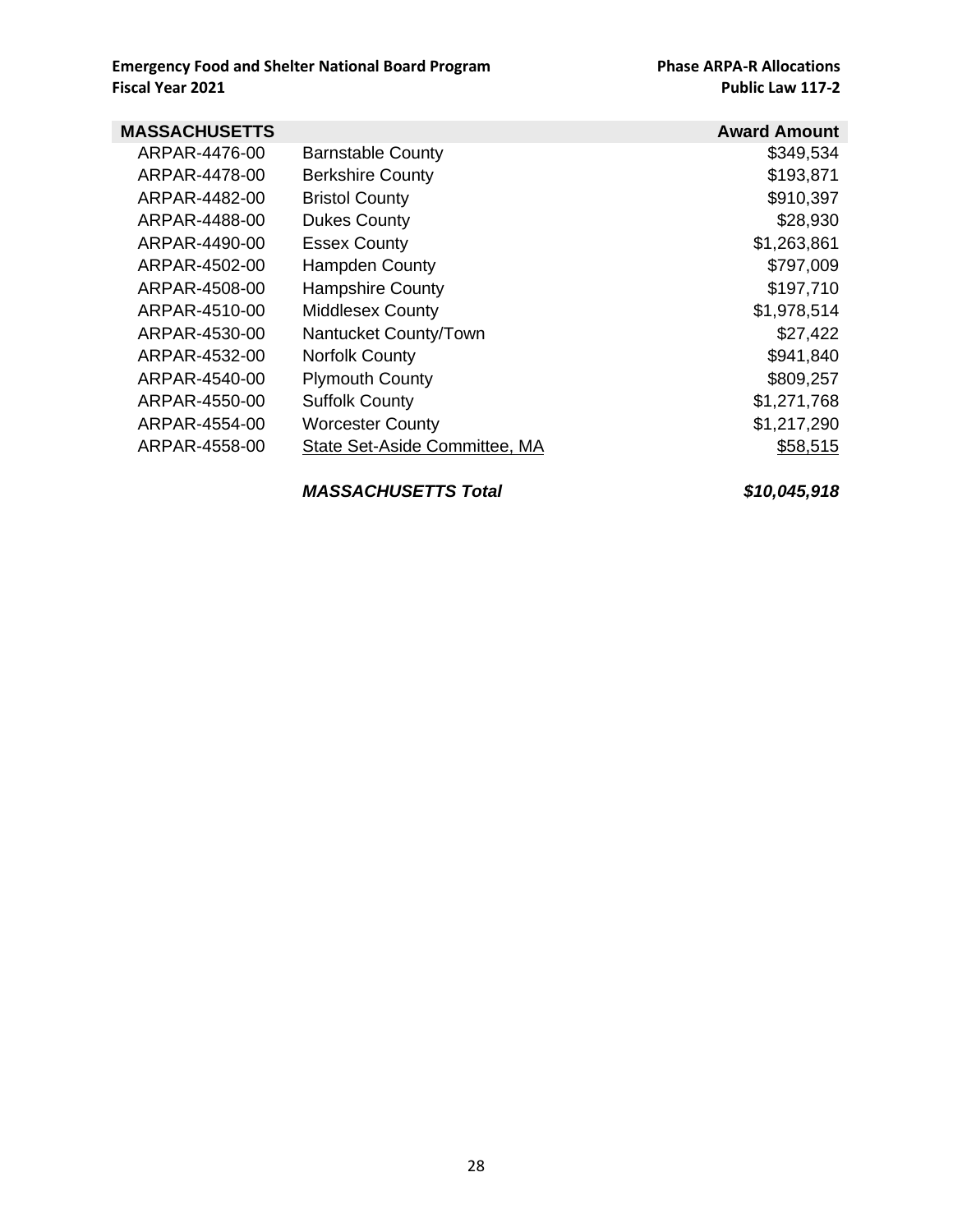| <b>MICHIGAN</b> |                                  | <b>Award Amount</b> |
|-----------------|----------------------------------|---------------------|
| ARPAR-4560-00   | Lansing/Eaton, Ingham Counties   | \$496,514           |
| ARPAR-4561-00   | Holland/Allegan, Ottawa Counties | \$422,018           |
| ARPAR-4638-00   | <b>Alpena County</b>             | \$33,363            |
| ARPAR-4640-00   | <b>Antrim County</b>             | \$31,718            |
| ARPAR-4642-00   | <b>Arenac County</b>             | \$21,435            |
| ARPAR-4648-00   | <b>Bay County</b>                | \$134,274           |
| ARPAR-4650-00   | <b>Benzie County</b>             | \$22,988            |
| ARPAR-4652-00   | <b>Berrien County</b>            | \$186,147           |
| ARPAR-4654-00   | <b>Branch County</b>             | \$43,463            |
| ARPAR-4656-00   | <b>Calhoun County</b>            | \$179,383           |
| ARPAR-4662-00   | <b>Charlevoix County</b>         | \$33,820            |
| ARPAR-4664-00   | Cheboygan County                 | \$37,979            |
| ARPAR-4666-00   | Chippewa County                  | \$47,165            |
| ARPAR-4668-00   | <b>Clare County</b>              | \$41,178            |
| ARPAR-4670-00   | <b>Clinton County</b>            | \$78,928            |
| ARPAR-4672-00   | <b>Crawford County</b>           | \$17,230            |
| ARPAR-4674-00   | Delta County                     | \$45,748            |
| ARPAR-4682-00   | <b>Emmet County</b>              | \$48,262            |
| ARPAR-4684-00   | <b>Genesee County</b>            | \$605,469           |
| ARPAR-4688-00   | <b>Gladwin County</b>            | \$30,986            |
| ARPAR-4690-00   | Gogebic County                   | \$14,122            |
| ARPAR-4694-00   | <b>Gratiot County</b>            | \$43,646            |
| ARPAR-4696-00   | <b>Hillsdale County</b>          | \$48,948            |
| ARPAR-4698-00   | <b>Houghton County</b>           | \$36,242            |
| ARPAR-4710-00   | <b>losco County</b>              | \$32,175            |
| ARPAR-4714-00   | <b>Isabella County</b>           | \$77,832            |
| ARPAR-4716-00   | <b>Jackson County</b>            | \$190,946           |
| ARPAR-4718-00   | Kalamazoo County                 | \$296,976           |
| ARPAR-4722-00   | Kalkaska County                  | \$25,182            |
| ARPAR-4724-00   | <b>Kent County</b>               | \$759,715           |
| ARPAR-4732-00   | <b>Lake County</b>               | \$14,579            |
| ARPAR-4744-00   | <b>Mackinac County</b>           | \$18,647            |
| ARPAR-4746-00   | Macomb County                    | \$927,261           |
| ARPAR-4758-00   | <b>Manistee County</b>           | \$33,043            |
| ARPAR-4760-00   | <b>Marquette County</b>          | \$75,821            |
| ARPAR-4762-00   | <b>Mason County</b>              | \$38,207            |
| ARPAR-4764-00   | Mecosta County                   | \$51,553            |
| ARPAR-4770-00   | Missaukee County                 | \$17,230            |
| ARPAR-4772-00   | <b>Monroe County</b>             | \$198,898           |
| ARPAR-4774-00   | <b>Montcalm County</b>           | \$69,697            |
| ARPAR-4778-00   | Muskegon County                  | \$259,637           |
| ARPAR-4780-00   | Newaygo County                   | \$58,637            |
| ARPAR-4782-00   | Oakland County                   | \$1,100,749         |
| ARPAR-4796-00   | Oceana County                    | \$38,756            |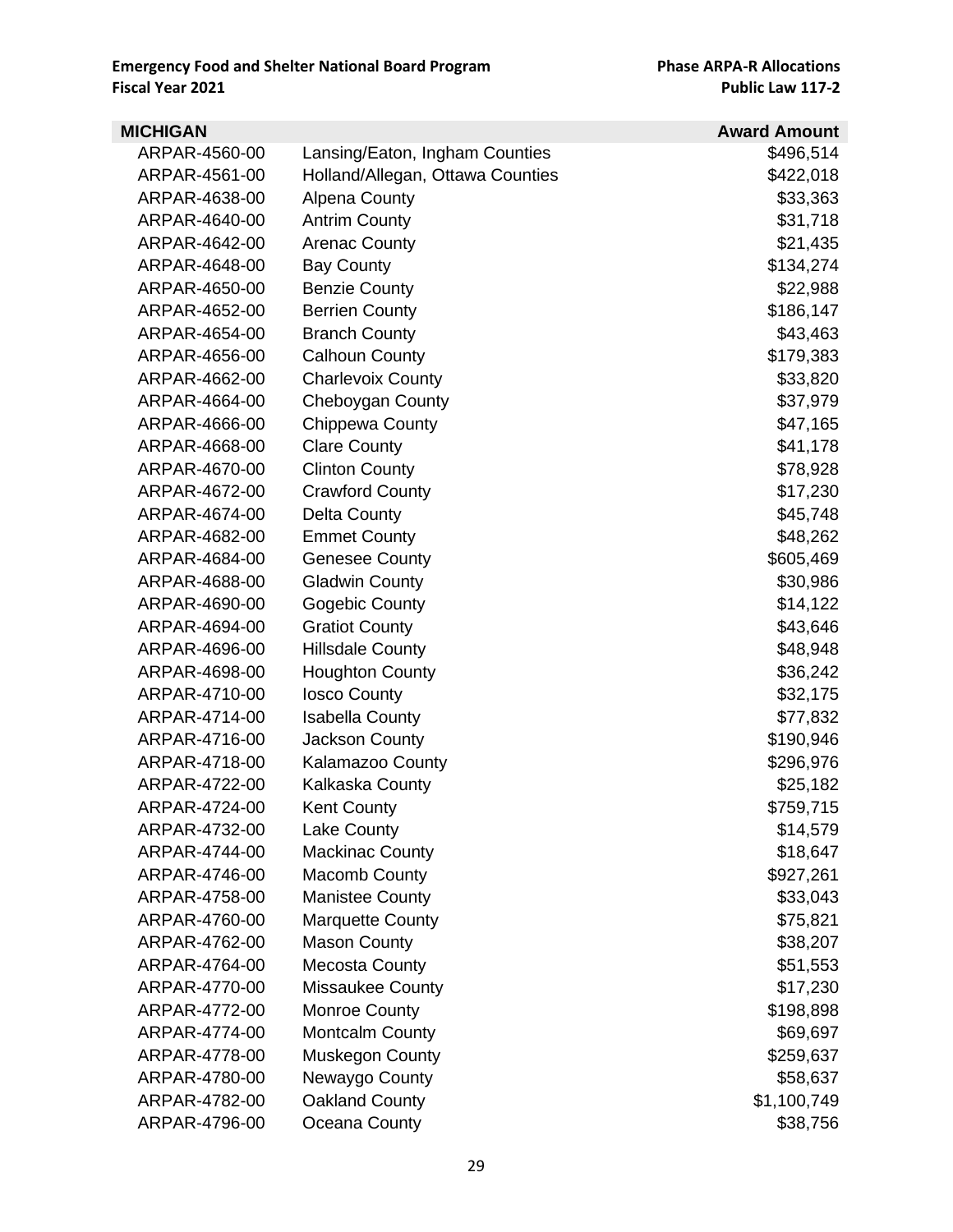| ARPAR-4798-00 | <b>Ogemaw County</b>                 | \$28,153    |
|---------------|--------------------------------------|-------------|
| ARPAR-4802-00 | Osceola County                       | \$28,473    |
| ARPAR-4806-00 | Otsego County                        | \$35,465    |
| ARPAR-4810-00 | <b>Presque Isle County</b>           | \$17,093    |
| ARPAR-4812-00 | <b>Roscommon County</b>              | \$32,266    |
| ARPAR-4814-00 | <b>Saginaw County</b>                | \$264,390   |
| ARPAR-4818-00 | St. Clair County                     | \$155,252   |
| ARPAR-4820-00 | St. Joseph County                    | \$65,629    |
| ARPAR-4822-00 | <b>Sanilac County</b>                | \$52,512    |
| ARPAR-4826-00 | <b>Shiawassee County</b>             | \$82,356    |
| ARPAR-4828-00 | <b>Tuscola County</b>                | \$64,761    |
| ARPAR-4830-00 | Van Buren County                     | \$93,736    |
| ARPAR-4832-00 | <b>Washtenaw County</b>              | \$374,945   |
| ARPAR-4836-00 | <b>Wayne County</b>                  | \$1,031,555 |
| ARPAR-4844-00 | Detroit City                         | \$1,207,967 |
| ARPAR-4854-00 | <b>Wexford County</b>                | \$39,624    |
| ARPAR-4856-00 | <b>State Set-Aside Committee, MI</b> | \$573,646   |
|               |                                      |             |

*MICHIGAN Total \$11,134,390*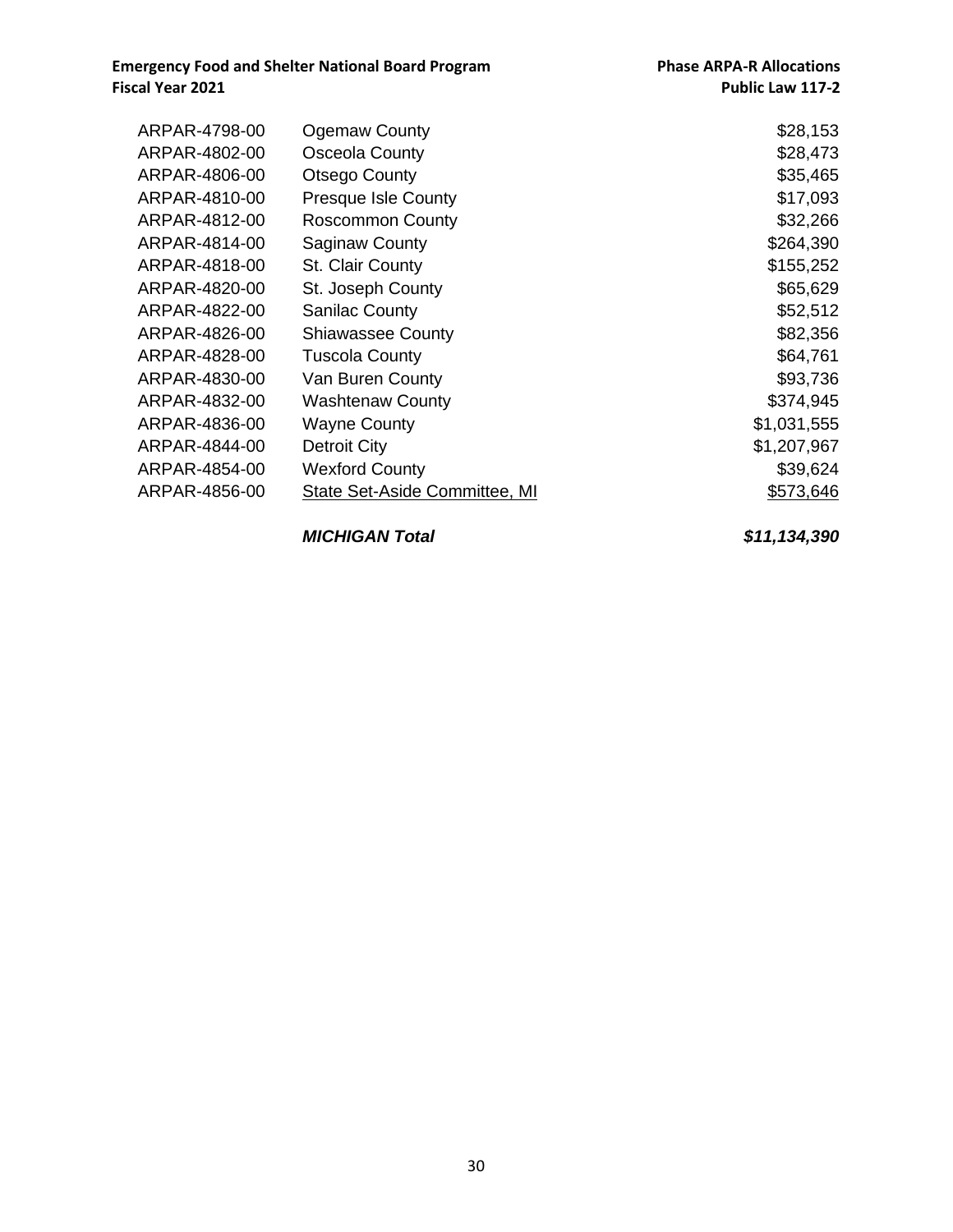| <b>MINNESOTA</b> |                                           | <b>Award Amount</b> |
|------------------|-------------------------------------------|---------------------|
| ARPAR-4857-00    | St. Cloud City/Benton, Sherburne, Stearns | \$299,718           |
| ARPAR-4904-00    | <b>Beltrami County</b>                    | \$44,743            |
| ARPAR-4910-00    | <b>Blue Earth County</b>                  | \$61,287            |
| ARPAR-4918-00    | <b>Cass County</b>                        | \$35,191            |
| ARPAR-4950-00    | <b>Hennepin County</b>                    | \$1,215,051         |
| ARPAR-4972-00    | <b>Kanabec County</b>                     | \$23,628            |
| ARPAR-5002-00    | Mille Lacs County                         | \$32,632            |
| ARPAR-5032-00    | <b>Ramsey County</b>                      | \$544,730           |
| ARPAR-5048-00    | St. Louis County                          | \$191,631           |
| ARPAR-5082-00    | <b>Winona County</b>                      | \$39,761            |
| ARPAR-5088-00    | State Set-Aside Committee, MN             | \$1,697,208         |
|                  |                                           |                     |
|                  |                                           |                     |

*MINNESOTA Total \$4,185,580*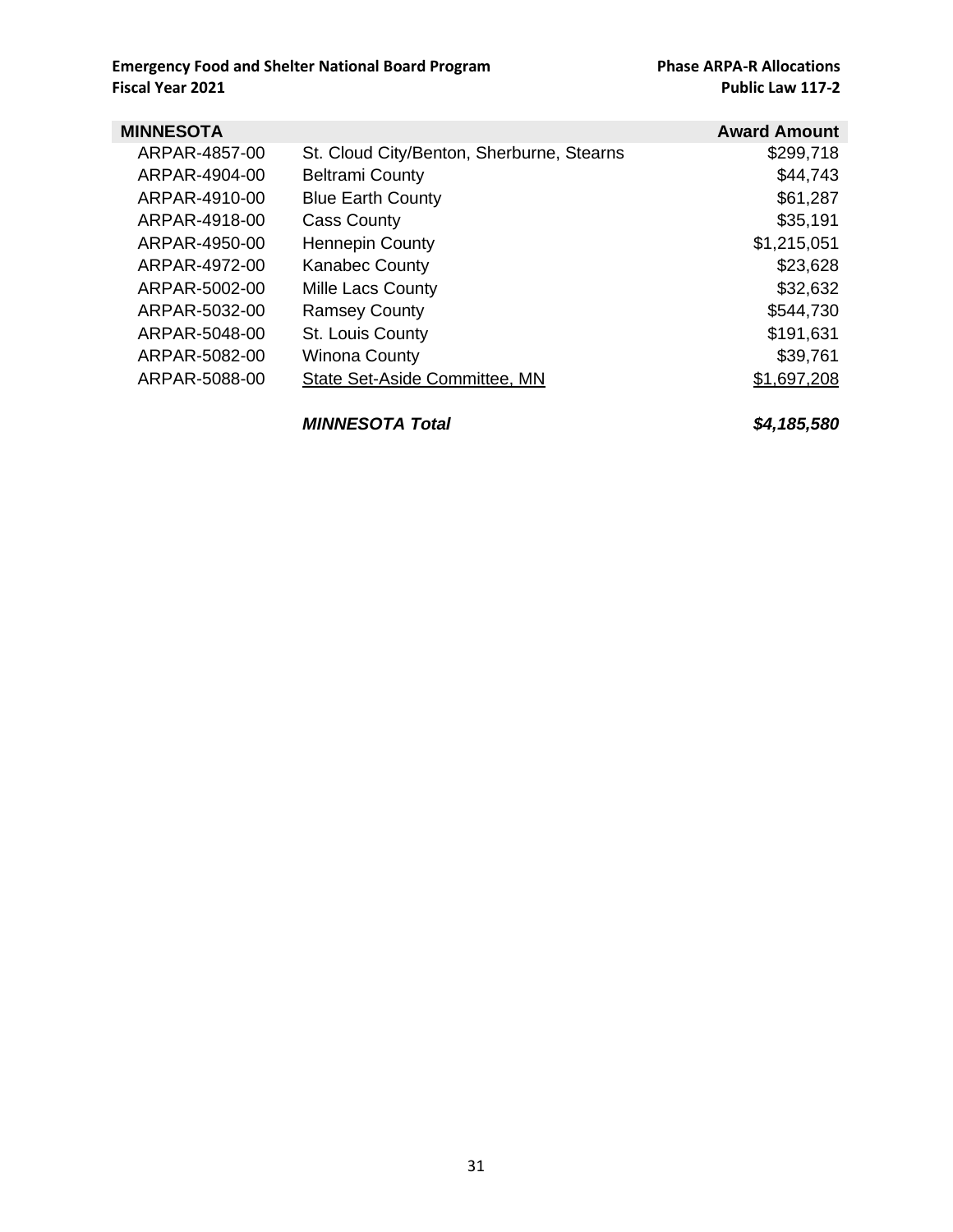| <b>MISSISSIPPI</b> |                                         | <b>Award Amount</b> |
|--------------------|-----------------------------------------|---------------------|
| ARPAR-5089-00      | Hattiesburg/Forrest, Lamar Counties     | \$151,139           |
| ARPAR-5089-02      | Jackson/Hinds, Madison, Rankin Counties | \$413,243           |
| ARPAR-5090-00      | <b>Adams County</b>                     | \$43,098            |
| ARPAR-5092-00      | <b>Alcorn County</b>                    | \$34,460            |
| ARPAR-5094-00      | <b>Amite County</b>                     | \$15,630            |
| ARPAR-5096-00      | <b>Attala County</b>                    | \$19,926            |
| ARPAR-5100-00      | <b>Bolivar County</b>                   | \$38,025            |
| ARPAR-5106-00      | <b>Chickasaw County</b>                 | \$20,840            |
| ARPAR-5110-00      | <b>Claiborne County</b>                 | \$16,590            |
| ARPAR-5112-00      | <b>Clarke County</b>                    | \$17,230            |
| ARPAR-5114-00      | <b>Clay County</b>                      | \$27,513            |
| ARPAR-5116-00      | Coahoma County                          | \$33,911            |
| ARPAR-5118-00      | <b>Copiah County</b>                    | \$33,409            |
| ARPAR-5120-00      | <b>Covington County</b>                 | \$20,566            |
| ARPAR-5128-00      | George County                           | \$29,341            |
| ARPAR-5130-00      | <b>Greene County</b>                    | \$15,219            |
| ARPAR-5132-00      | <b>Grenada County</b>                   | \$21,800            |
| ARPAR-5134-00      | <b>Hancock County</b>                   | \$54,295            |
| ARPAR-5136-00      | <b>Harrison County</b>                  | \$229,199           |
| ARPAR-5142-00      | <b>Holmes County</b>                    | \$27,787            |
| ARPAR-5148-00      | Itawamba County                         | \$21,435            |
| ARPAR-5150-00      | <b>Jackson County</b>                   | \$168,414           |
| ARPAR-5152-00      | <b>Jasper County</b>                    | \$20,201            |
| ARPAR-5154-00      | Jefferson County                        | \$14,899            |
| ARPAR-5156-00      | Jefferson Davis County                  | \$14,579            |
| ARPAR-5158-00      | Jones County                            | \$66,497            |
| ARPAR-5162-00      | Lafayette County                        | \$54,295            |
| ARPAR-5166-00      | <b>Lauderdale County</b>                | \$75,318            |
| ARPAR-5168-00      | <b>Lawrence County</b>                  | \$15,310            |
| ARPAR-5170-00      | <b>Leake County</b>                     | \$21,343            |
| ARPAR-5172-00      | Lee County                              | \$90,994            |
| ARPAR-5174-00      | Leflore County                          | \$38,939            |
| ARPAR-5176-00      | <b>Lincoln County</b>                   | \$35,694            |
| ARPAR-5178-00      | Lowndes County                          | \$69,971            |
| ARPAR-5182-00      | <b>Marion County</b>                    | \$26,188            |
| ARPAR-5184-00      | <b>Marshall County</b>                  | \$38,207            |
| ARPAR-5186-00      | Monroe County                           | \$39,350            |
| ARPAR-5190-00      | Neshoba County                          | \$26,690            |
| ARPAR-5192-00      | <b>Newton County</b>                    | \$21,069            |
| ARPAR-5194-00      | Noxubee County                          | \$15,310            |
| ARPAR-5196-00      | Oktibbeha County                        | \$57,905            |
| ARPAR-5198-00      | Panola County                           | \$42,686            |
| ARPAR-5200-00      | <b>Pearl River County</b>               | \$65,538            |
| ARPAR-5204-00      | <b>Pike County</b>                      | \$49,679            |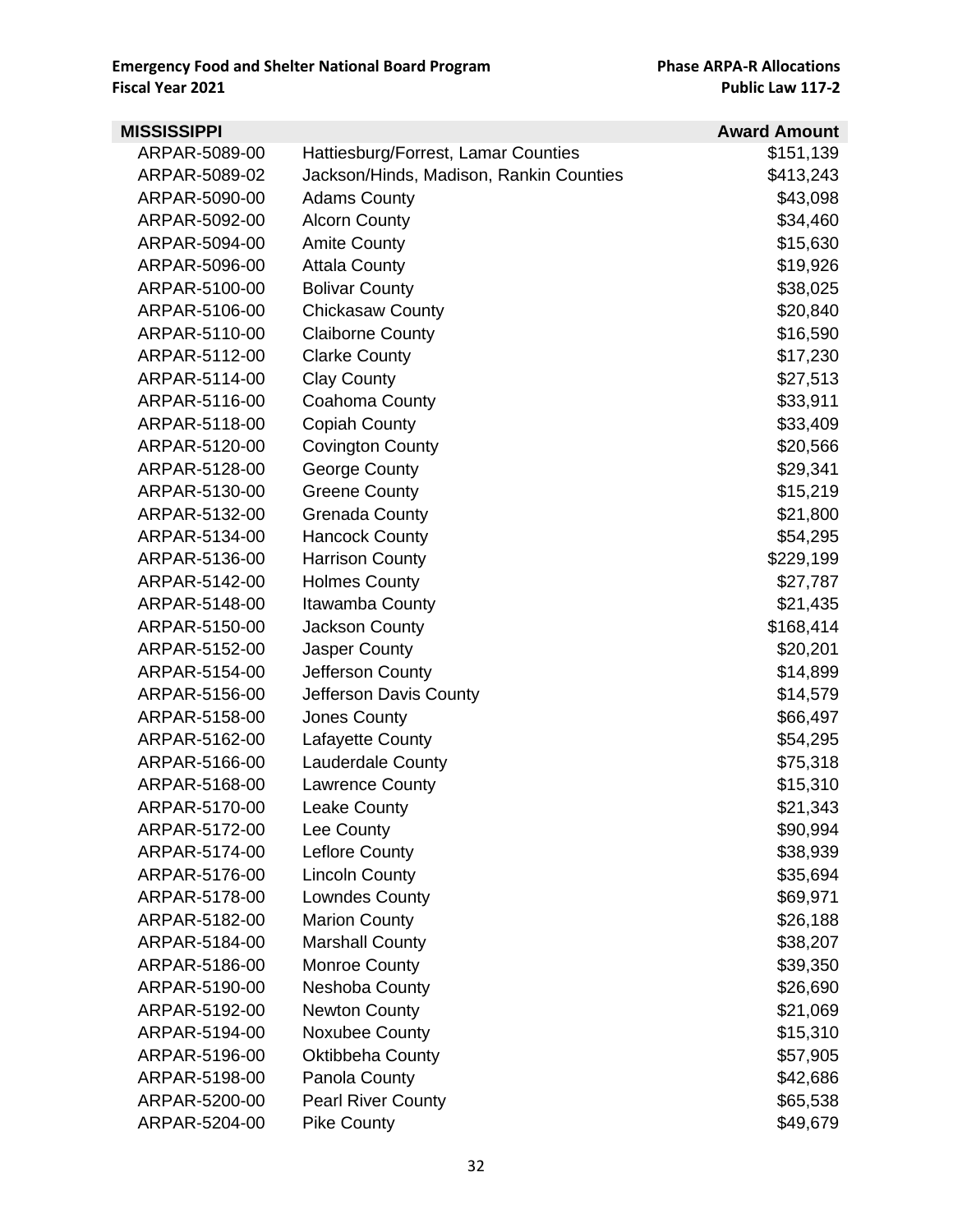| ARPAR-5208-00 | <b>Prentiss County</b>               | \$23,902         |
|---------------|--------------------------------------|------------------|
| ARPAR-5214-00 | <b>Scott County</b>                  | \$27,467         |
| ARPAR-5218-00 | <b>Simpson County</b>                | \$26,096         |
| ARPAR-5220-00 | <b>Smith County</b>                  | \$14,168         |
| ARPAR-5222-00 | <b>Stone County</b>                  | \$18,007         |
| ARPAR-5224-00 | <b>Sunflower County</b>              | \$32,357         |
| ARPAR-5226-00 | <b>Tallahatchie County</b>           | \$13,939         |
| ARPAR-5228-00 | <b>Tate County</b>                   | \$31,855         |
| ARPAR-5230-00 | <b>Tippah County</b>                 | \$20,612         |
| ARPAR-5234-00 | <b>Tunica County</b>                 | \$17,778         |
| ARPAR-5236-00 | <b>Union County</b>                  | \$27,330         |
| ARPAR-5238-00 | <b>Walthall County</b>               | \$16,453         |
| ARPAR-5240-00 | <b>Warren County</b>                 | \$57,494         |
| ARPAR-5242-00 | Washington County                    | \$63,572         |
| ARPAR-5244-00 | <b>Wayne County</b>                  | \$23,491         |
| ARPAR-5248-00 | <b>Wilkinson County</b>              | \$16,133         |
| ARPAR-5250-00 | <b>Winston County</b>                | \$21,435         |
| ARPAR-5254-00 | <b>Yazoo County</b>                  | \$32,632         |
| ARPAR-5256-00 | <b>State Set-Aside Committee, MS</b> | <u>\$306,762</u> |
|               |                                      |                  |

*MISSISSIPPI Total \$3,145,215*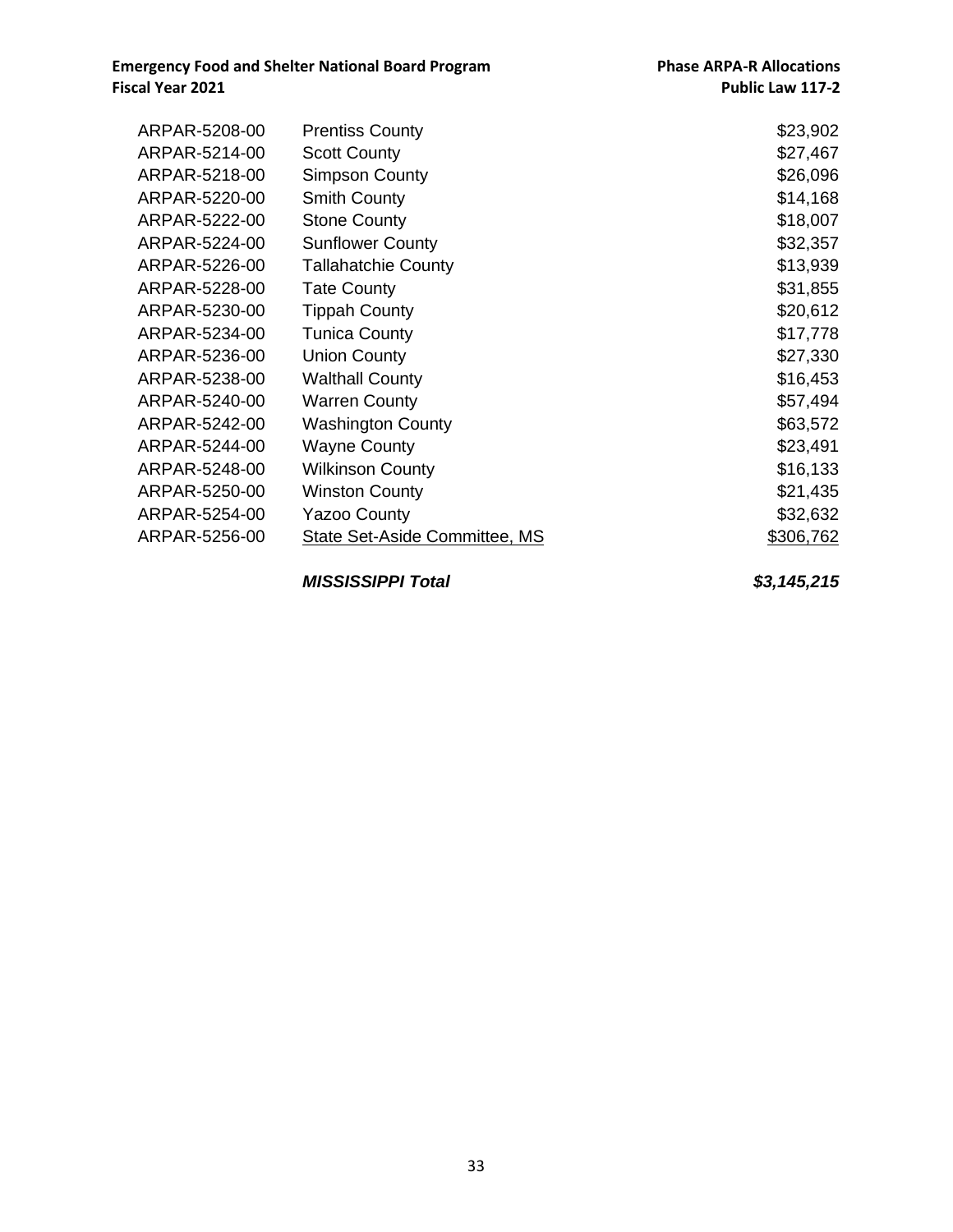| <b>MISSOURI</b> |                                                  | <b>Award Amount</b> |
|-----------------|--------------------------------------------------|---------------------|
| ARPAR-5257-00   | Joplin/Jasper, Newton Counties                   | \$135,463           |
| ARPAR-5258-00   | Kansas City/Cass, Clay, Jackson, Platte Counties | \$1,313,815         |
| ARPAR-5272-00   | <b>Adair County</b>                              | \$18,327            |
| ARPAR-5278-00   | <b>Audrain County</b>                            | \$16,224            |
| ARPAR-5280-00   | <b>Barry County</b>                              | \$29,341            |
| ARPAR-5284-00   | <b>Bates County</b>                              | \$13,802            |
| ARPAR-5286-00   | <b>Benton County</b>                             | \$17,550            |
| ARPAR-5290-00   | <b>Boone County</b>                              | \$125,317           |
| ARPAR-5294-00   | <b>Buchanan County</b>                           | \$70,656            |
| ARPAR-5298-00   | <b>Butler County</b>                             | \$36,745            |
| ARPAR-5304-00   | <b>Camden County</b>                             | \$40,767            |
| ARPAR-5306-00   | Cape Girardeau County                            | \$61,790            |
| ARPAR-5332-00   | <b>Crawford County</b>                           | \$21,297            |
| ARPAR-5346-00   | <b>Dunklin County</b>                            | \$29,113            |
| ARPAR-5354-00   | <b>Greene County</b>                             | \$222,618           |
| ARPAR-5362-00   | <b>Henry County</b>                              | \$17,047            |
| ARPAR-5370-00   | <b>Howell County</b>                             | \$33,363            |
| ARPAR-5384-00   | Johnson County                                   | \$43,052            |
| ARPAR-5388-00   | Laclede County                                   | \$30,484            |
| ARPAR-5392-00   | Lawrence County                                  | \$30,529            |
| ARPAR-5402-00   | Mc Donald County                                 | \$17,184            |
| ARPAR-5410-00   | <b>Marion County</b>                             | \$21,115            |
| ARPAR-5414-00   | <b>Miller County</b>                             | \$22,211            |
| ARPAR-5424-00   | Morgan County                                    | \$17,184            |
| ARPAR-5426-00   | <b>New Madrid County</b>                         | \$16,864            |
| ARPAR-5430-00   | <b>Nodaway County</b>                            | \$13,939            |
| ARPAR-5438-00   | <b>Pemiscot County</b>                           | \$18,967            |
| ARPAR-5442-00   | <b>Pettis County</b>                             | \$40,264            |
| ARPAR-5444-00   | <b>Phelps County</b>                             | \$31,946            |
| ARPAR-5452-00   | Polk County                                      | \$21,754            |
| ARPAR-5460-00   | <b>Randolph County</b>                           | \$18,510            |
| ARPAR-5462-00   | <b>Ray County</b>                                | \$29,570            |
| ARPAR-5474-00   | St. Francois County                              | \$53,655            |
| ARPAR-5476-00   | St. Louis County                                 | \$1,008,932         |
| ARPAR-5480-00   | <b>Saline County</b>                             | \$15,630            |
| ARPAR-5486-00   | <b>Scott County</b>                              | \$33,774            |
| ARPAR-5494-00   | <b>Stone County</b>                              | \$37,659            |
| ARPAR-5498-00   | <b>Taney County</b>                              | \$83,133            |
| ARPAR-5500-00   | <b>Texas County</b>                              | \$17,504            |
| ARPAR-5502-00   | <b>Vernon County</b>                             | \$13,848            |
| ARPAR-5506-00   | <b>Washington County</b>                         | \$22,120            |
| ARPAR-5510-00   | <b>Webster County</b>                            | \$25,685            |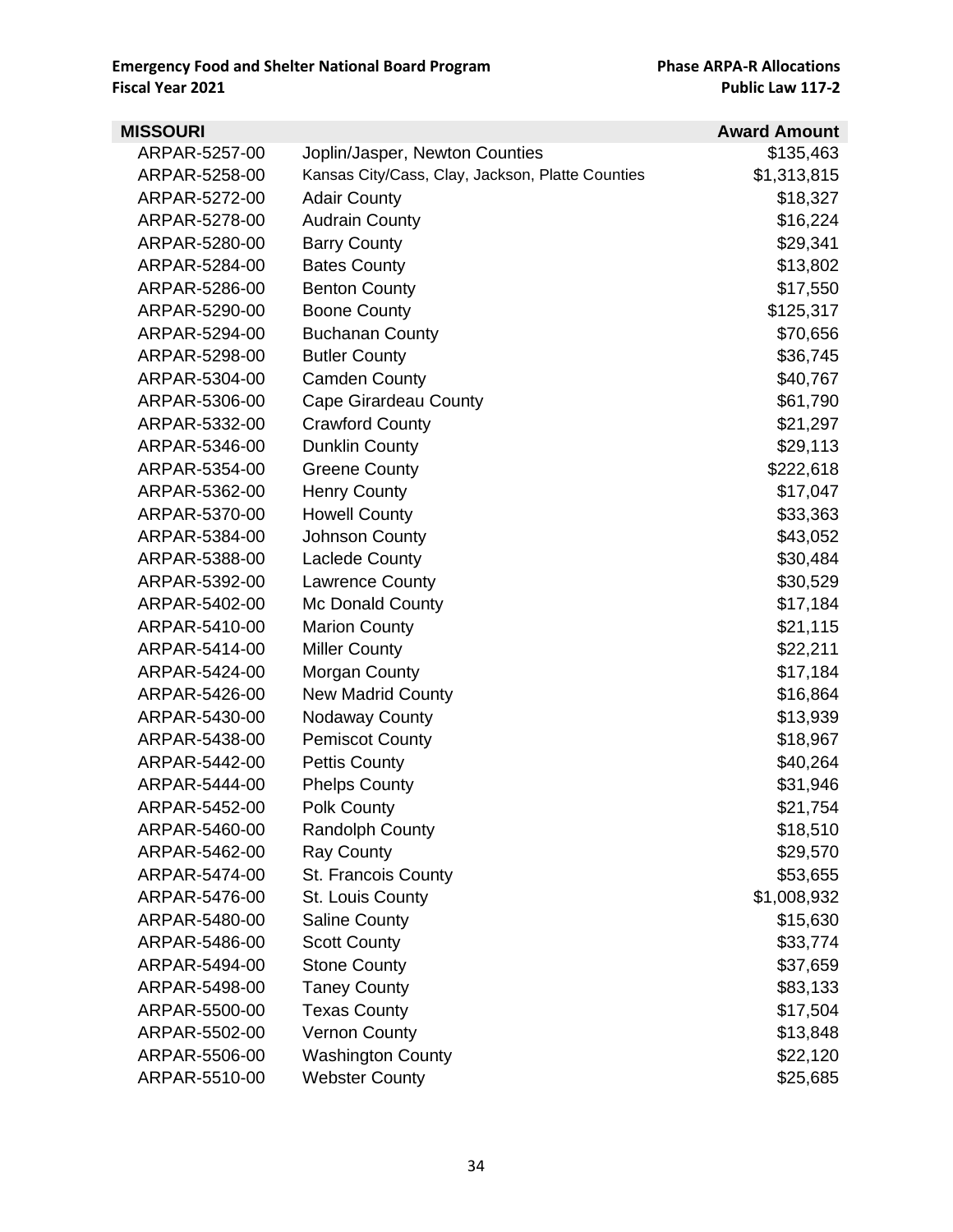| ARPAR-5516-00 | St. Louis City                | \$408,947 |
|---------------|-------------------------------|-----------|
| ARPAR-5518-00 | State Set-Aside Committee, MO | \$861,574 |

*MISSOURI Total \$5,159,269*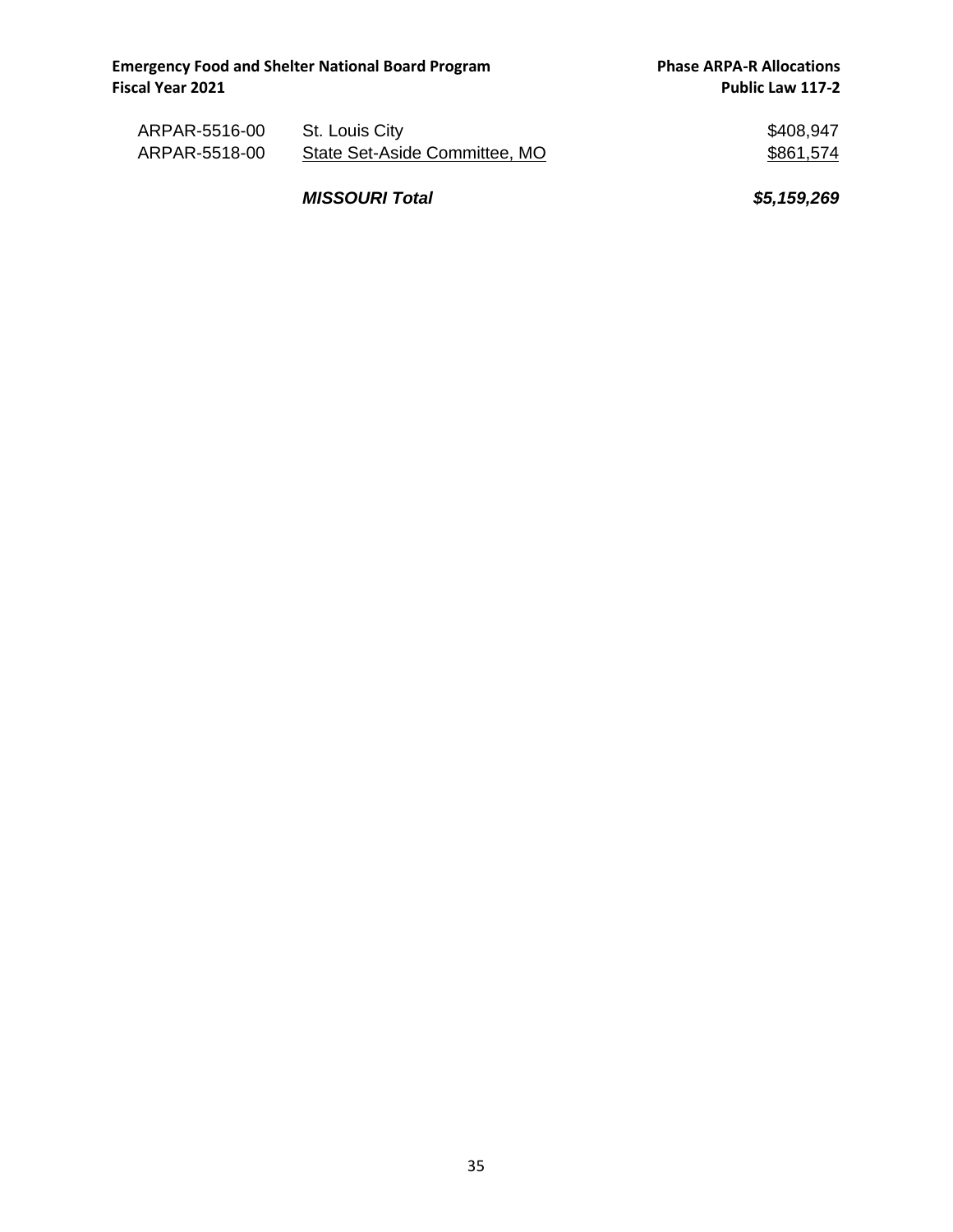| MONTANA       |                               | <b>Award Amount</b> |
|---------------|-------------------------------|---------------------|
| ARPAR-5530-00 | <b>Big Horn County</b>        | \$16,316            |
| ARPAR-5540-00 | <b>Cascade County</b>         | \$58,134            |
| ARPAR-5560-00 | <b>Gallatin County</b>        | \$81,214            |
| ARPAR-5564-00 | <b>Glacier County</b>         | \$18,053            |
| ARPAR-5576-00 | Lake County                   | \$24,451            |
| ARPAR-5578-00 | Lewis and Clark County        | \$50,867            |
| ARPAR-5582-00 | <b>Lincoln County</b>         | \$22,166            |
| ARPAR-5592-00 | <b>Missoula County</b>        | \$100,409           |
| ARPAR-5610-00 | Ravalli County                | \$35,008            |
| ARPAR-5622-00 | <b>Silver Bow County</b>      | \$29,615            |
| ARPAR-5644-00 | State Set-Aside Committee, MT | \$256,530           |
|               |                               |                     |

*MONTANA Total \$692,763*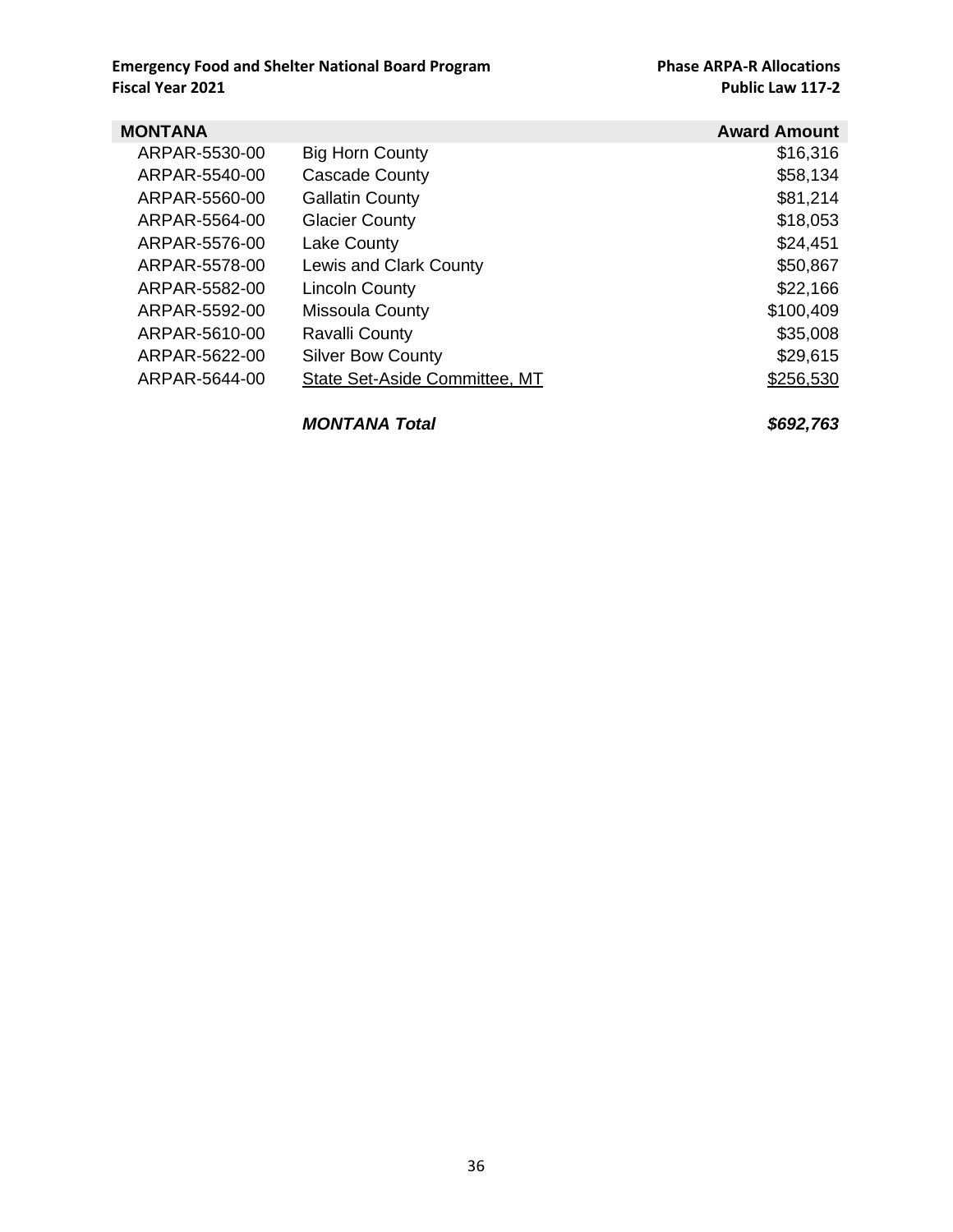| <b>NEBRASKA</b> |                               | <b>Award Amount</b> |
|-----------------|-------------------------------|---------------------|
| ARPAR-5722-00   | Douglas County                | \$368,775           |
| ARPAR-5748-00   | Hall County                   | \$39,944            |
| ARPAR-5858-00   | State Set-Aside Committee, NE | \$400,928           |
|                 |                               |                     |

*NEBRASKA Total \$809,647*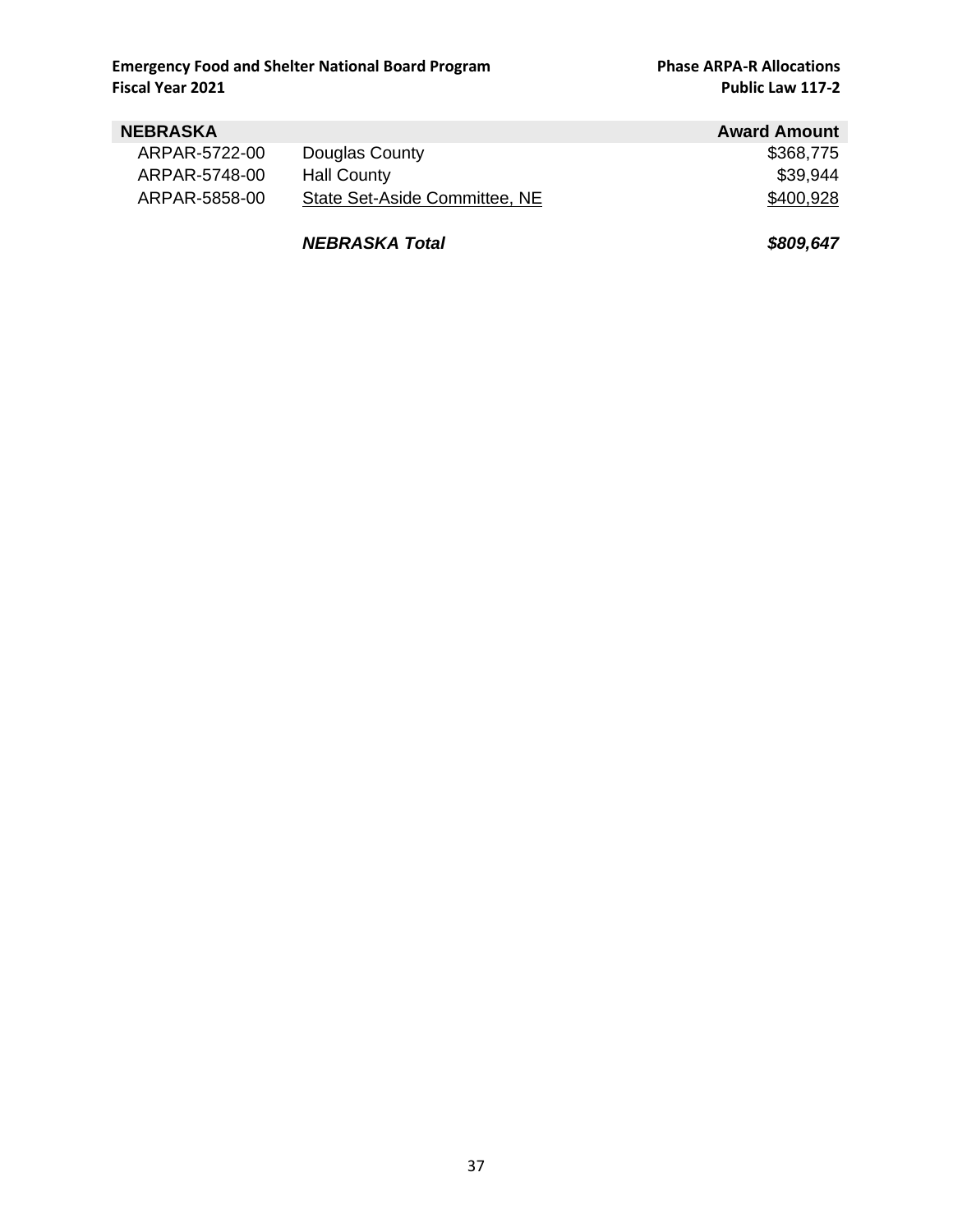| <b>NEVADA</b> |                               | <b>Award Amount</b> |
|---------------|-------------------------------|---------------------|
| ARPAR-5868-00 | <b>Clark County</b>           | \$4,386,085         |
| ARPAR-5890-00 | Nye County                    | \$51,050            |
| ARPAR-5896-00 | <b>Washoe County</b>          | \$522,976           |
| ARPAR-5904-00 | Carson City                   | \$58,865            |
| ARPAR-5906-00 | State Set-Aside Committee, NV | \$129,594           |

*NEVADA Total \$5,148,570*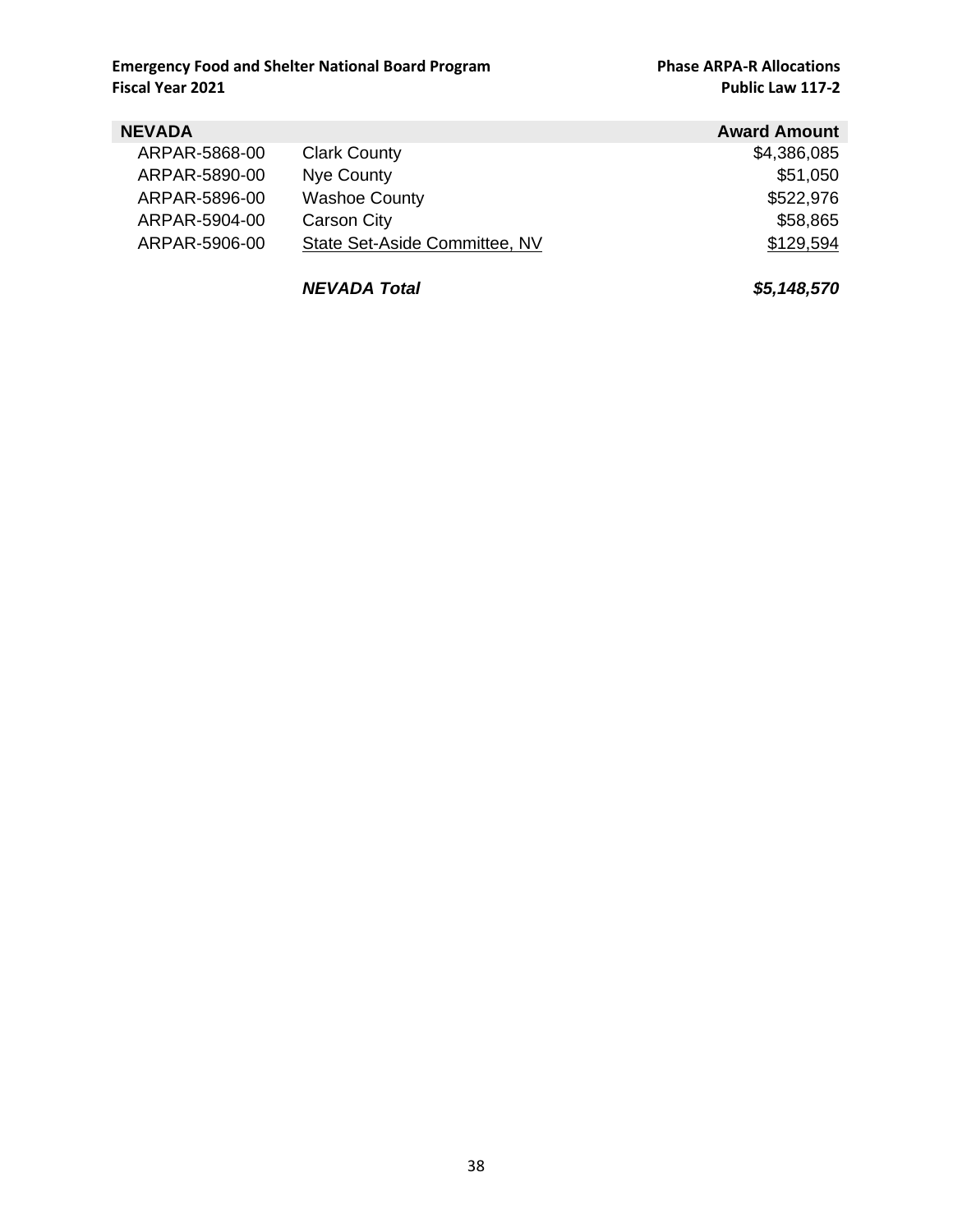| <b>NEW HAMPSHIRE</b> |                               | <b>Award Amount</b> |
|----------------------|-------------------------------|---------------------|
| ARPAR-5920-00        | <b>Cheshire County</b>        | \$57,311            |
| ARPAR-5942-00        | State Set-Aside Committee, NH | \$577,956           |
|                      | <b>NEW HAMPSHIRE Total</b>    | \$635,267           |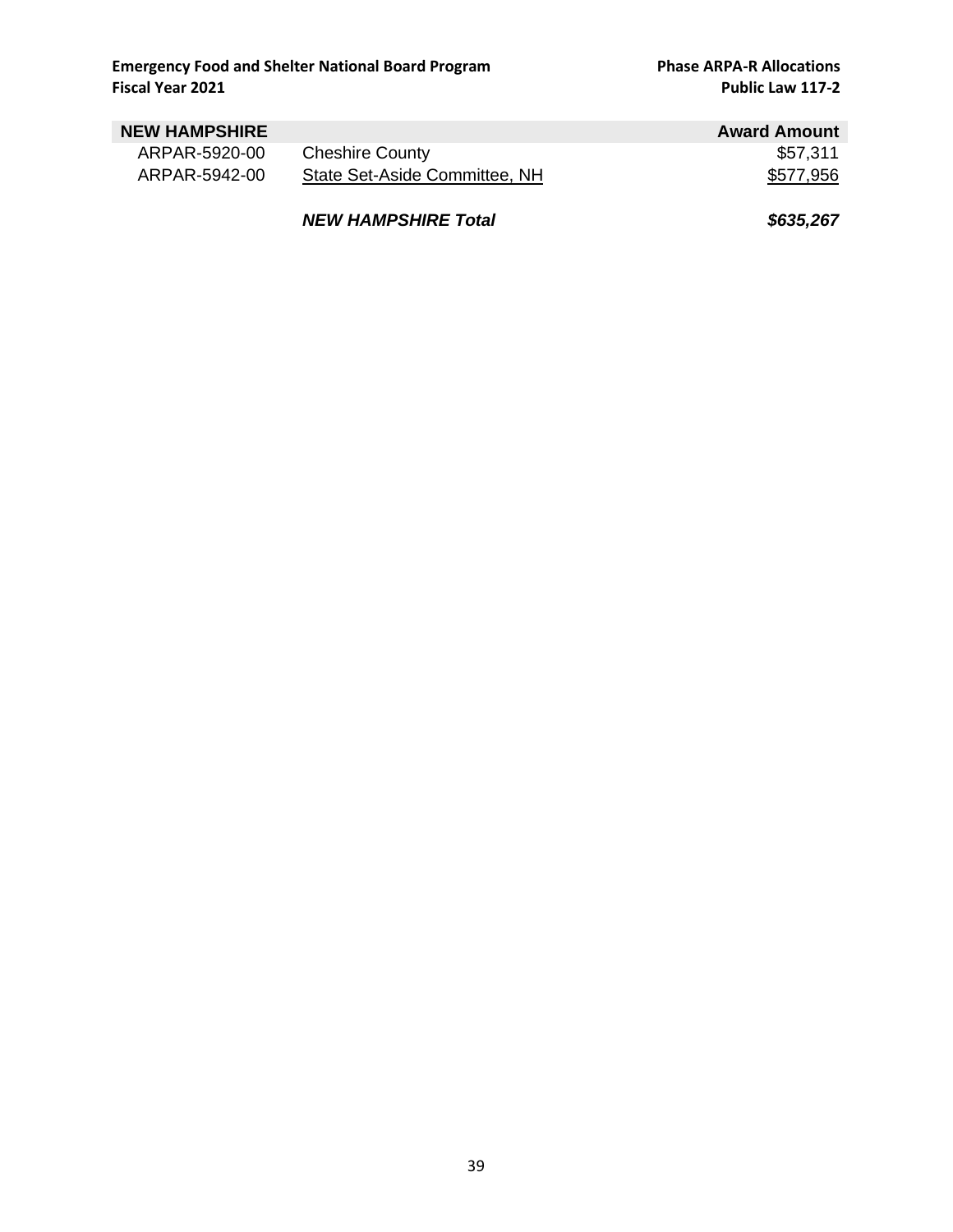| <b>NEW JERSEY</b> |                               | <b>Award Amount</b> |
|-------------------|-------------------------------|---------------------|
| ARPAR-5948-00     | <b>Atlantic County</b>        | \$561,686           |
| ARPAR-5950-00     | Bergen County                 | \$1,443,793         |
| ARPAR-5952-00     | <b>Burlington County</b>      | \$622,470           |
| ARPAR-5954-00     | <b>Camden County</b>          | \$873,698           |
| ARPAR-5960-00     | Cape May County               | \$198,578           |
| ARPAR-5962-00     | <b>Cumberland County</b>      | \$252,919           |
| ARPAR-5966-00     | <b>Essex County</b>           | \$1,484,240         |
| ARPAR-5976-00     | <b>Gloucester County</b>      | \$461,460           |
| ARPAR-5978-00     | <b>Hudson County</b>          | \$1,231,138         |
| ARPAR-5988-00     | <b>Mercer County</b>          | \$530,151           |
| ARPAR-5994-00     | Middlesex County              | \$1,252,893         |
| ARPAR-6004-00     | Monmouth County               | \$909,574           |
| ARPAR-6008-00     | <b>Morris County</b>          | \$633,210           |
| ARPAR-6012-00     | Ocean County                  | \$831,926           |
| ARPAR-6018-00     | Passaic County                | \$1,008,566         |
| ARPAR-6028-00     | <b>Salem County</b>           | \$105,984           |
| ARPAR-6030-00     | <b>Somerset County</b>        | \$427,777           |
| ARPAR-6032-00     | <b>Sussex County</b>          | \$218,824           |
| ARPAR-6034-00     | <b>Union County</b>           | \$916,201           |
| ARPAR-6040-00     | <b>Warren County</b>          | \$157,537           |
| ARPAR-6042-00     | State Set-Aside Committee, NJ | \$89,997            |
|                   |                               |                     |

*NEW JERSEY Total \$14,212,622*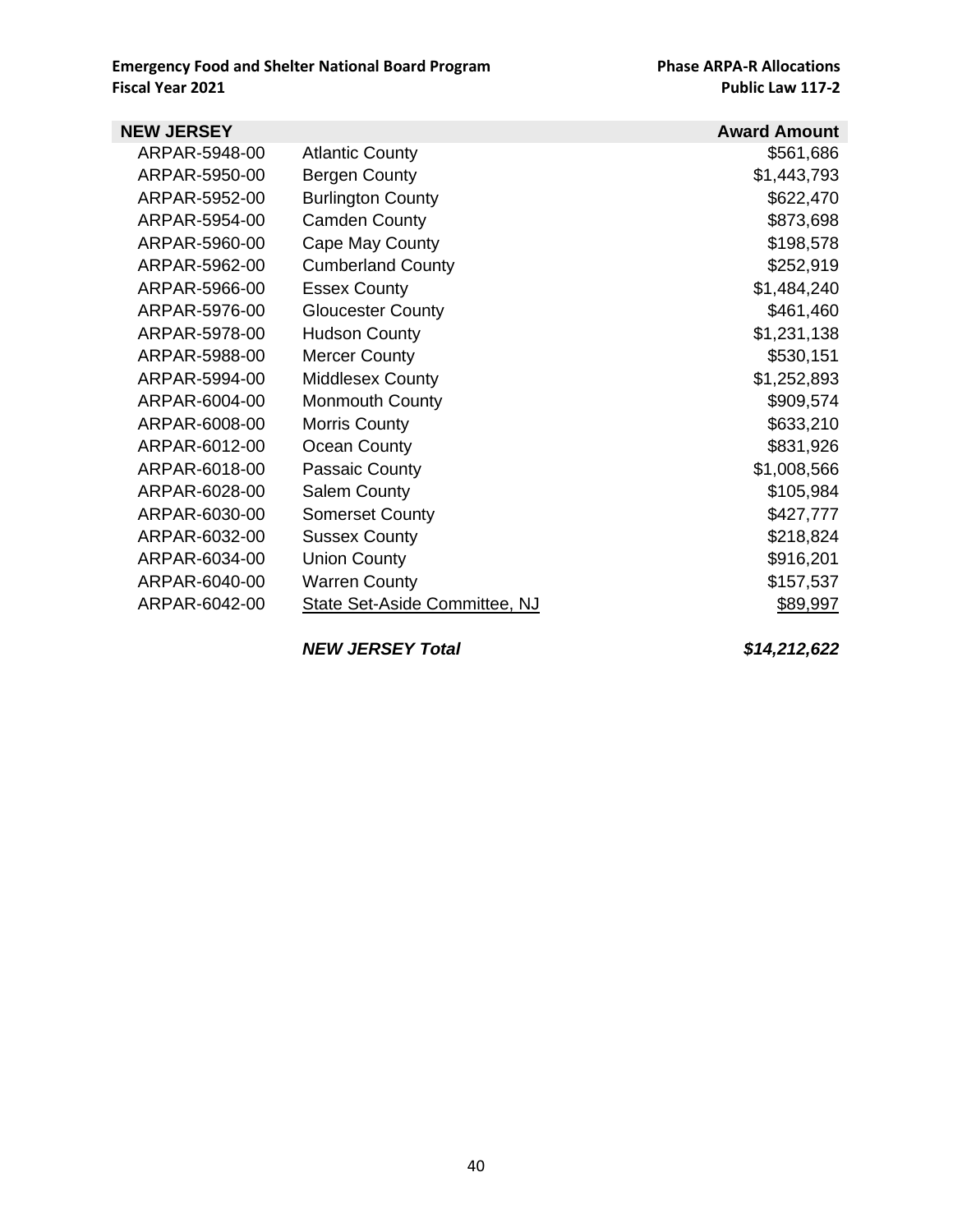| <b>NEW MEXICO</b> |                               | <b>Award Amount</b> |
|-------------------|-------------------------------|---------------------|
| ARPAR-6044-00     | <b>Bernalillo County</b>      | \$1,033,383         |
| ARPAR-6050-00     | <b>Chaves County</b>          | \$96,524            |
| ARPAR-6052-00     | Cibola County                 | \$41,224            |
| ARPAR-6054-00     | <b>Colfax County</b>          | \$16,133            |
| ARPAR-6056-00     | <b>Curry County</b>           | \$54,066            |
| ARPAR-6060-00     | Dona Ana County               | \$319,370           |
| ARPAR-6064-00     | <b>Eddy County</b>            | \$100,957           |
| ARPAR-6066-00     | <b>Grant County</b>           | \$41,407            |
| ARPAR-6074-00     | Lea County                    | \$133,772           |
| ARPAR-6076-00     | <b>Lincoln County</b>         | \$32,723            |
| ARPAR-6080-00     | Luna County                   | \$72,576            |
| ARPAR-6082-00     | <b>McKinley County</b>        | \$110,600           |
| ARPAR-6086-00     | <b>Otero County</b>           | \$81,762            |
| ARPAR-6090-00     | <b>Rio Arriba County</b>      | \$57,768            |
| ARPAR-6092-00     | <b>Roosevelt County</b>       | \$21,617            |
| ARPAR-6094-00     | Sandoval County               | \$221,292           |
| ARPAR-6096-00     | San Juan County               | \$197,253           |
| ARPAR-6098-00     | San Miguel County             | \$37,293            |
| ARPAR-6100-00     | Santa Fe County               | \$220,972           |
| ARPAR-6104-00     | Sierra County                 | \$16,133            |
| ARPAR-6106-00     | Socorro County                | \$19,104            |
| ARPAR-6108-00     | <b>Taos County</b>            | \$65,263            |
| ARPAR-6110-00     | <b>Torrance County</b>        | \$20,795            |
| ARPAR-6114-00     | Valencia County               | \$103,699           |
| ARPAR-6116-00     | State Set-Aside Committee, NM | \$30,894            |
|                   |                               |                     |

*NEW MEXICO Total \$3,146,580*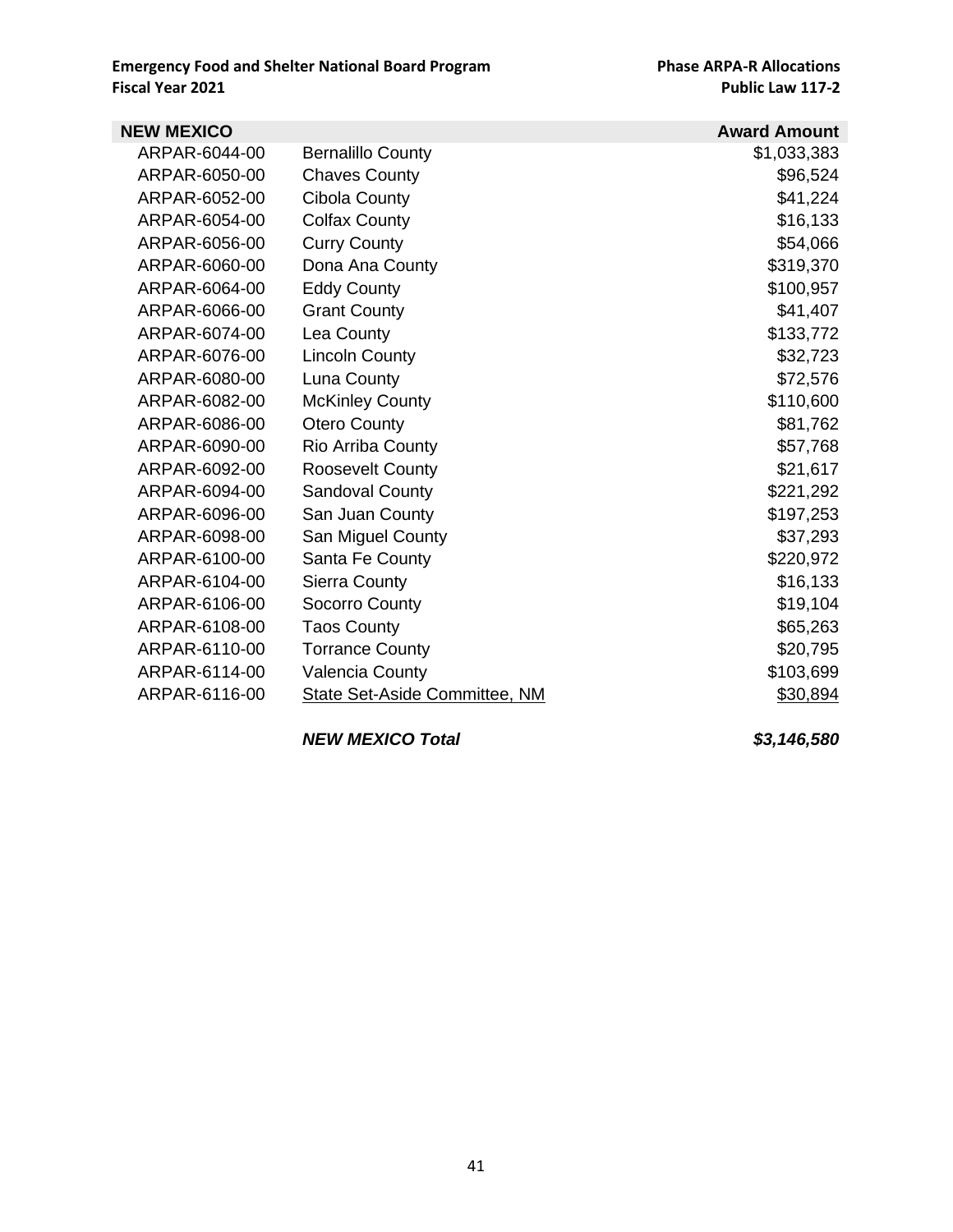| <b>NEW YORK</b> |                                      | <b>Award Amount</b> |
|-----------------|--------------------------------------|---------------------|
| ARPAR-6120-00   | <b>Albany County</b>                 | \$348,529           |
| ARPAR-6126-00   | <b>Allegany County</b>               | \$47,896            |
| ARPAR-6130-00   | <b>Broome County</b>                 | \$214,985           |
| ARPAR-6136-00   | <b>Cattaraugus County</b>            | \$87,566            |
| ARPAR-6138-00   | Cayuga County                        | \$83,819            |
| ARPAR-6140-00   | Chautauqua County                    | \$151,047           |
| ARPAR-6142-00   | <b>Chemung County</b>                | \$92,319            |
| ARPAR-6150-00   | <b>Cortland County</b>               | \$56,854            |
| ARPAR-6154-00   | <b>Dutchess County</b>               | \$318,548           |
| ARPAR-6156-00   | <b>Erie County</b>                   | \$1,219,621         |
| ARPAR-6170-00   | <b>Franklin County</b>               | \$45,657            |
| ARPAR-6172-00   | <b>Fulton County</b>                 | \$62,064            |
| ARPAR-6176-00   | <b>Greene County</b>                 | \$50,593            |
| ARPAR-6180-00   | <b>Herkimer County</b>               | \$81,122            |
| ARPAR-6182-00   | Jefferson County                     | \$110,646           |
| ARPAR-6186-00   | <b>Lewis County</b>                  | \$28,975            |
| ARPAR-6192-00   | Monroe County                        | \$948,513           |
| ARPAR-6200-00   | <b>Montgomery County</b>             | \$62,521            |
| ARPAR-6202-00   | Nassau County                        | \$1,602,198         |
| ARPAR-6212-00   | Niagara County                       | \$277,644           |
| ARPAR-6216-00   | Oneida County                        | \$255,798           |
| ARPAR-6220-00   | Onondaga County                      | \$547,198           |
| ARPAR-6228-00   | <b>Orange County</b>                 | \$435,775           |
| ARPAR-6230-00   | <b>Orleans County</b>                | \$44,514            |
| ARPAR-6232-00   | Oswego County                        | \$144,055           |
| ARPAR-6240-00   | <b>Rensselaer County</b>             | \$177,783           |
| ARPAR-6246-00   | <b>Rockland County</b>               | \$340,074           |
| ARPAR-6254-00   | St. Lawrence County                  | \$110,006           |
| ARPAR-6258-00   | <b>Schenectady County</b>            | \$190,352           |
| ARPAR-6264-00   | <b>Schuyler County</b>               | \$20,201            |
| ARPAR-6270-00   | <b>Suffolk County</b>                | \$1,779,068         |
| ARPAR-6282-00   | <b>Sullivan County</b>               | \$89,303            |
| ARPAR-6286-00   | <b>Tompkins County</b>               | \$91,634            |
| ARPAR-6290-00   | <b>Warren County</b>                 | \$76,506            |
| ARPAR-6296-00   | <b>Westchester County</b>            | \$1,162,447         |
| ARPAR-6314-00   | New York City                        | \$18,891,424        |
| ARPAR-6312-00   | <b>State Set-Aside Committee, NY</b> | \$1,003,426         |
|                 | <b>NEW YORK Total</b>                | \$31,250,681        |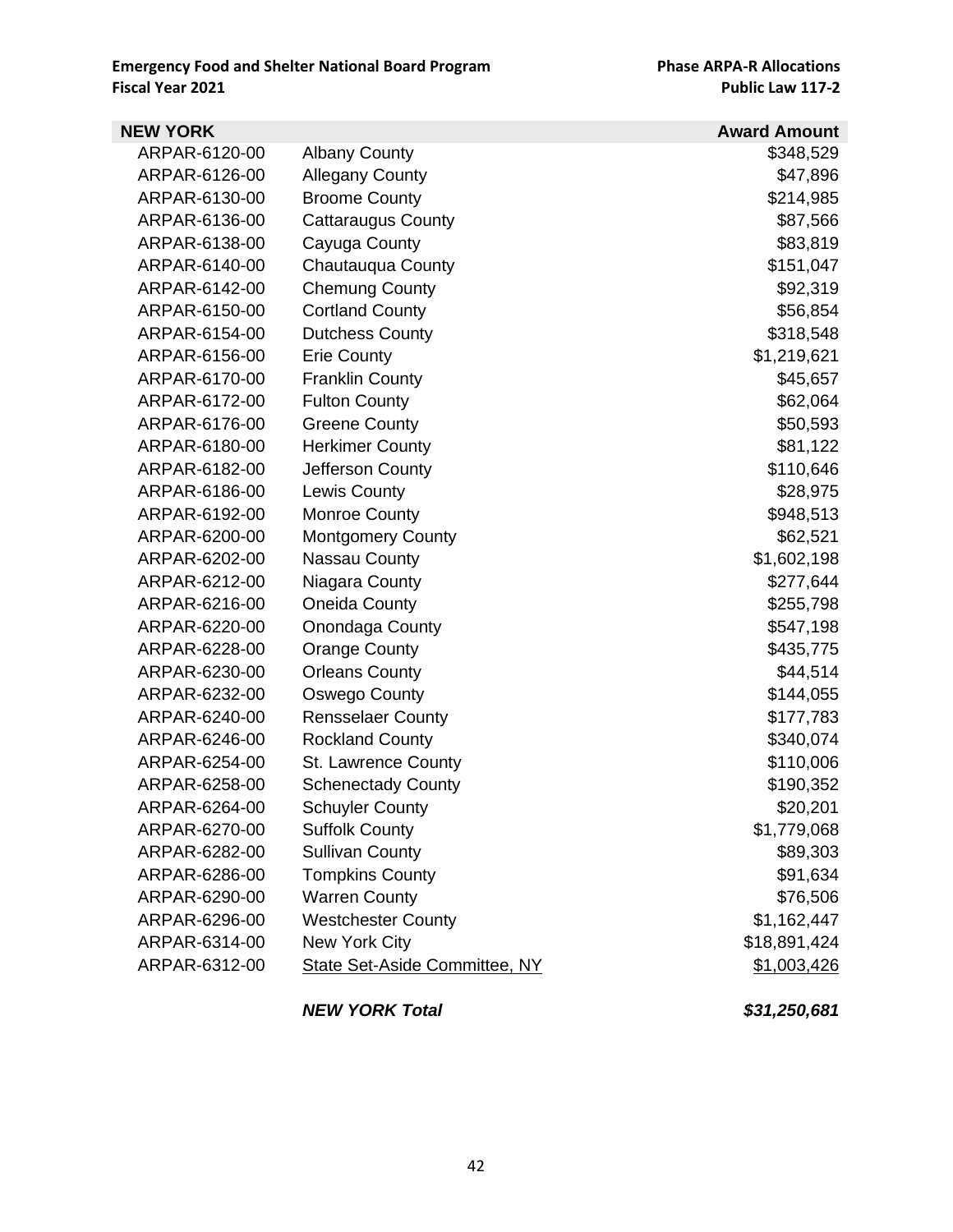| <b>NORTH CAROLINA</b> |                                             | <b>Award Amount</b> |
|-----------------------|---------------------------------------------|---------------------|
| ARPAR-6316-01         | High Point City/Davidson, Guilford Counties | \$800,847           |
| ARPAR-6317-00         | Rocky Mount/Edgecombe, Nash Counties        | \$193,002           |
| ARPAR-6320-00         | <b>Alamance County</b>                      | \$173,807           |
| ARPAR-6322-00         | <b>Alexander County</b>                     | \$32,952            |
| ARPAR-6326-00         | <b>Anson County</b>                         | \$28,656            |
| ARPAR-6328-00         | <b>Ashe County</b>                          | \$22,760            |
| ARPAR-6332-00         | <b>Beaufort County</b>                      | \$41,864            |
| ARPAR-6334-00         | <b>Bertie County</b>                        | \$18,921            |
| ARPAR-6336-00         | <b>Bladen County</b>                        | \$36,562            |
| ARPAR-6338-00         | <b>Brunswick County</b>                     | \$141,770           |
| ARPAR-6340-00         | <b>Buncombe County</b>                      | \$259,865           |
| ARPAR-6344-00         | <b>Burke County</b>                         | \$81,031            |
| ARPAR-6346-00         | <b>Cabarrus County</b>                      | \$213,980           |
| ARPAR-6348-00         | <b>Caldwell County</b>                      | \$78,974            |
| ARPAR-6354-00         | <b>Caswell County</b>                       | \$22,714            |
| ARPAR-6356-00         | Catawba County                              | \$160,416           |
| ARPAR-6360-00         | <b>Cherokee County</b>                      | \$23,811            |
| ARPAR-6366-00         | <b>Cleveland County</b>                     | \$113,571           |
| ARPAR-6368-00         | <b>Columbus County</b>                      | \$63,207            |
| ARPAR-6370-00         | <b>Craven County</b>                        | \$86,607            |
| ARPAR-6372-00         | <b>Cumberland County</b>                    | \$383,811           |
| ARPAR-6378-00         | Dare County                                 | \$51,827            |
| ARPAR-6386-00         | <b>Duplin County</b>                        | \$47,851            |
| ARPAR-6388-00         | Durham County                               | \$320,558           |
| ARPAR-6394-00         | <b>Forsyth County</b>                       | \$402,915           |
| ARPAR-6400-00         | <b>Gaston County</b>                        | \$254,015           |
| ARPAR-6410-00         | <b>Greene County</b>                        | \$17,321            |
| ARPAR-6418-00         | <b>Halifax County</b>                       | \$63,755            |
| ARPAR-6420-00         | <b>Harnett County</b>                       | \$125,134           |
| ARPAR-6422-00         | <b>Haywood County</b>                       | \$55,392            |
| ARPAR-6426-00         | <b>Hertford County</b>                      | \$24,725            |
| ARPAR-6428-00         | <b>Hoke County</b>                          | \$56,580            |
| ARPAR-6432-00         | <b>Iredell County</b>                       | \$183,542           |
| ARPAR-6434-00         | Jackson County                              | \$39,898            |
| ARPAR-6440-00         | Lee County                                  | \$61,013            |
| ARPAR-6442-00         | Lenoir County                               | \$60,008            |
| ARPAR-6446-00         | Mc Dowell County                            | \$40,812            |
| ARPAR-6448-00         | <b>Macon County</b>                         | \$29,387            |
| ARPAR-6450-00         | <b>Madison County</b>                       | \$18,738            |
| ARPAR-6452-00         | <b>Martin County</b>                        | \$21,435            |
| ARPAR-6454-00         | <b>Mecklenburg County</b>                   | \$1,350,788         |
| ARPAR-6458-00         | <b>Mitchell County</b>                      | \$13,757            |
| ARPAR-6460-00         | <b>Montgomery County</b>                    | \$23,400            |
| ARPAR-6466-00         | <b>New Hanover County</b>                   | \$233,632           |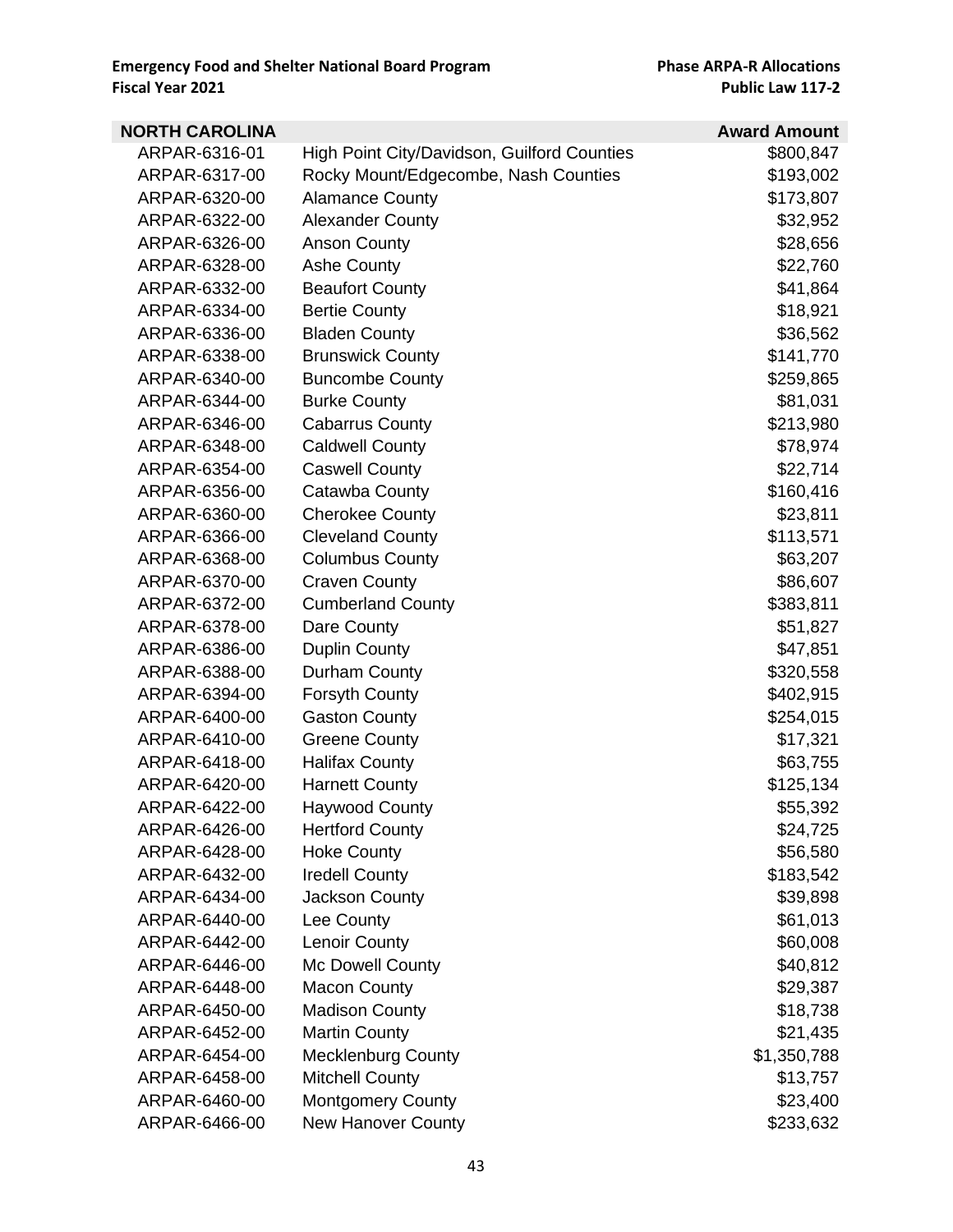| ARPAR-6468-00 | <b>Northampton County</b>            | \$20,246    |
|---------------|--------------------------------------|-------------|
| ARPAR-6470-00 | <b>Onslow County</b>                 | \$146,066   |
| ARPAR-6472-00 | <b>Orange County</b>                 | \$124,266   |
| ARPAR-6476-00 | <b>Pasquotank County</b>             | \$39,350    |
| ARPAR-6478-00 | <b>Pender County</b>                 | \$54,843    |
| ARPAR-6482-00 | Person County                        | \$40,767    |
| ARPAR-6484-00 | <b>Pitt County</b>                   | \$195,836   |
| ARPAR-6488-00 | Randolph County                      | \$134,183   |
| ARPAR-6490-00 | <b>Richmond County</b>               | \$52,832    |
| ARPAR-6492-00 | <b>Robeson County</b>                | \$161,742   |
| ARPAR-6494-00 | <b>Rockingham County</b>             | \$96,341    |
| ARPAR-6496-00 | <b>Rowan County</b>                  | \$145,746   |
| ARPAR-6498-00 | <b>Rutherford County</b>             | \$69,697    |
| ARPAR-6500-00 | <b>Sampson County</b>                | \$56,488    |
| ARPAR-6502-00 | <b>Scotland County</b>               | \$46,891    |
| ARPAR-6504-00 | <b>Stanly County</b>                 | \$57,677    |
| ARPAR-6506-00 | <b>Stokes County</b>                 | \$40,173    |
| ARPAR-6508-00 | <b>Surry County</b>                  | \$63,252    |
| ARPAR-6510-00 | <b>Swain County</b>                  | \$13,894    |
| ARPAR-6516-00 | <b>Union County</b>                  | \$214,940   |
| ARPAR-6518-00 | <b>Vance County</b>                  | \$58,728    |
| ARPAR-6524-00 | <b>Warren County</b>                 | \$21,937    |
| ARPAR-6528-00 | <b>Watauga County</b>                | \$47,302    |
| ARPAR-6530-00 | <b>Wayne County</b>                  | \$113,388   |
| ARPAR-6532-00 | <b>Wilkes County</b>                 | \$58,179    |
| ARPAR-6534-00 | <b>Wilson County</b>                 | \$100,043   |
| ARPAR-6536-00 | <b>Yadkin County</b>                 | \$32,769    |
| ARPAR-6538-00 | <b>Yancey County</b>                 | \$15,630    |
| ARPAR-6540-00 | <b>State Set-Aside Committee, NC</b> | \$1,206,730 |
|               |                                      |             |

#### *NORTH CAROLINA Total \$9,905,547*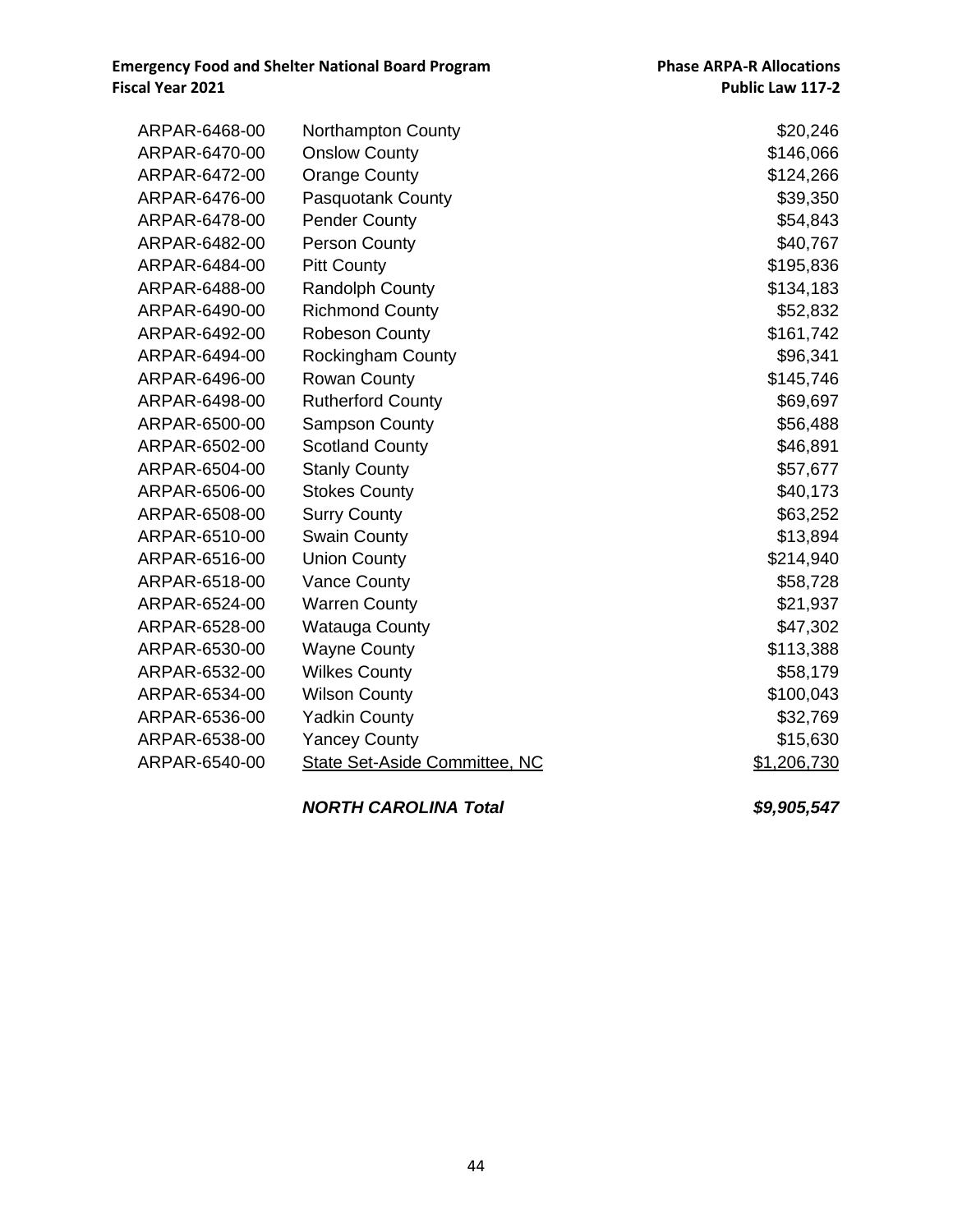### **Emergency Food and Shelter National Board Program Phase ARPA-R Allocations**<br>Public Law 117-2

**Public Law 117-2** 

| <b>NORTH DAKOTA</b> |                               | <b>Award Amount</b> |
|---------------------|-------------------------------|---------------------|
| ARPAR-6596-00       | <b>Grand Forks County</b>     | \$56,763            |
| ARPAR-6616-00       | <b>McKenzie County</b>        | \$23,126            |
| ARPAR-6642-00       | <b>Rolette County</b>         | \$23,994            |
| ARPAR-6668-00       | <b>Williams County</b>        | \$67,731            |
| ARPAR-6670-00       | State Set-Aside Committee, ND | \$330,352           |
|                     |                               |                     |

*NORTH DAKOTA Total \$501,966*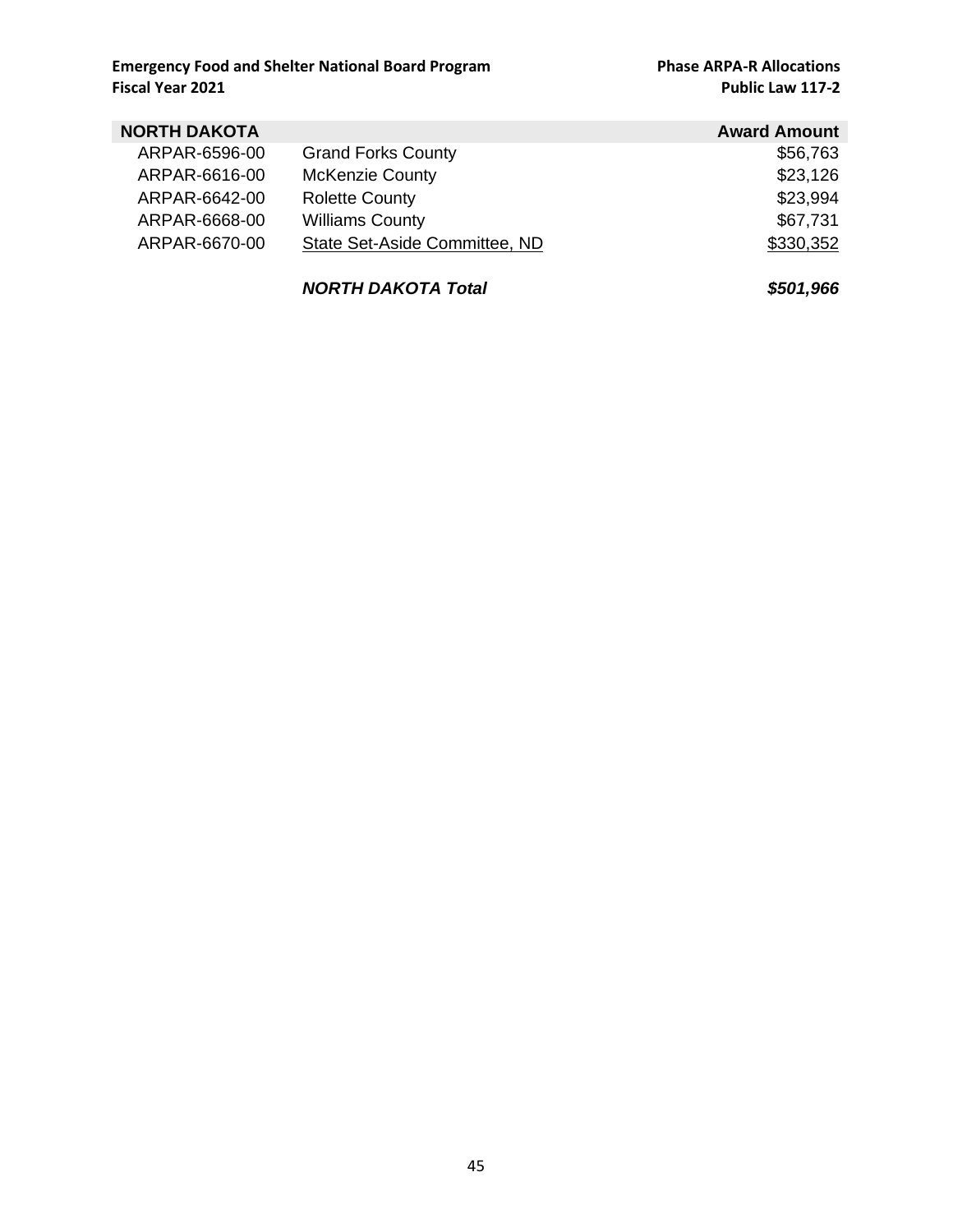| <b>OHIO</b>   |                                       | <b>Award Amount</b> |
|---------------|---------------------------------------|---------------------|
| ARPAR-6672-00 | Columbus/Fairfield, Franklin Counties | \$1,740,037         |
| ARPAR-6678-00 | <b>Adams County</b>                   | \$31,215            |
| ARPAR-6680-00 | <b>Allen County</b>                   | \$122,437           |
| ARPAR-6684-00 | Ashtabula County                      | \$107,995           |
| ARPAR-6686-00 | <b>Athens County</b>                  | \$64,258            |
| ARPAR-6690-00 | <b>Belmont County</b>                 | \$77,695            |
| ARPAR-6694-00 | <b>Butler County</b>                  | \$396,471           |
| ARPAR-6698-00 | <b>Carroll County</b>                 | \$32,632            |
| ARPAR-6702-00 | <b>Clark County</b>                   | \$151,139           |
| ARPAR-6710-00 | <b>Columbiana County</b>              | \$120,381           |
| ARPAR-6712-00 | <b>Coshocton County</b>               | \$36,425            |
| ARPAR-6714-00 | <b>Crawford County</b>                | \$47,211            |
| ARPAR-6716-00 | Cuyahoga County                       | \$1,572,720         |
| ARPAR-6732-00 | <b>Delaware County</b>                | \$183,999           |
| ARPAR-6734-00 | <b>Erie County</b>                    | \$106,579           |
| ARPAR-6740-00 | <b>Fayette County</b>                 | \$29,707            |
| ARPAR-6748-00 | <b>Gallia County</b>                  | \$30,849            |
| ARPAR-6752-00 | <b>Greene County</b>                  | \$160,553           |
| ARPAR-6754-00 | <b>Guernsey County</b>                | \$45,154            |
| ARPAR-6756-00 | <b>Hamilton County</b>                | \$919,949           |
| ARPAR-6760-00 | <b>Hancock County</b>                 | \$76,872            |
| ARPAR-6762-00 | <b>Hardin County</b>                  | \$31,992            |
| ARPAR-6764-00 | <b>Harrison County</b>                | \$18,418            |
| ARPAR-6768-00 | <b>Highland County</b>                | \$44,377            |
| ARPAR-6770-00 | <b>Hocking County</b>                 | \$28,016            |
| ARPAR-6774-00 | <b>Huron County</b>                   | \$73,124            |
| ARPAR-6776-00 | Jackson County                        | \$35,100            |
| ARPAR-6778-00 | Jefferson County                      | \$80,482            |
| ARPAR-6784-00 | <b>Lawrence County</b>                | \$53,701            |
| ARPAR-6786-00 | <b>Licking County</b>                 | \$169,008           |
| ARPAR-6790-00 | Lorain County                         | \$353,099           |
| ARPAR-6796-00 | <b>Lucas County</b>                   | \$577,179           |
| ARPAR-6802-00 | <b>Mahoning County</b>                | \$284,499           |
| ARPAR-6806-00 | <b>Marion County</b>                  | \$60,190            |
| ARPAR-6810-00 | <b>Meigs County</b>                   | \$26,096            |
| ARPAR-6816-00 | Monroe County                         | \$17,458            |
| ARPAR-6818-00 | <b>Montgomery County</b>              | \$626,035           |
| ARPAR-6824-00 | Morgan County                         | \$18,875            |
| ARPAR-6828-00 | <b>Muskingum County</b>               | \$93,325            |
| ARPAR-6830-00 | <b>Noble County</b>                   | \$14,214            |
| ARPAR-6832-00 | <b>Ottawa County</b>                  | \$56,397            |
| ARPAR-6836-00 | Perry County                          | \$39,898            |
| ARPAR-6840-00 | <b>Pike County</b>                    | \$30,895            |
| ARPAR-6842-00 | Portage County                        | \$180,754           |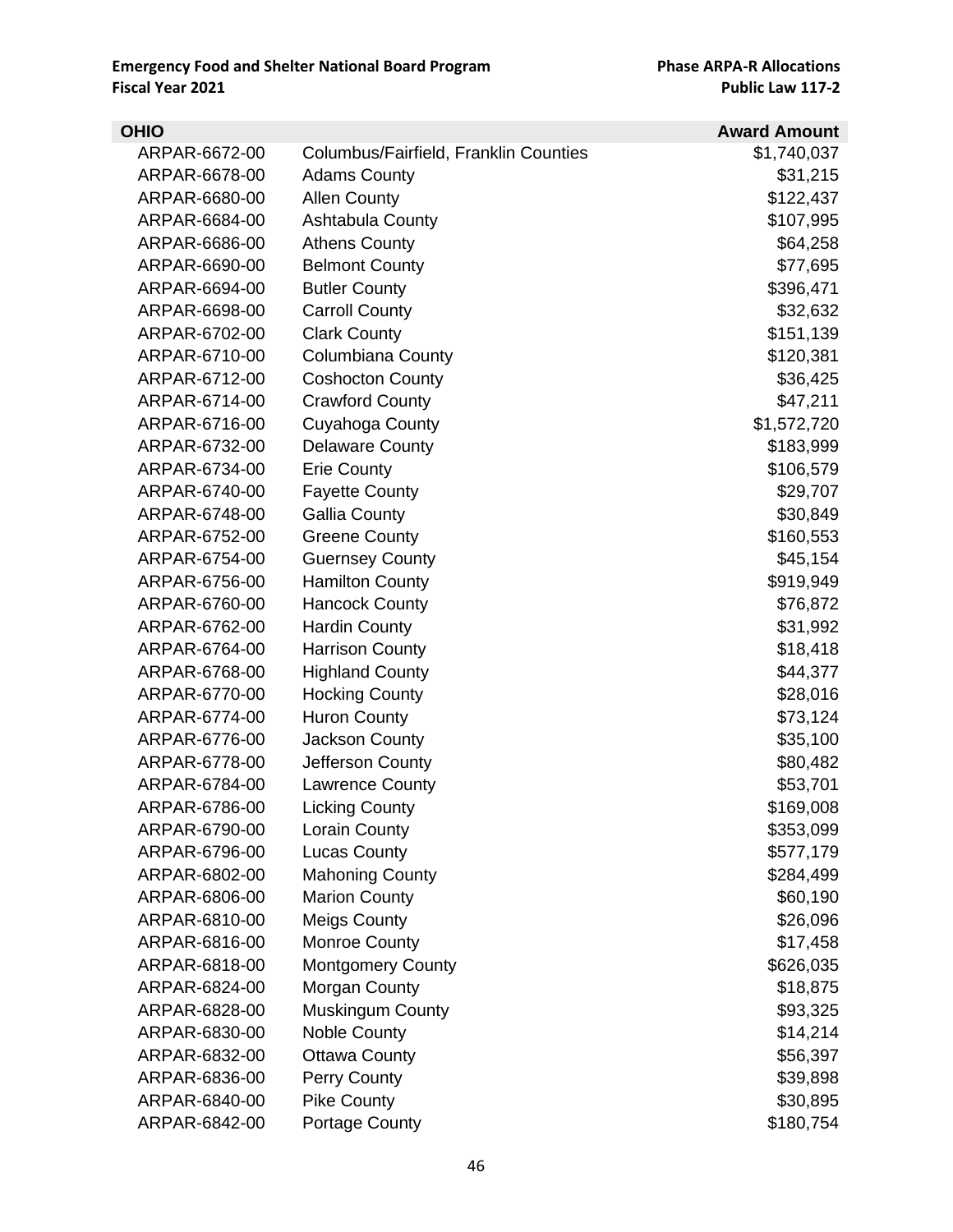| ARPAR-6848-00 | <b>Richland County</b>        | \$129,750   |
|---------------|-------------------------------|-------------|
| ARPAR-6852-00 | <b>Ross County</b>            | \$76,735    |
| ARPAR-6856-00 | <b>Scioto County</b>          | \$81,716    |
| ARPAR-6858-00 | <b>Seneca County</b>          | \$57,220    |
| ARPAR-6862-00 | <b>Stark County</b>           | \$429,788   |
| ARPAR-6866-00 | <b>Summit County</b>          | \$653,639   |
| ARPAR-6870-00 | <b>Trumbull County</b>        | \$242,453   |
| ARPAR-6880-00 | <b>Vinton County</b>          | \$15,448    |
| ARPAR-6882-00 | <b>Warren County</b>          | \$217,453   |
| ARPAR-6884-00 | <b>Washington County</b>      | \$67,000    |
| ARPAR-6886-00 | <b>Wayne County</b>           | \$98,352    |
| ARPAR-6890-00 | <b>Wood County</b>            | \$134,183   |
| ARPAR-6894-00 | State Set-Aside Committee, OH | \$1,164,474 |

*OHIO Total \$12,335,621*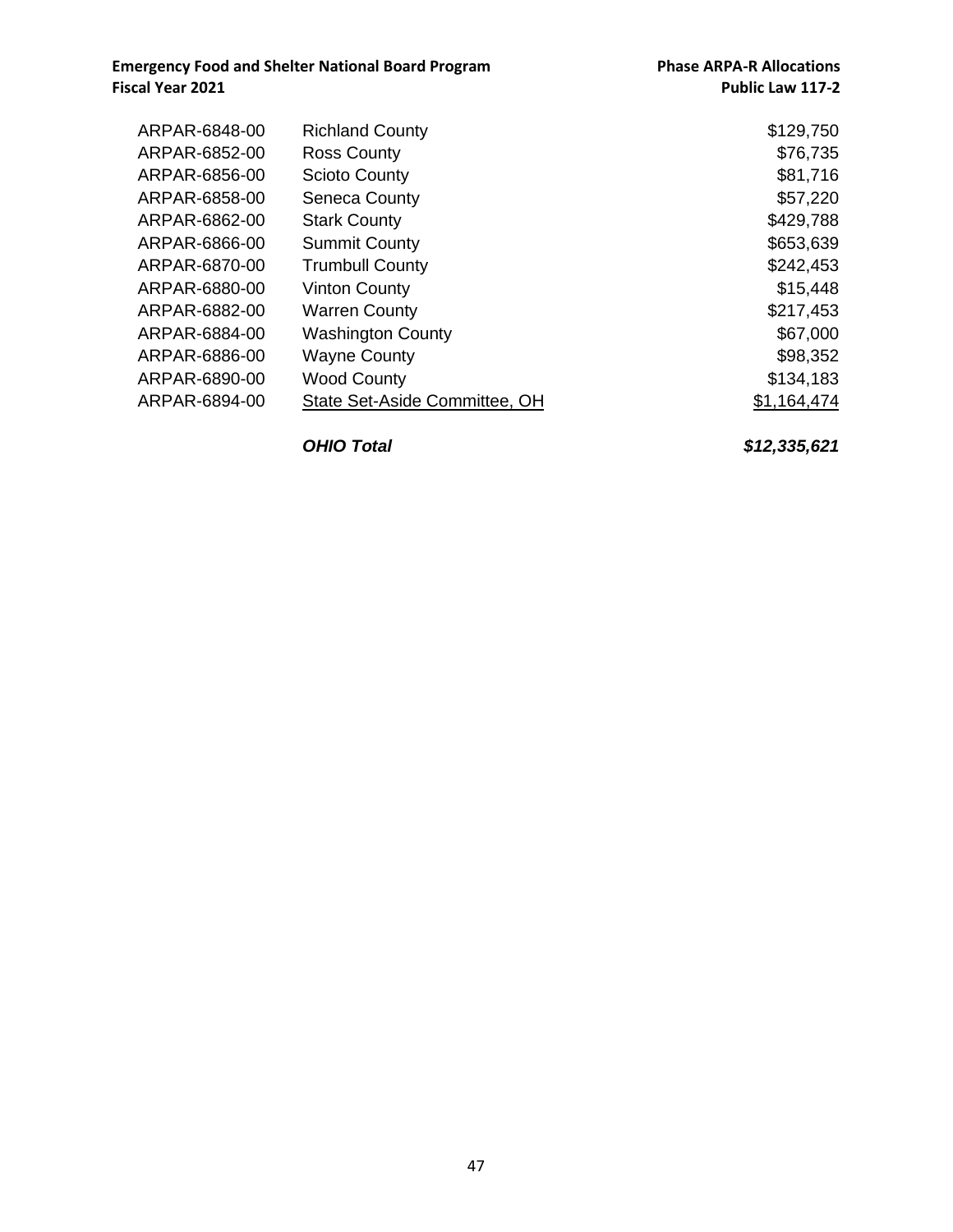| <b>OKLAHOMA</b> |                                           | <b>Award Amount</b> |
|-----------------|-------------------------------------------|---------------------|
| ARPAR-6896-00   | Oklahoma City/Canadian, McClain, Oklahoma | \$751,534           |
| ARPAR-6914-00   | <b>Bryan County</b>                       | \$30,347            |
| ARPAR-6916-00   | Caddo County                              | \$18,967            |
| ARPAR-6922-00   | <b>Carter County</b>                      | \$37,293            |
| ARPAR-6924-00   | <b>Cherokee County</b>                    | \$33,774            |
| ARPAR-6930-00   | <b>Cleveland County</b>                   | \$192,820           |
| ARPAR-6938-00   | <b>Comanche County</b>                    | \$77,969            |
| ARPAR-6948-00   | <b>Custer County</b>                      | \$21,297            |
| ARPAR-6950-00   | <b>Delaware County</b>                    | \$25,822            |
| ARPAR-6960-00   | <b>Garvin County</b>                      | \$20,520            |
| ARPAR-6982-00   | <b>Kay County</b>                         | \$32,220            |
| ARPAR-6990-00   | Le Flore County                           | \$40,173            |
| ARPAR-7002-00   | <b>McCurtain County</b>                   | \$29,158            |
| ARPAR-7004-00   | <b>McIntosh County</b>                    | \$17,824            |
| ARPAR-7010-00   | <b>Mayes County</b>                       | \$29,844            |
| ARPAR-7014-00   | Muskogee County                           | \$53,381            |
| ARPAR-7028-00   | <b>Okmulgee County</b>                    | \$32,952            |
| ARPAR-7030-00   | <b>Osage County</b>                       | \$35,602            |
| ARPAR-7034-00   | <b>Ottawa County</b>                      | \$19,698            |
| ARPAR-7038-00   | Payne County                              | \$50,501            |
| ARPAR-7040-00   | <b>Pittsburg County</b>                   | \$36,379            |
| ARPAR-7042-00   | Pontotoc County                           | \$27,284            |
| ARPAR-7044-00   | <b>Pottawatomie County</b>                | \$52,330            |
| ARPAR-7054-00   | <b>Seminole County</b>                    | \$18,784            |
| ARPAR-7056-00   | Sequoyah County                           | \$29,524            |
| ARPAR-7064-00   | <b>Tulsa County</b>                       | \$539,840           |
| ARPAR-7068-00   | <b>Wagoner County</b>                     | \$57,037            |
| ARPAR-7078-00   | State Set-Aside Committee, OK             | \$390,826           |
|                 |                                           |                     |

*OKLAHOMA Total \$2,703,700*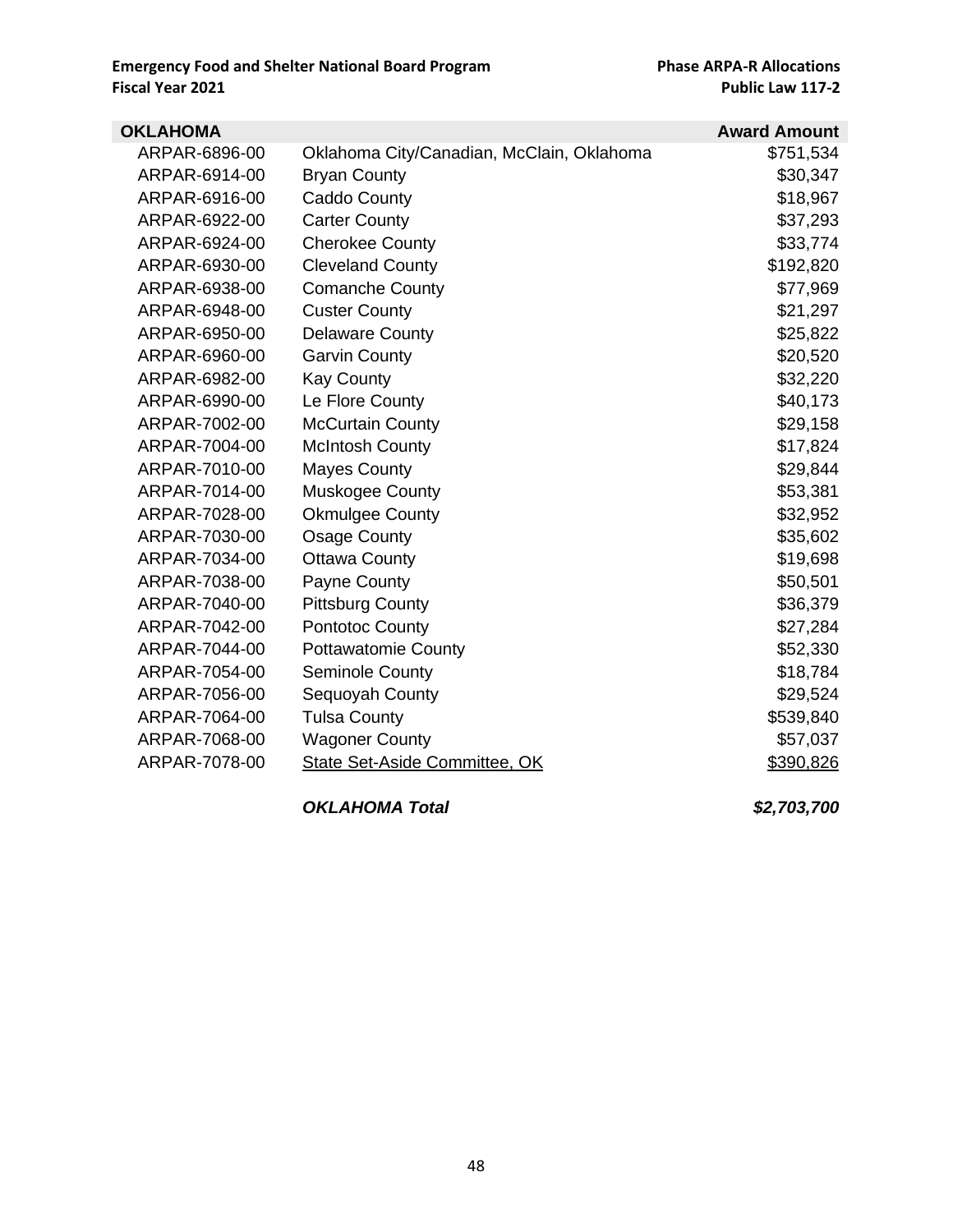| <b>OREGON</b> |                                           | <b>Award Amount</b> |
|---------------|-------------------------------------------|---------------------|
| ARPAR-7080-00 | Portland/Clackamas, Multnomah, Washington | \$2,363,285         |
| ARPAR-7082-00 | Salem/Marion, Polk Counties               | \$485,225           |
| ARPAR-7090-00 | <b>Benton County</b>                      | \$86,332            |
| ARPAR-7096-00 | <b>Clatsop County</b>                     | \$54,386            |
| ARPAR-7098-00 | Columbia County                           | \$65,355            |
| ARPAR-7100-00 | Coos County                               | \$77,146            |
| ARPAR-7102-00 | <b>Crook County</b>                       | \$33,820            |
| ARPAR-7104-00 | <b>Curry County</b>                       | \$27,787            |
| ARPAR-7106-00 | <b>Deschutes County</b>                   | \$252,644           |
| ARPAR-7108-00 | Douglas County                            | \$127,693           |
| ARPAR-7118-00 | Jackson County                            | \$270,103           |
| ARPAR-7120-00 | Jefferson County                          | \$31,352            |
| ARPAR-7122-00 | Josephine County                          | \$104,202           |
| ARPAR-7124-00 | <b>Klamath County</b>                     | \$92,182            |
| ARPAR-7128-00 | Lane County                               | \$463,379           |
| ARPAR-7132-00 | <b>Lincoln County</b>                     | \$65,858            |
| ARPAR-7134-00 | Linn County                               | \$156,532           |
| ARPAR-7136-00 | <b>Malheur County</b>                     | \$25,182            |
| ARPAR-7154-00 | <b>Tillamook County</b>                   | \$30,575            |
| ARPAR-7156-00 | <b>Umatilla County</b>                    | \$91,131            |
| ARPAR-7158-00 | <b>Union County</b>                       | \$31,581            |
| ARPAR-7170-00 | <b>Yamhill County</b>                     | \$121,660           |
| ARPAR-7172-00 | <b>State Set-Aside Committee, OR</b>      | \$82,973            |

*OREGON Total \$5,140,383*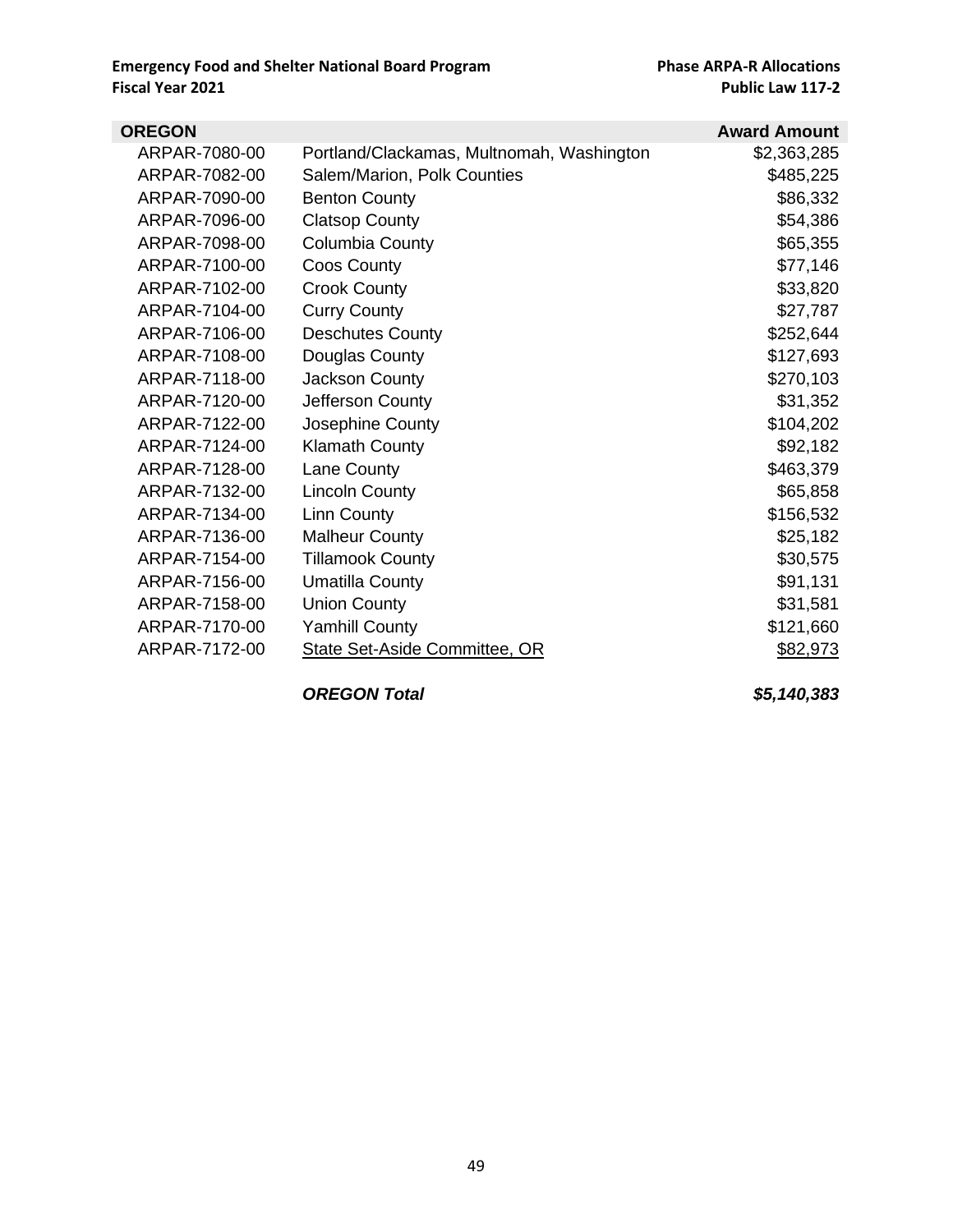| <b>PENNSYLVANIA</b> |                                        | <b>Award Amount</b> |
|---------------------|----------------------------------------|---------------------|
| ARPAR-7174-00       | Bethlehem/Lehigh, Northampton Counties | \$1,021,592         |
| ARPAR-7180-00       | <b>Allegheny County</b>                | \$1,745,339         |
| ARPAR-7184-00       | <b>Armstrong County</b>                | \$106,122           |
| ARPAR-7186-00       | <b>Beaver County</b>                   | \$265,944           |
| ARPAR-7188-00       | <b>Bedford County</b>                  | \$63,390            |
| ARPAR-7190-00       | <b>Berks County</b>                    | \$619,774           |
| ARPAR-7194-00       | <b>Blair County</b>                    | \$160,691           |
| ARPAR-7200-00       | <b>Bucks County</b>                    | \$811,359           |
| ARPAR-7206-00       | <b>Butler County</b>                   | \$247,480           |
| ARPAR-7208-00       | Cambria County                         | \$177,189           |
| ARPAR-7212-00       | <b>Carbon County</b>                   | \$96,570            |
| ARPAR-7214-00       | <b>Centre County</b>                   | \$155,298           |
| ARPAR-7218-00       | <b>Clarion County</b>                  | \$48,262            |
| ARPAR-7220-00       | <b>Clearfield County</b>               | \$112,840           |
| ARPAR-7222-00       | <b>Clinton County</b>                  | \$52,192            |
| ARPAR-7224-00       | Columbia County                        | \$87,521            |
| ARPAR-7226-00       | <b>Crawford County</b>                 | \$114,394           |
| ARPAR-7230-00       | Dauphin County                         | \$408,445           |
| ARPAR-7234-00       | <b>Delaware County</b>                 | \$833,799           |
| ARPAR-7240-00       | <b>Elk County</b>                      | \$46,617            |
| ARPAR-7242-00       | <b>Erie County</b>                     | \$422,384           |
| ARPAR-7246-00       | <b>Fayette County</b>                  | \$219,510           |
| ARPAR-7252-00       | <b>Fulton County</b>                   | \$20,612            |
| ARPAR-7254-00       | <b>Greene County</b>                   | \$51,918            |
| ARPAR-7256-00       | Huntingdon County                      | \$64,029            |
| ARPAR-7258-00       | Indiana County                         | \$117,364           |
| ARPAR-7260-00       | Jefferson County                       | \$57,905            |
| ARPAR-7264-00       | Lackawanna County                      | \$319,005           |
| ARPAR-7268-00       | <b>Lancaster County</b>                | \$630,148           |
| ARPAR-7272-00       | <b>Lawrence County</b>                 | \$135,691           |
| ARPAR-7274-00       | <b>Lebanon County</b>                  | \$179,246           |
| ARPAR-7282-00       | <b>Luzerne County</b>                  | \$576,036           |
| ARPAR-7284-00       | <b>Lycoming County</b>                 | \$167,820           |
| ARPAR-7286-00       | <b>McKean County</b>                   | \$52,649            |
| ARPAR-7288-00       | <b>Mercer County</b>                   | \$154,246           |
| ARPAR-7290-00       | <b>Mifflin County</b>                  | \$57,997            |
| ARPAR-7292-00       | <b>Monroe County</b>                   | \$280,066           |
| ARPAR-7294-00       | Montgomery County                      | \$1,010,212         |
| ARPAR-7306-00       | Northumberland County                  | \$128,333           |
| ARPAR-7310-00       | Philadelphia City/County               | \$2,956,094         |
| ARPAR-7312-00       | <b>Pike County</b>                     | \$80,437            |
| ARPAR-7314-00       | <b>Potter County</b>                   | \$21,617            |
| ARPAR-7316-00       | <b>Schuylkill County</b>               | \$198,624           |
| ARPAR-7320-00       | <b>Somerset County</b>                 | \$98,535            |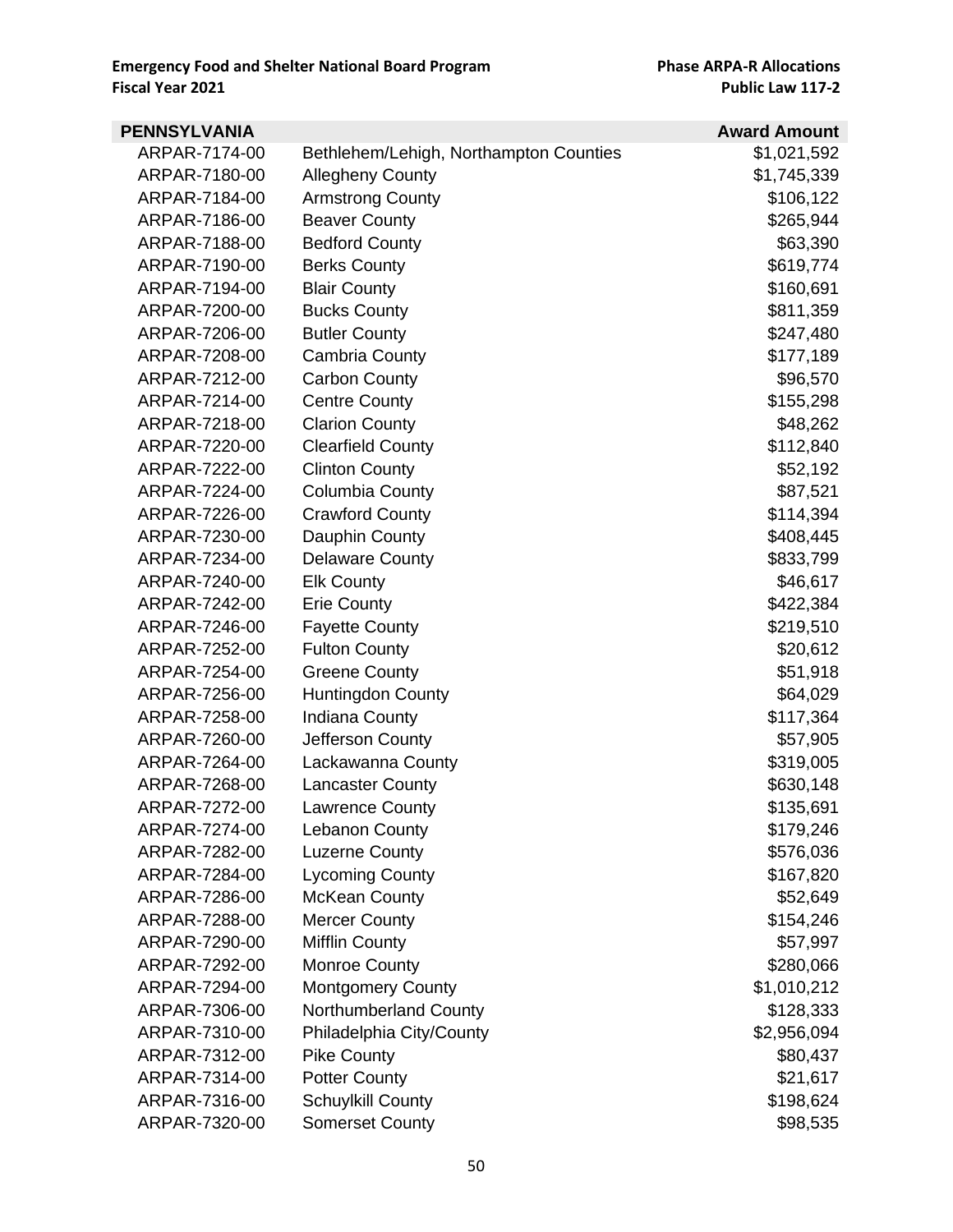| ARPAR-7326-00 | <b>Tioga County</b>           | \$55,849  |
|---------------|-------------------------------|-----------|
| ARPAR-7330-00 | Venango County                | \$67,594  |
| ARPAR-7332-00 | <b>Warren County</b>          | \$53,426  |
| ARPAR-7334-00 | <b>Washington County</b>      | \$314,617 |
| ARPAR-7336-00 | <b>Wayne County</b>           | \$65,903  |
| ARPAR-7338-00 | <b>Westmoreland County</b>    | \$502,729 |
| ARPAR-7340-00 | <b>Wyoming County</b>         | \$37,659  |
| ARPAR-7342-00 | <b>York County</b>            | \$568,724 |
| ARPAR-7344-00 | State Set-Aside Committee, PA | \$868,347 |
|               |                               |           |
|               |                               |           |

*PENNSYLVANIA Total \$17,710,144*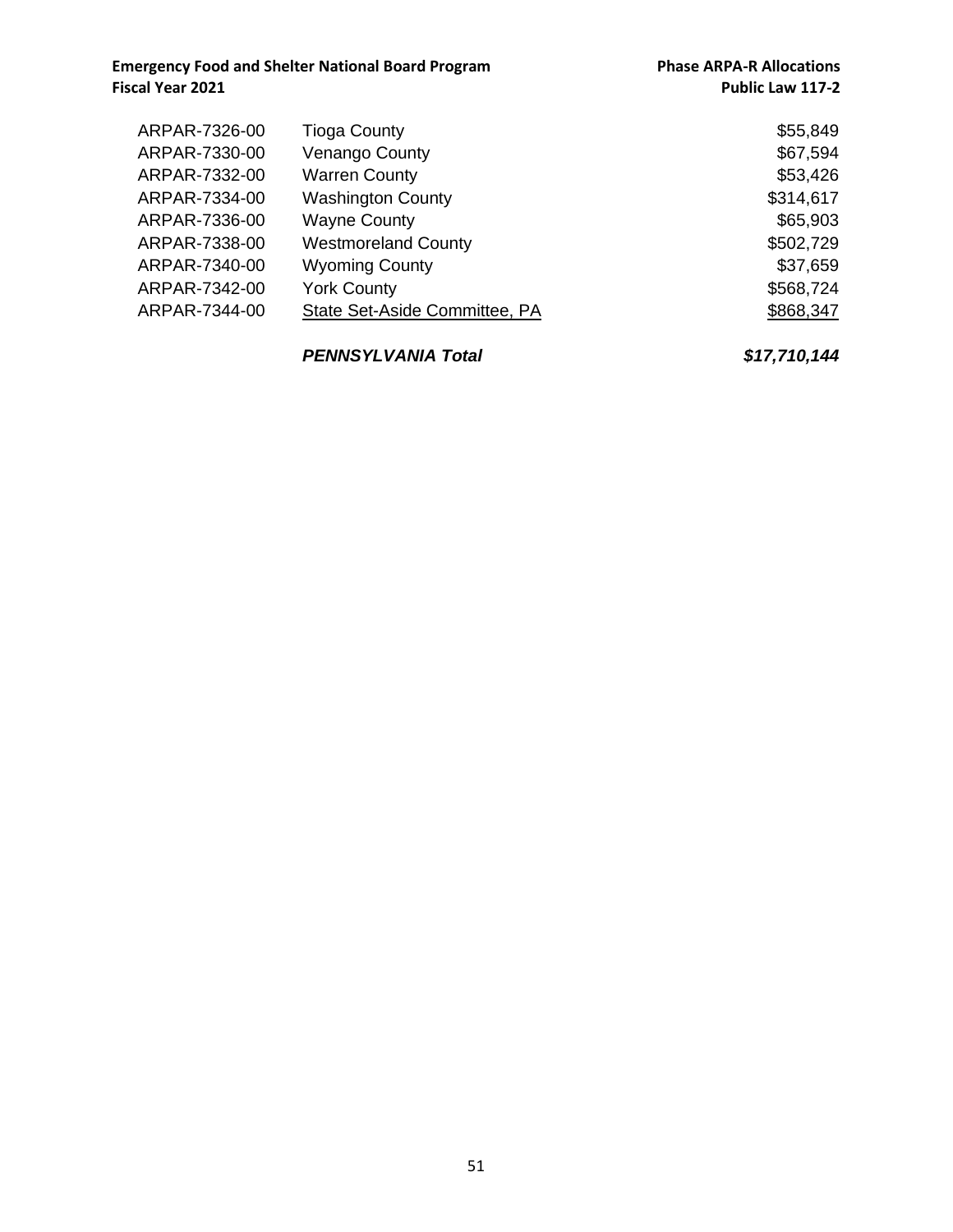| <b>RHODE ISLAND</b> |                                 | <b>Award Amount</b> |
|---------------------|---------------------------------|---------------------|
| ARPAR-7354-00       | <b>Providence Census County</b> | \$939,647           |
| ARPAR-7368-00       | State Set-Aside Committee, RI   | \$549,667           |
|                     | <b>RHODE ISLAND Total</b>       | \$1,489,314         |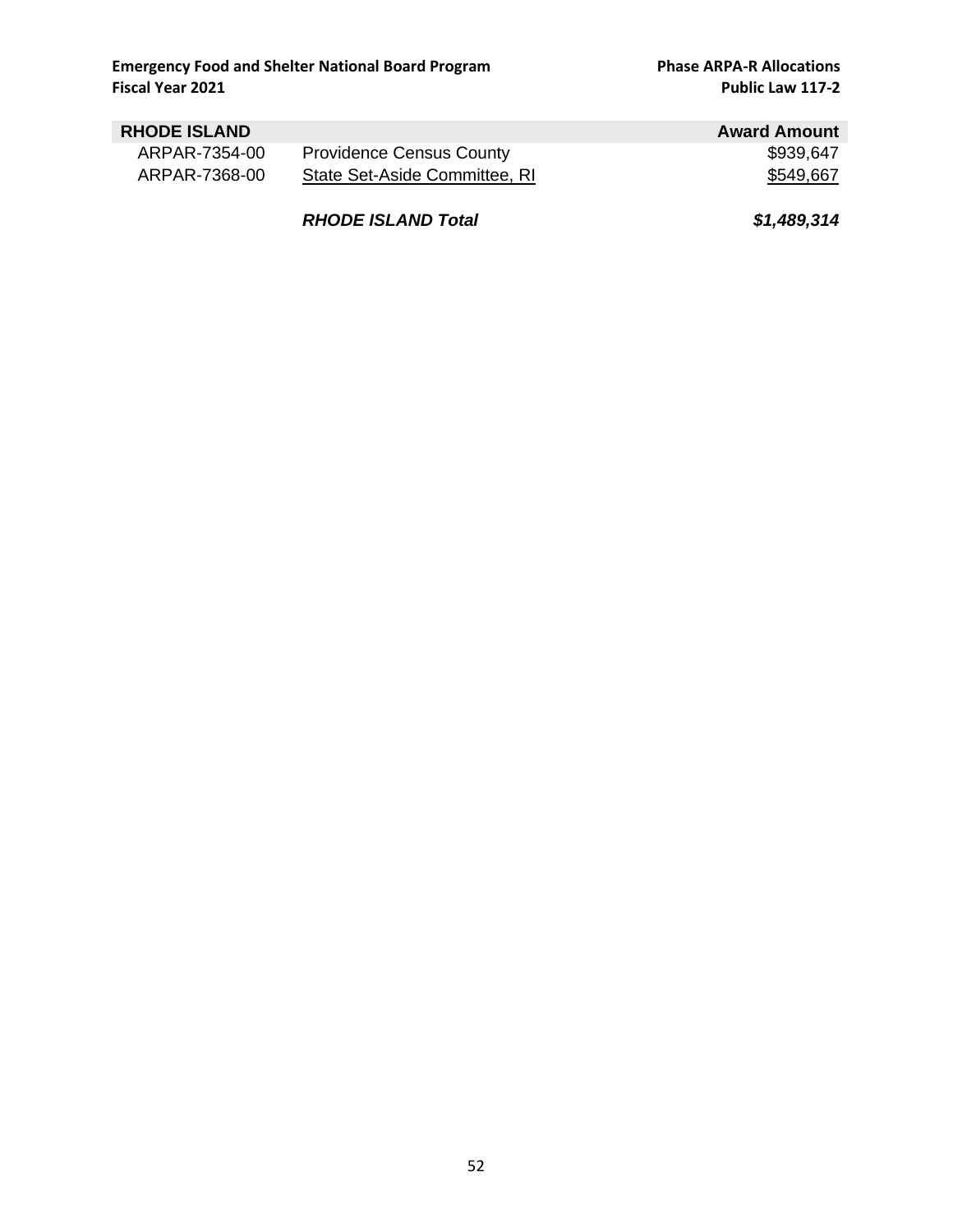| <b>SOUTH CAROLINA</b> |                               | <b>Award Amount</b> |
|-----------------------|-------------------------------|---------------------|
| ARPAR-7370-00         | <b>Abbeville County</b>       | \$21,754            |
| ARPAR-7372-00         | Aiken County                  | \$123,854           |
| ARPAR-7376-00         | <b>Anderson County</b>        | \$167,317           |
| ARPAR-7378-00         | <b>Bamberg County</b>         | \$17,504            |
| ARPAR-7380-00         | <b>Barnwell County</b>        | \$24,085            |
| ARPAR-7384-00         | <b>Berkeley County</b>        | \$190,854           |
| ARPAR-7386-00         | <b>Calhoun County</b>         | \$14,351            |
| ARPAR-7388-00         | <b>Charleston County</b>      | \$380,383           |
| ARPAR-7394-00         | <b>Cherokee County</b>        | \$62,201            |
| ARPAR-7396-00         | <b>Chester County</b>         | \$39,167            |
| ARPAR-7398-00         | <b>Chesterfield County</b>    | \$48,491            |
| ARPAR-7400-00         | <b>Clarendon County</b>       | \$30,301            |
| ARPAR-7402-00         | <b>Colleton County</b>        | \$35,739            |
| ARPAR-7404-00         | Darlington County             | \$67,411            |
| ARPAR-7406-00         | <b>Dillon County</b>          | \$36,836            |
| ARPAR-7408-00         | Dorchester County             | \$140,764           |
| ARPAR-7412-00         | <b>Fairfield County</b>       | \$26,553            |
| ARPAR-7414-00         | <b>Florence County</b>        | \$133,360           |
| ARPAR-7416-00         | Georgetown County             | \$61,790            |
| ARPAR-7418-00         | <b>Greenville County</b>      | \$433,947           |
| ARPAR-7422-00         | <b>Greenwood County</b>       | \$68,965            |
| ARPAR-7424-00         | <b>Hampton County</b>         | \$14,762            |
| ARPAR-7426-00         | <b>Horry County</b>           | \$367,769           |
| ARPAR-7428-00         | Jasper County                 | \$21,572            |
| ARPAR-7430-00         | <b>Kershaw County</b>         | \$53,564            |
| ARPAR-7432-00         | <b>Lancaster County</b>       | \$91,497            |
| ARPAR-7434-00         | <b>Laurens County</b>         | \$63,664            |
| ARPAR-7436-00         | Lee County                    | \$18,098            |
| ARPAR-7438-00         | <b>Lexington County</b>       | \$226,228           |
| ARPAR-7442-00         | <b>Marion County</b>          | \$42,001            |
| ARPAR-7444-00         | <b>Marlboro County</b>        | \$33,500            |
| ARPAR-7446-00         | <b>Newberry County</b>        | \$31,809            |
| ARPAR-7448-00         | Oconee County                 | \$61,333            |
| ARPAR-7450-00         | <b>Orangeburg County</b>      | \$117,547           |
| ARPAR-7452-00         | <b>Pickens County</b>         | \$97,575            |
| ARPAR-7454-00         | <b>Richland County</b>        | \$403,555           |
| ARPAR-7460-00         | <b>Spartanburg County</b>     | \$305,797           |
| ARPAR-7462-00         | <b>Sumter County</b>          | \$98,398            |
| ARPAR-7464-00         | <b>Union County</b>           | \$36,699            |
| ARPAR-7466-00         | <b>Williamsburg County</b>    | \$33,683            |
| ARPAR-7468-00         | <b>York County</b>            | \$265,624           |
| ARPAR-7470-00         | State Set-Aside Committee, SC | \$109,250           |

#### *SOUTH CAROLINA Total \$4,619,552*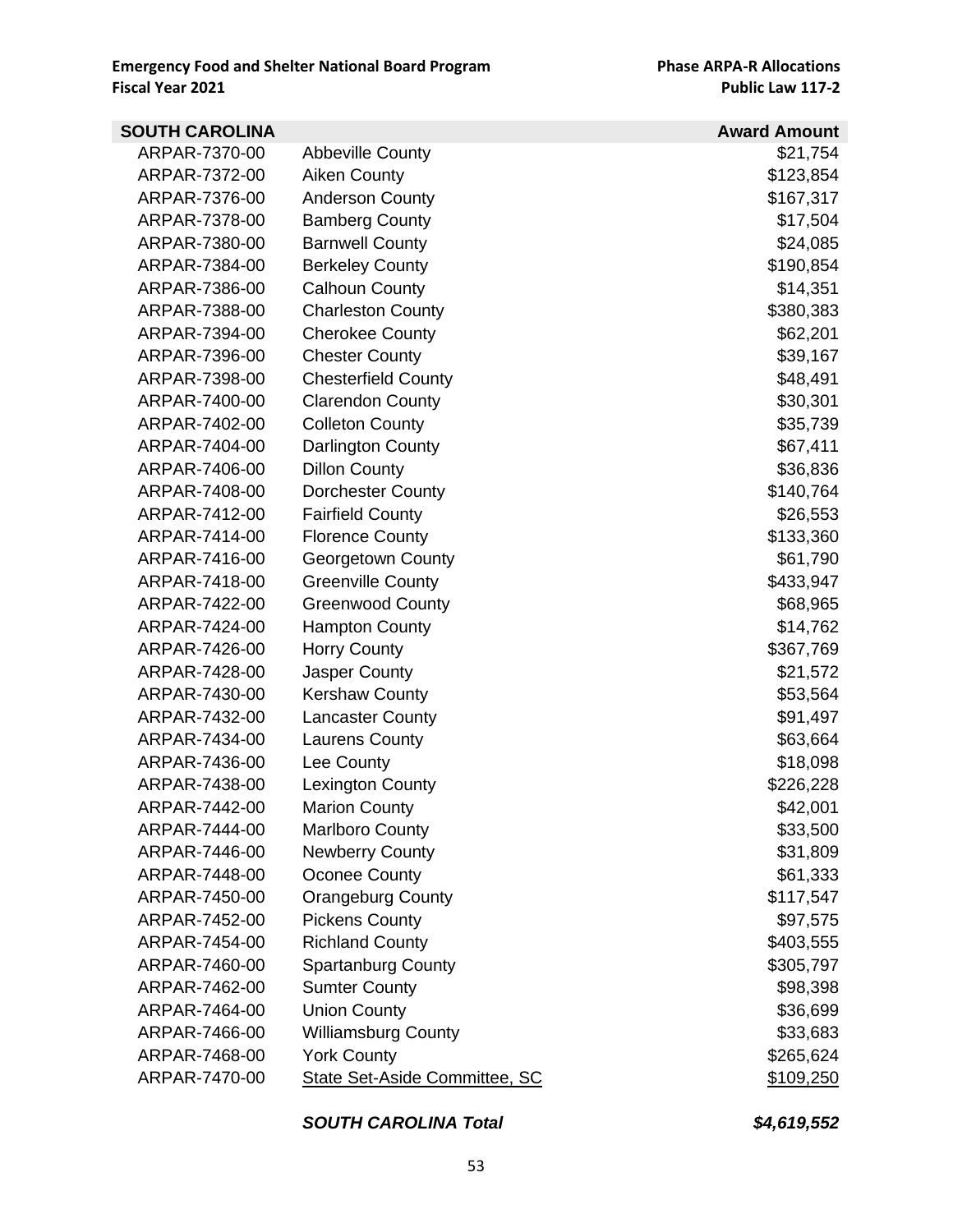| <b>SOUTH DAKOTA</b> |                               | <b>Award Amount</b> |
|---------------------|-------------------------------|---------------------|
| ARPAR-7592-00       | Oglala Lakota County          | \$15.173            |
| ARPAR-7614-00       | State Set-Aside Committee, SD | \$374,427           |
|                     | <b>SOUTH DAKOTA Total</b>     | \$389,600           |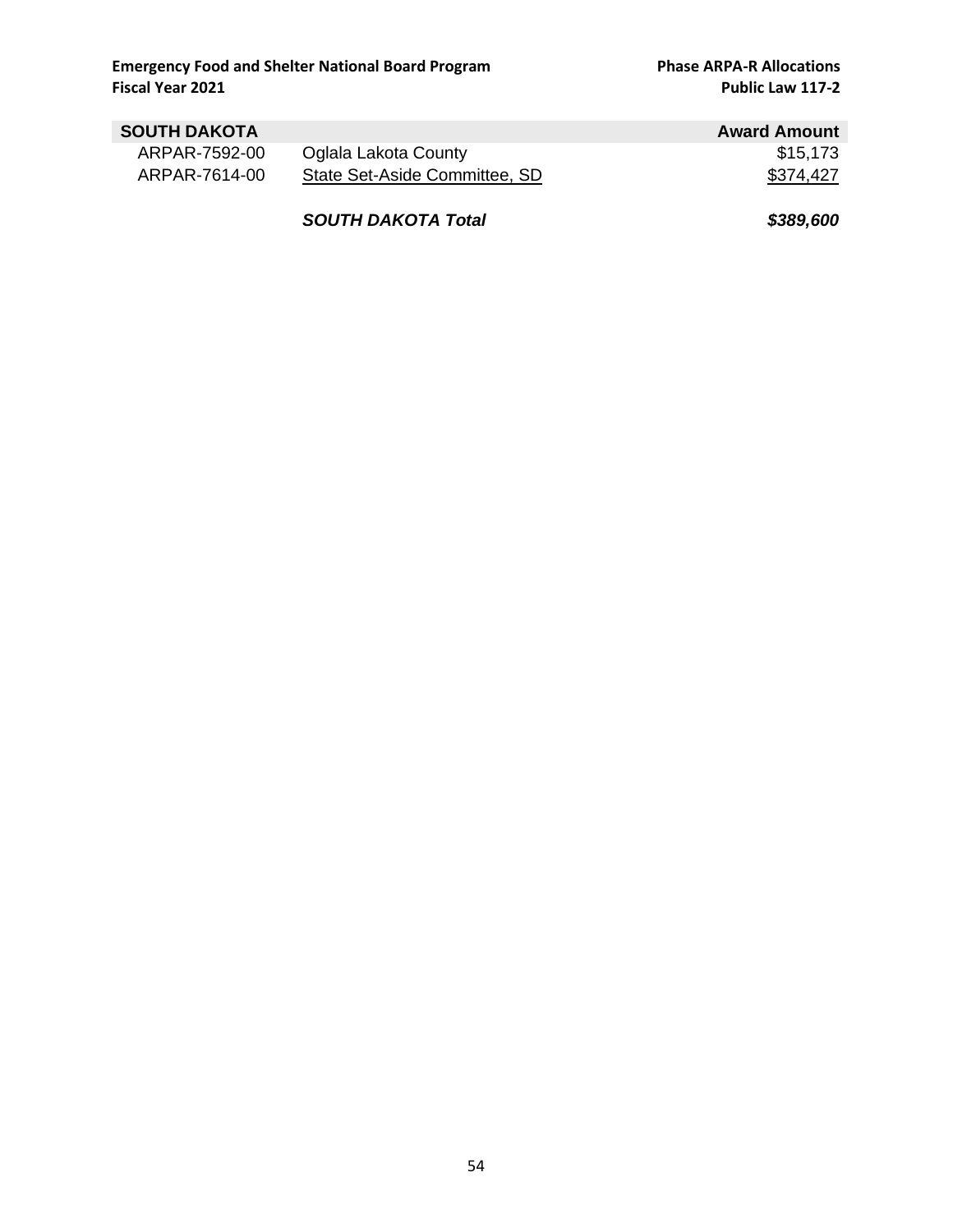| <b>TENNESSEE</b> |                          | <b>Award Amount</b> |
|------------------|--------------------------|---------------------|
| ARPAR-7616-00    | <b>Anderson County</b>   | \$67,274            |
| ARPAR-7618-00    | <b>Bedford County</b>    | \$43,692            |
| ARPAR-7620-00    | <b>Benton County</b>     | \$16,407            |
| ARPAR-7626-00    | <b>Bradley County</b>    | \$105,390           |
| ARPAR-7628-00    | <b>Campbell County</b>   | \$36,562            |
| ARPAR-7632-00    | <b>Carroll County</b>    | \$26,782            |
| ARPAR-7634-00    | <b>Carter County</b>     | \$52,055            |
| ARPAR-7638-00    | <b>Chester County</b>    | \$14,808            |
| ARPAR-7640-00    | <b>Claiborne County</b>  | \$28,107            |
| ARPAR-7644-00    | <b>Cocke County</b>      | \$39,487            |
| ARPAR-7646-00    | <b>Coffee County</b>     | \$49,953            |
| ARPAR-7652-00    | Davidson County          | \$766,662           |
| ARPAR-7658-00    | De Kalb County           | \$17,596            |
| ARPAR-7662-00    | <b>Dyer County</b>       | \$36,197            |
| ARPAR-7666-00    | <b>Fentress County</b>   | \$15,539            |
| ARPAR-7668-00    | <b>Franklin County</b>   | \$37,385            |
| ARPAR-7670-00    | <b>Gibson County</b>     | \$46,068            |
| ARPAR-7674-00    | <b>Grainger County</b>   | \$20,658            |
| ARPAR-7676-00    | <b>Greene County</b>     | \$63,161            |
| ARPAR-7678-00    | <b>Grundy County</b>     | \$13,757            |
| ARPAR-7680-00    | <b>Hamblen County</b>    | \$56,123            |
| ARPAR-7682-00    | <b>Hamilton County</b>   | \$369,323           |
| ARPAR-7688-00    | <b>Hardeman County</b>   | \$27,193            |
| ARPAR-7690-00    | <b>Hardin County</b>     | \$23,720            |
| ARPAR-7692-00    | <b>Hawkins County</b>    | \$51,781            |
| ARPAR-7694-00    | <b>Haywood County</b>    | \$22,120            |
| ARPAR-7696-00    | <b>Henderson County</b>  | \$25,731            |
| ARPAR-7698-00    | <b>Henry County</b>      | \$29,204            |
| ARPAR-7700-00    | <b>Hickman County</b>    | \$19,972            |
| ARPAR-7710-00    | Johnson County           | \$14,808            |
| ARPAR-7712-00    | <b>Knox County</b>       | \$404,194           |
| ARPAR-7718-00    | <b>Lauderdale County</b> | \$28,153            |
| ARPAR-7720-00    | <b>Lawrence County</b>   | \$41,727            |
| ARPAR-7724-00    | <b>Lincoln County</b>    | \$32,906            |
| ARPAR-7728-00    | <b>McMinn County</b>     | \$50,273            |
| ARPAR-7730-00    | <b>McNairy County</b>    | \$23,400            |
| ARPAR-7732-00    | <b>Macon County</b>      | \$21,526            |
| ARPAR-7734-00    | <b>Madison County</b>    | \$106,761           |
| ARPAR-7738-00    | <b>Marion County</b>     | \$27,102            |
| ARPAR-7742-00    | <b>Maury County</b>      | \$120,746           |
| ARPAR-7746-00    | Monroe County            | \$38,710            |
| ARPAR-7748-00    | <b>Montgomery County</b> | \$196,156           |
| ARPAR-7754-00    | Morgan County            | \$17,504            |
| ARPAR-7756-00    | <b>Obion County</b>      | \$29,844            |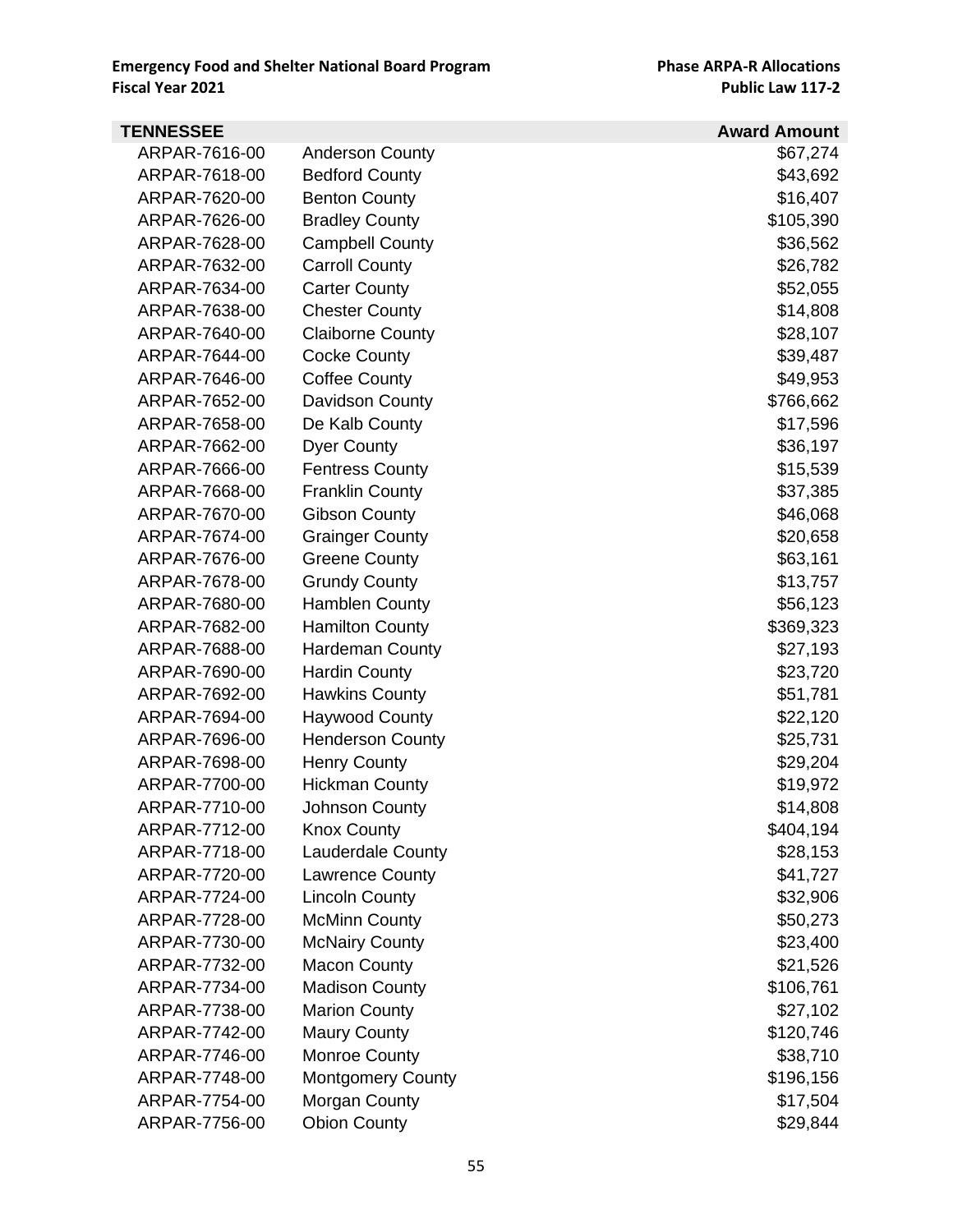| ARPAR-7758-00 | <b>Overton County</b>         | \$18,418    |
|---------------|-------------------------------|-------------|
| ARPAR-7764-00 | Polk County                   | \$15,173    |
| ARPAR-7766-00 | <b>Putnam County</b>          | \$67,777    |
| ARPAR-7768-00 | <b>Rhea County</b>            | \$34,186    |
| ARPAR-7770-00 | <b>Roane County</b>           | \$49,222    |
| ARPAR-7776-00 | <b>Scott County</b>           | \$20,520    |
| ARPAR-7782-00 | <b>Shelby County</b>          | \$1,376,061 |
| ARPAR-7790-00 | <b>Sullivan County</b>        | \$147,300   |
| ARPAR-7798-00 | Unicoi County                 | \$18,738    |
| ARPAR-7800-00 | <b>Union County</b>           | \$16,087    |
| ARPAR-7804-00 | <b>Warren County</b>          | \$39,259    |
| ARPAR-7806-00 | <b>Washington County</b>      | \$110,783   |
| ARPAR-7810-00 | <b>Weakley County</b>         | \$29,890    |
| ARPAR-7812-00 | <b>White County</b>           | \$23,445    |
| ARPAR-7818-00 | State Set-Aside Committee, TN | \$1,018,565 |

*TENNESSEE Total \$6,261,941*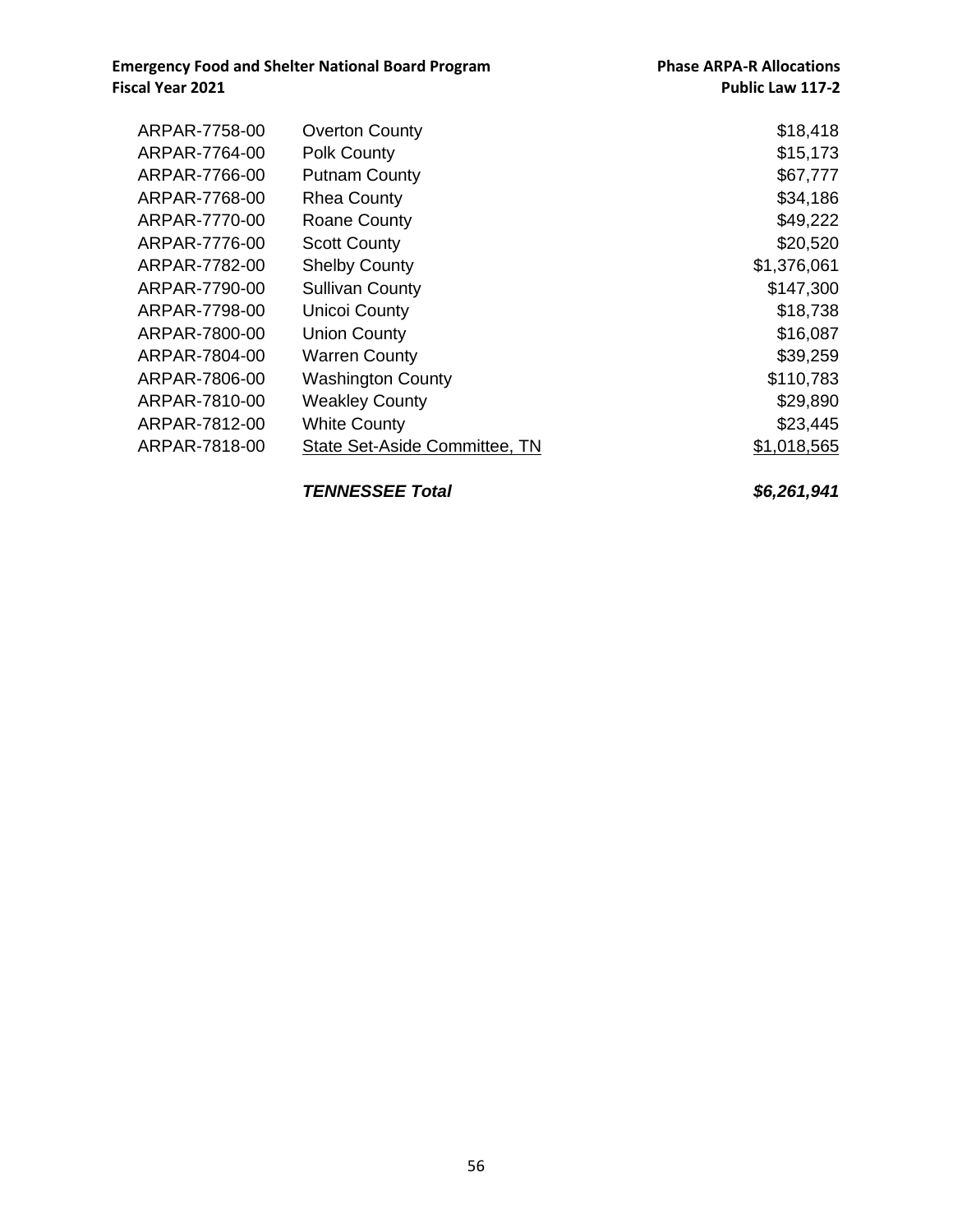| TEXAS         |                                        | <b>Award Amount</b> |
|---------------|----------------------------------------|---------------------|
| ARPAR-7820-00 | Abilene/Jones, Taylor Counties         | \$160,417           |
| ARPAR-7822-00 | Amarillo/Potter, Randall Counties      | \$243,047           |
| ARPAR-7824-00 | Austin/Travis, Williamson Counties     | \$2,177,458         |
| ARPAR-7826-00 | Dallas/Collin, Dallas, Denton Counties | \$6,134,440         |
| ARPAR-7828-00 | Houston/Ft Bend, Harris Counties       | \$8,401,429         |
| ARPAR-7830-00 | Longview/Gregg, Harrison Counties      | \$270,652           |
| ARPAR-7856-00 | <b>Anderson County</b>                 | \$55,666            |
| ARPAR-7858-00 | <b>Andrews County</b>                  | \$26,370            |
| ARPAR-7860-00 | Angelina County                        | \$113,160           |
| ARPAR-7862-00 | <b>Aransas County</b>                  | \$32,632            |
| ARPAR-7868-00 | <b>Atascosa County</b>                 | \$66,772            |
| ARPAR-7870-00 | <b>Austin County</b>                   | \$37,065            |
| ARPAR-7880-00 | <b>Bee County</b>                      | \$39,670            |
| ARPAR-7882-00 | <b>Bell County</b>                     | \$408,628           |
| ARPAR-7886-00 | <b>Bexar County</b>                    | \$2,482,432         |
| ARPAR-7896-00 | <b>Bowie County</b>                    | \$109,869           |
| ARPAR-7900-00 | <b>Brazoria County</b>                 | \$605,149           |
| ARPAR-7902-00 | <b>Brazos County</b>                   | \$242,864           |
| ARPAR-7912-00 | <b>Brown County</b>                    | \$39,030            |
| ARPAR-7918-00 | <b>Caldwell County</b>                 | \$47,759            |
| ARPAR-7920-00 | <b>Calhoun County</b>                  | \$29,478            |
| ARPAR-7922-00 | <b>Callahan County</b>                 | \$13,757            |
| ARPAR-7924-00 | <b>Cameron County</b>                  | \$690,156           |
| ARPAR-7930-00 | <b>Camp County</b>                     | \$15,036            |
| ARPAR-7934-00 | <b>Cass County</b>                     | \$40,904            |
| ARPAR-7938-00 | <b>Chambers County</b>                 | \$82,813            |
| ARPAR-7940-00 | <b>Cherokee County</b>                 | \$65,583            |
| ARPAR-7970-00 | <b>Cooke County</b>                    | \$48,308            |
| ARPAR-7972-00 | <b>Coryell County</b>                  | \$66,589            |
| ARPAR-8002-00 | Dawson County                          | \$15,905            |
| ARPAR-8004-00 | <b>Deaf Smith County</b>               | \$15,767            |
| ARPAR-8020-00 | Dimmit County                          | \$16,590            |
| ARPAR-8024-00 | <b>Duval County</b>                    | \$22,531            |
| ARPAR-8026-00 | <b>Eastland County</b>                 | \$20,978            |
| ARPAR-8028-00 | <b>Ector County</b>                    | \$335,549           |
| ARPAR-8034-00 | <b>Ellis County</b>                    | \$214,711           |
| ARPAR-8036-00 | El Paso County                         | \$1,117,293         |
| ARPAR-8040-00 | <b>Erath County</b>                    | \$45,246            |
| ARPAR-8042-00 | <b>Falls County</b>                    | \$16,956            |
| ARPAR-8044-00 | <b>Fannin County</b>                   | \$33,454            |
| ARPAR-8060-00 | <b>Freestone County</b>                | \$22,440            |
| ARPAR-8062-00 | <b>Frio County</b>                     | \$22,394            |
| ARPAR-8066-00 | <b>Galveston County</b>                | \$537,555           |
| ARPAR-8078-00 | <b>Gonzales County</b>                 | \$20,338            |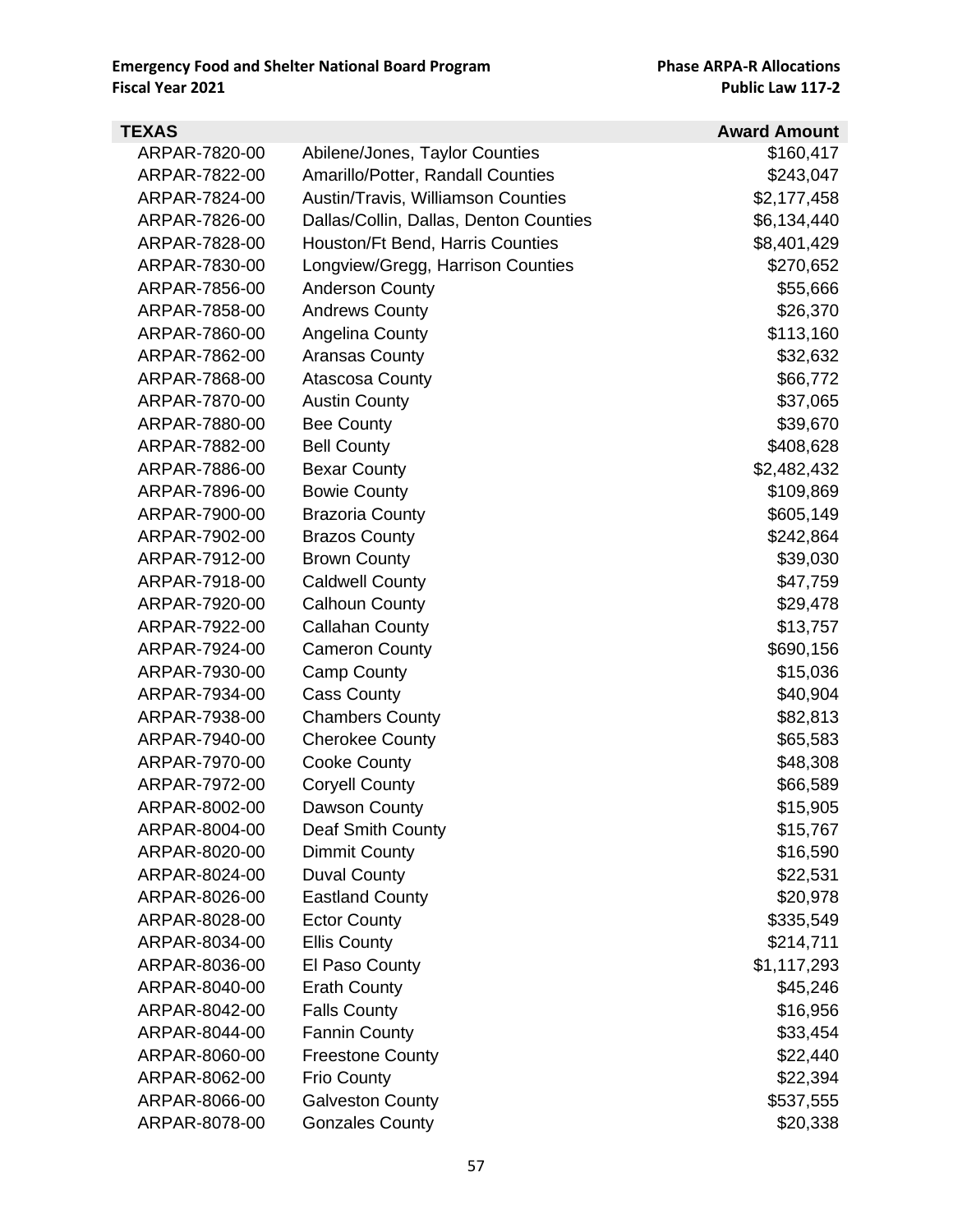| ARPAR-8080-00 | <b>Gray County</b>       | \$25,639    |
|---------------|--------------------------|-------------|
| ARPAR-8084-00 | <b>Grayson County</b>    | \$145,380   |
| ARPAR-8090-00 | <b>Grimes County</b>     | \$36,379    |
| ARPAR-8092-00 | <b>Guadalupe County</b>  | \$177,738   |
| ARPAR-8094-00 | <b>Hale County</b>       | \$35,785    |
| ARPAR-8104-00 | <b>Hardin County</b>     | \$95,062    |
| ARPAR-8122-00 | <b>Hays County</b>       | \$256,575   |
| ARPAR-8126-00 | <b>Henderson County</b>  | \$96,021    |
| ARPAR-8128-00 | <b>Hidalgo County</b>    | \$1,655,762 |
| ARPAR-8132-00 | <b>Hill County</b>       | \$41,270    |
| ARPAR-8134-00 | <b>Hockley County</b>    | \$31,809    |
| ARPAR-8136-00 | <b>Hood County</b>       | \$72,256    |
| ARPAR-8138-00 | <b>Hopkins County</b>    | \$37,705    |
| ARPAR-8140-00 | <b>Houston County</b>    | \$25,228    |
| ARPAR-8142-00 | <b>Howard County</b>     | \$42,686    |
| ARPAR-8146-00 | <b>Hunt County</b>       | \$112,794   |
| ARPAR-8148-00 | <b>Hutchinson County</b> | \$25,319    |
| ARPAR-8158-00 | Jasper County            | \$60,693    |
| ARPAR-8162-00 | Jefferson County         | \$498,296   |
| ARPAR-8170-00 | Jim Wells County         | \$78,974    |
| ARPAR-8172-00 | Johnson County           | \$203,240   |
| ARPAR-8178-00 | <b>Karnes County</b>     | \$17,733    |
| ARPAR-8180-00 | Kaufman County           | \$169,054   |
| ARPAR-8196-00 | <b>Kleberg County</b>    | \$46,160    |
| ARPAR-8200-00 | <b>Lamar County</b>      | \$65,492    |
| ARPAR-8204-00 | <b>Lampasas County</b>   | \$21,617    |
| ARPAR-8212-00 | Leon County              | \$21,617    |
| ARPAR-8214-00 | <b>Liberty County</b>    | \$155,892   |
| ARPAR-8216-00 | <b>Limestone County</b>  | \$25,913    |
| ARPAR-8220-00 | Live Oak County          | \$16,499    |
| ARPAR-8226-00 | <b>Lubbock County</b>    | \$353,739   |
| ARPAR-8234-00 | <b>McLennan County</b>   | \$290,897   |
| ARPAR-8240-00 | <b>Madison County</b>    | \$14,351    |
| ARPAR-8242-00 | <b>Marion County</b>     | \$14,168    |
| ARPAR-8248-00 | Matagorda County         | \$67,320    |
| ARPAR-8250-00 | <b>Maverick County</b>   | \$149,768   |
| ARPAR-8252-00 | <b>Medina County</b>     | \$53,152    |
| ARPAR-8256-00 | <b>Midland County</b>    | \$284,133   |
| ARPAR-8260-00 | <b>Milam County</b>      | \$29,067    |
| ARPAR-8266-00 | <b>Montague County</b>   | \$23,263    |
| ARPAR-8268-00 | <b>Montgomery County</b> | \$825,619   |
| ARPAR-8270-00 | <b>Moore County</b>      | \$18,007    |
| ARPAR-8272-00 | <b>Morris County</b>     | \$23,948    |
| ARPAR-8276-00 | Nacogdoches County       | \$76,232    |
| ARPAR-8278-00 | <b>Navarro County</b>    | \$58,591    |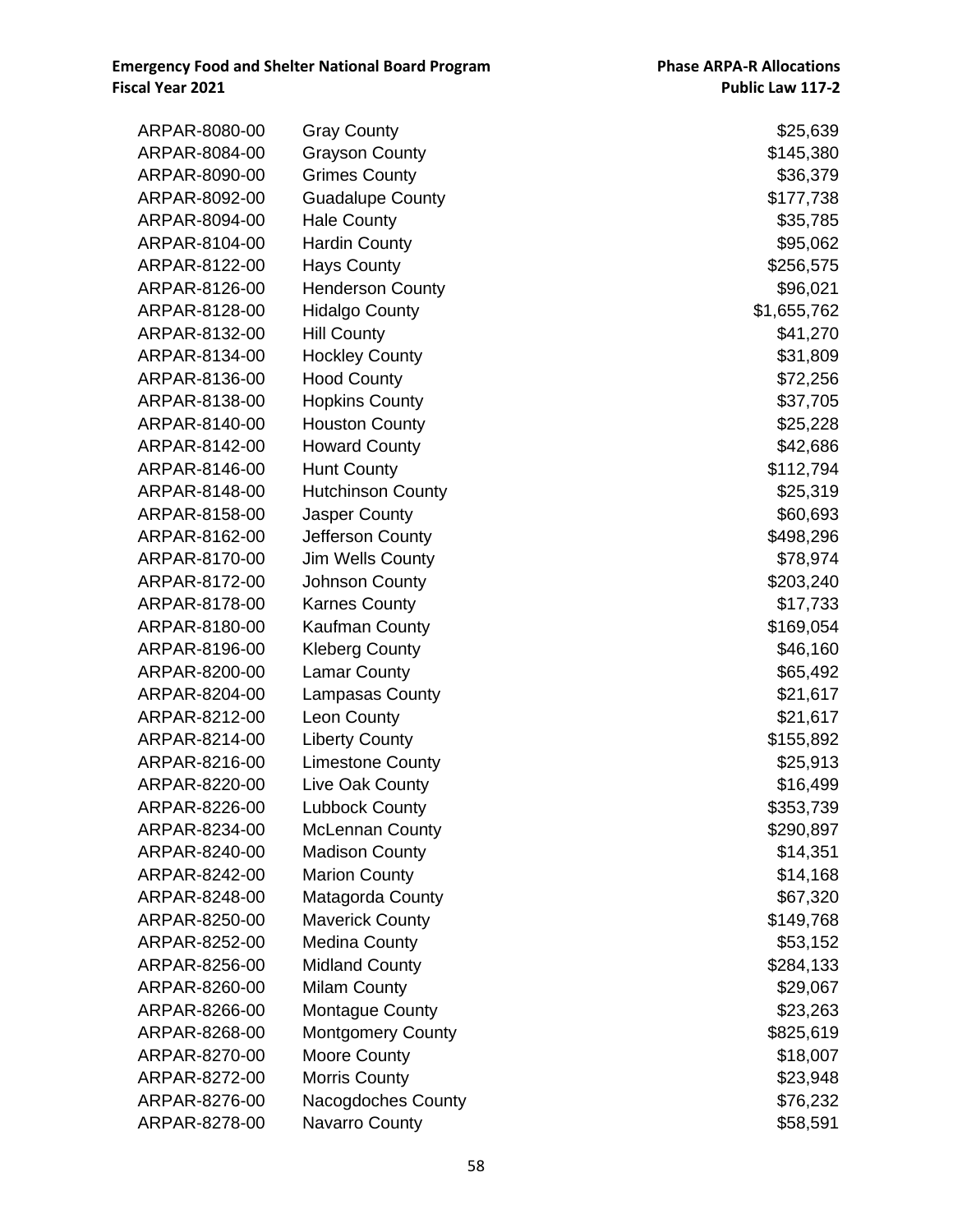| ARPAR-8280-00 | <b>Newton County</b>       | \$23,902    |
|---------------|----------------------------|-------------|
| ARPAR-8282-00 | <b>Nolan County</b>        | \$16,590    |
| ARPAR-8284-00 | <b>Nueces County</b>       | \$557,115   |
| ARPAR-8292-00 | <b>Orange County</b>       | \$152,921   |
| ARPAR-8294-00 | Palo Pinto County          | \$36,836    |
| ARPAR-8296-00 | Panola County              | \$32,129    |
| ARPAR-8302-00 | <b>Pecos County</b>        | \$21,937    |
| ARPAR-8304-00 | Polk County                | \$71,707    |
| ARPAR-8310-00 | <b>Presidio County</b>     | \$16,316    |
| ARPAR-8322-00 | <b>Red River County</b>    | \$15,219    |
| ARPAR-8324-00 | <b>Reeves County</b>       | \$25,091    |
| ARPAR-8330-00 | <b>Robertson County</b>    | \$19,698    |
| ARPAR-8332-00 | <b>Rockwall County</b>     | \$116,725   |
| ARPAR-8336-00 | <b>Rusk County</b>         | \$65,720    |
| ARPAR-8338-00 | Sabine County              | \$18,372    |
| ARPAR-8342-00 | San Jacinto County         | \$42,641    |
| ARPAR-8344-00 | <b>San Patricio County</b> | \$124,814   |
| ARPAR-8350-00 | <b>Scurry County</b>       | \$20,109    |
| ARPAR-8354-00 | <b>Shelby County</b>       | \$30,895    |
| ARPAR-8358-00 | <b>Smith County</b>        | \$277,324   |
| ARPAR-8364-00 | <b>Starr County</b>        | \$199,446   |
| ARPAR-8376-00 | <b>Tarrant County</b>      | \$2,857,559 |
| ARPAR-8398-00 | <b>Terry County</b>        | \$14,442    |
| ARPAR-8402-00 | <b>Titus County</b>        | \$35,465    |
| ARPAR-8412-00 | <b>Trinity County</b>      | \$19,012    |
| ARPAR-8414-00 | <b>Tyler County</b>        | \$30,666    |
| ARPAR-8416-00 | <b>Upshur County</b>       | \$53,838    |
| ARPAR-8420-00 | <b>Uvalde County</b>       | \$30,712    |
| ARPAR-8422-00 | Val Verde County           | \$64,304    |
| ARPAR-8424-00 | Van Zandt County           | \$61,973    |
| ARPAR-8426-00 | <b>Victoria County</b>     | \$128,744   |
| ARPAR-8430-00 | <b>Walker County</b>       | \$74,313    |
| ARPAR-8432-00 | <b>Waller County</b>       | \$76,780    |
| ARPAR-8434-00 | <b>Ward County</b>         | \$21,115    |
| ARPAR-8436-00 | <b>Washington County</b>   | \$39,259    |
| ARPAR-8438-00 | <b>Webb County</b>         | \$362,833   |
| ARPAR-8442-00 | <b>Wharton County</b>      | \$59,413    |
| ARPAR-8446-00 | <b>Wichita County</b>      | \$144,603   |
| ARPAR-8450-00 | <b>Wilbarger County</b>    | \$15,859    |
| ARPAR-8452-00 | <b>Willacy County</b>      | \$35,328    |
| ARPAR-8460-00 | <b>Winkler County</b>      | \$14,351    |
| ARPAR-8464-00 | <b>Wood County</b>         | \$49,039    |
| ARPAR-8470-00 | Zapata County              | \$26,553    |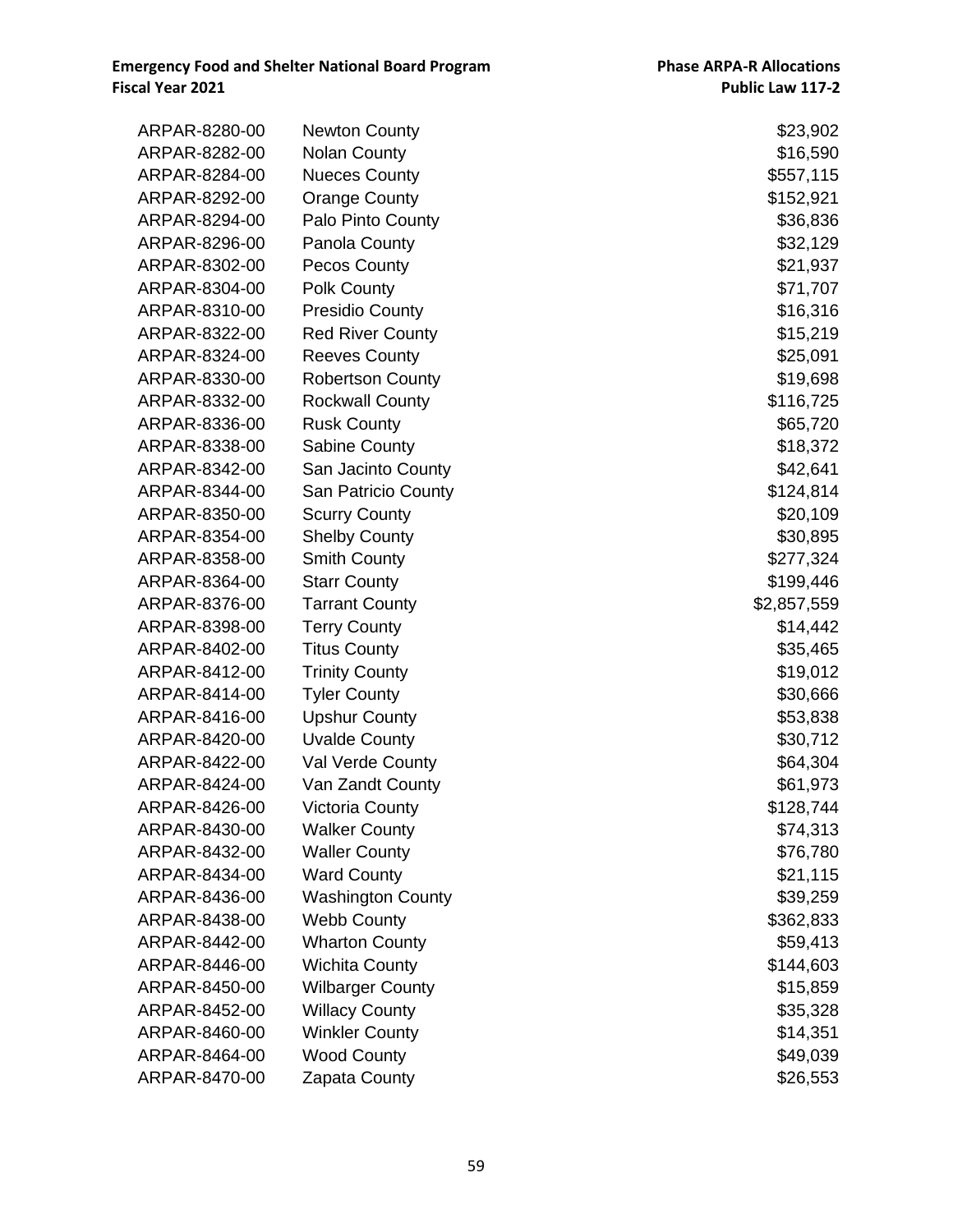| ARPAR-8472-00 | Zavala County                 | \$20,475  |
|---------------|-------------------------------|-----------|
| ARPAR-8474-00 | State Set-Aside Committee, TX | \$959,603 |

*TEXAS Total \$38,863,429*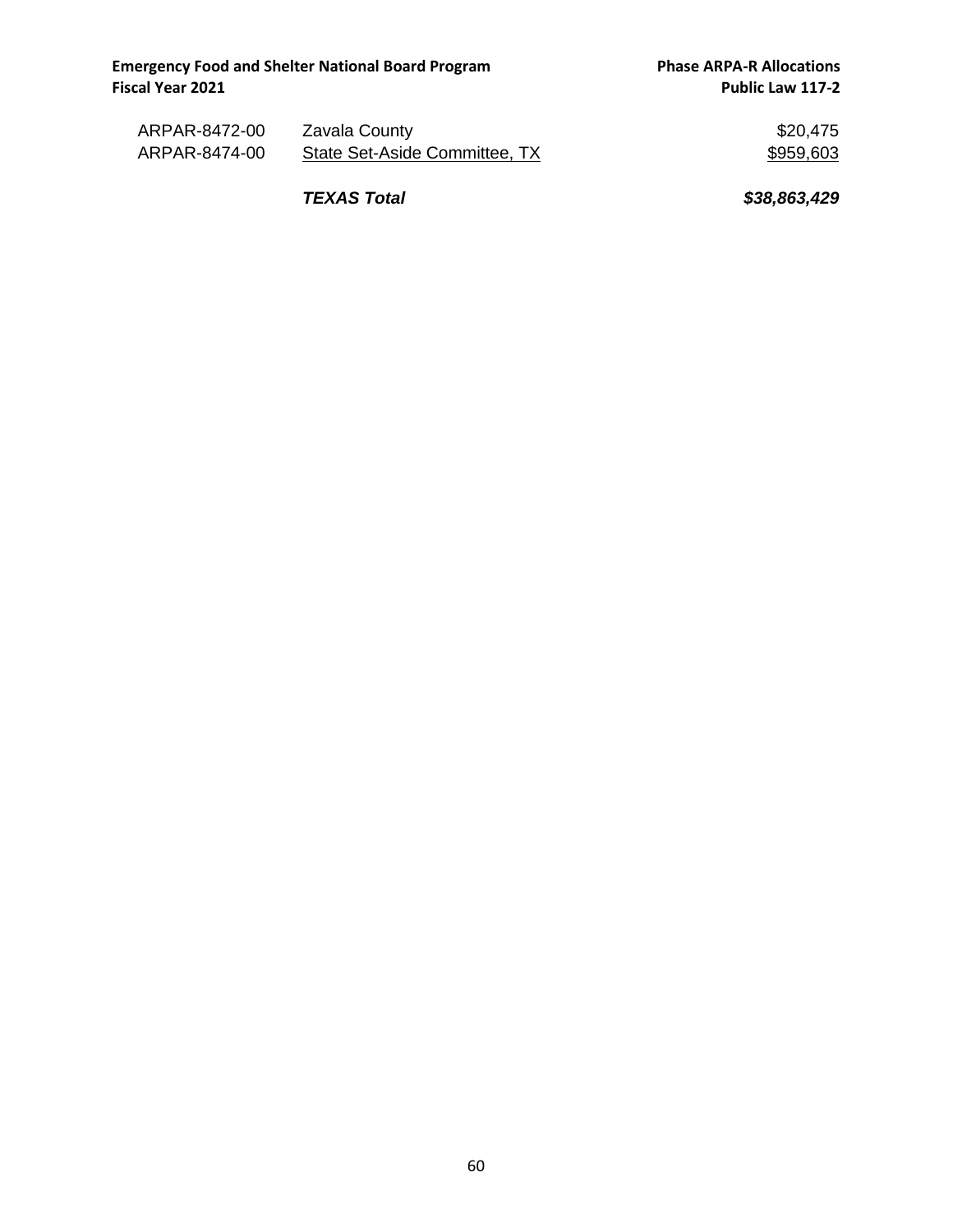| <b>UTAH</b>   |                               | <b>Award Amount</b> |
|---------------|-------------------------------|---------------------|
| ARPAR-8480-00 | <b>Cache County</b>           | \$57,540            |
| ARPAR-8496-00 | Iron County                   | \$31,443            |
| ARPAR-8510-00 | <b>Salt Lake County</b>       | \$791,067           |
| ARPAR-8516-00 | San Juan County               | \$15,173            |
| ARPAR-8528-00 | <b>Utah County</b>            | \$330,613           |
| ARPAR-8540-00 | <b>Weber County</b>           | \$164,118           |
| ARPAR-8544-00 | State Set-Aside Committee, UT | \$348,346           |
|               |                               |                     |

*UTAH Total \$1,738,300*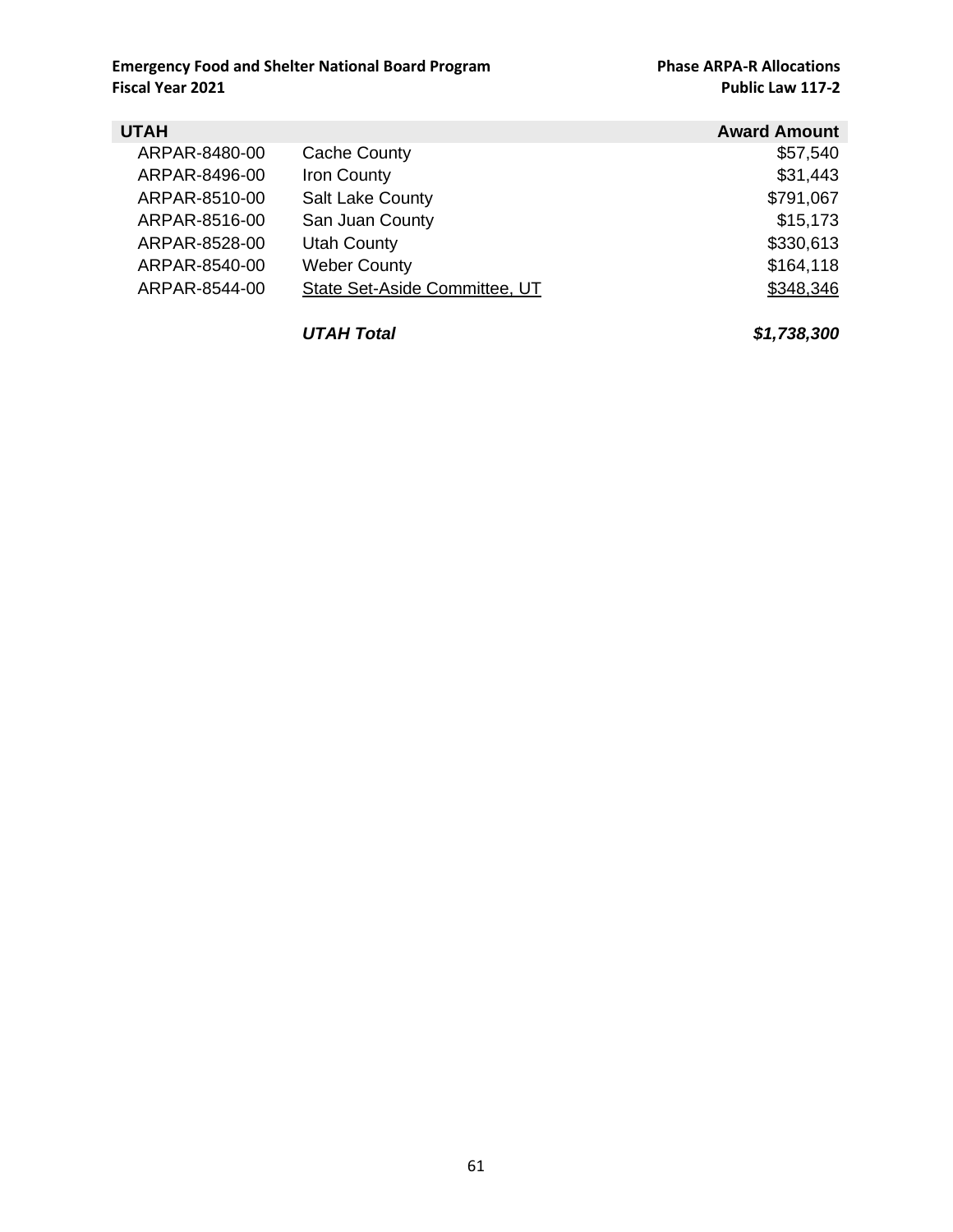| <b>VERMONT</b> |                               | <b>Award Amount</b> |
|----------------|-------------------------------|---------------------|
| ARPAR-8554-00  | <b>Chittenden County</b>      | \$96,935            |
| ARPAR-8576-00  | State Set-Aside Committee, VT | \$191,383           |
|                | <b>VERMONT Total</b>          | \$288,318           |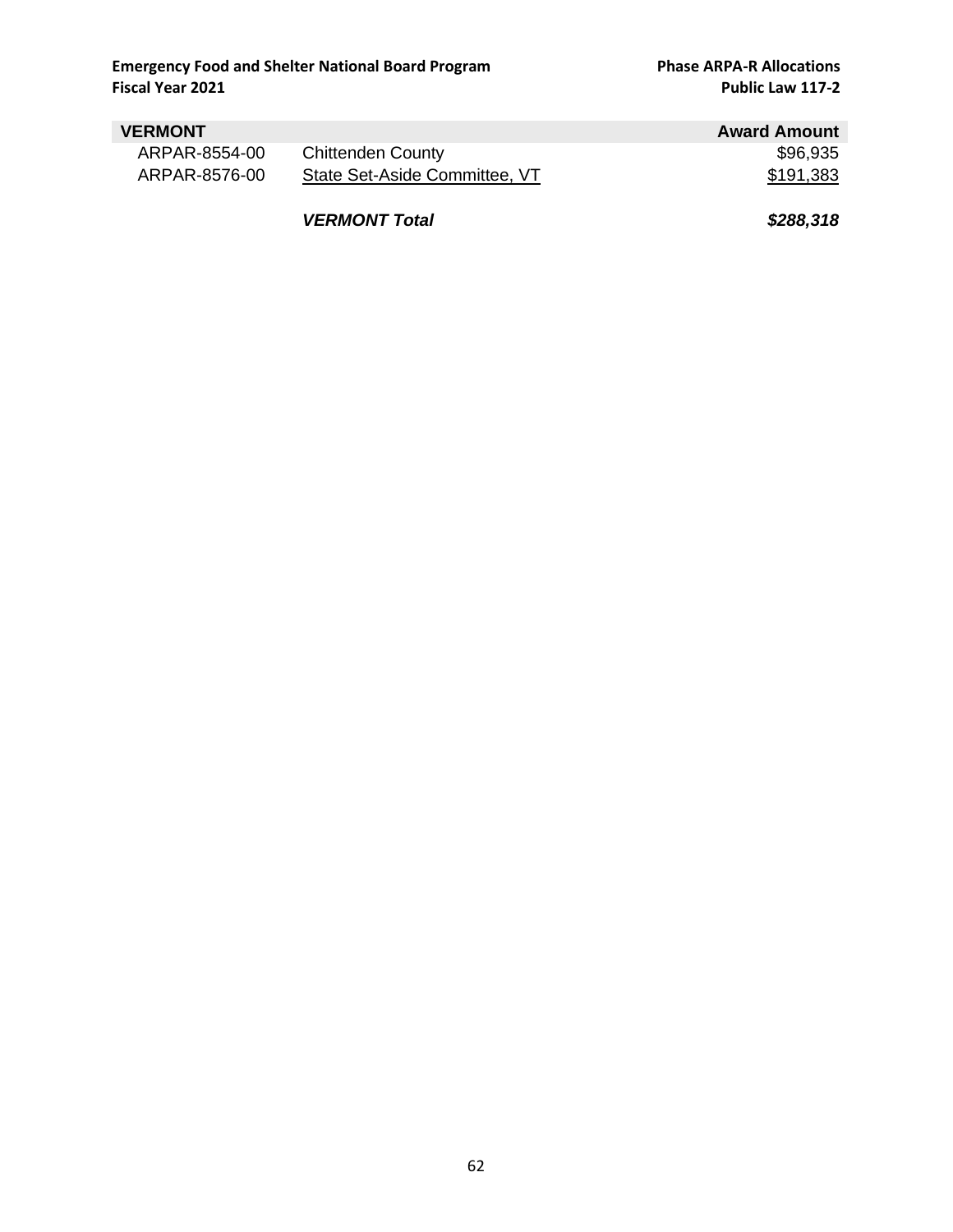| <b>VIRGINIA</b> |                               | <b>Award Amount</b> |
|-----------------|-------------------------------|---------------------|
| ARPAR-8584-00   | <b>Accomack County</b>        | \$33,180            |
| ARPAR-8608-00   | <b>Brunswick County</b>       | \$17,321            |
| ARPAR-8610-00   | <b>Buchanan County</b>        | \$20,795            |
| ARPAR-8612-00   | <b>Buckingham County</b>      | \$16,270            |
| ARPAR-8618-00   | <b>Carroll County</b>         | \$26,233            |
| ARPAR-8664-00   | <b>Halifax County</b>         | \$34,825            |
| ARPAR-8670-00   | <b>Henry County</b>           | \$54,980            |
| ARPAR-8686-00   | Lee County                    | \$16,270            |
| ARPAR-8698-00   | Mecklenburg County            | \$28,793            |
| ARPAR-8702-00   | <b>Montgomery County</b>      | \$72,256            |
| ARPAR-8708-00   | <b>Northampton County</b>     | \$14,351            |
| ARPAR-8718-00   | <b>Patrick County</b>         | \$15,630            |
| ARPAR-8724-00   | <b>Prince Edward County</b>   | \$23,537            |
| ARPAR-8742-00   | <b>Russell County</b>         | \$23,354            |
| ARPAR-8744-00   | <b>Scott County</b>           | \$14,853            |
| ARPAR-8748-00   | <b>Smyth County</b>           | \$27,102            |
| ARPAR-8760-00   | <b>Tazewell County</b>        | \$38,116            |
| ARPAR-8768-00   | <b>Wise County</b>            | \$33,180            |
| ARPAR-8778-00   | <b>Bristol City</b>           | \$16,819            |
| ARPAR-8782-00   | <b>Charlottesville City</b>   | \$45,428            |
| ARPAR-8792-00   | Danville City                 | \$59,870            |
| ARPAR-8806-00   | <b>Hampton City</b>           | \$176,595           |
| ARPAR-8808-00   | Harrisonburg City             | \$47,668            |
| ARPAR-8810-00   | <b>Hopewell City</b>          | \$34,506            |
| ARPAR-8814-00   | Lynchburg City                | \$87,155            |
| ARPAR-8820-00   | <b>Martinsville City</b>      | \$20,612            |
| ARPAR-8822-00   | <b>Newport News City</b>      | \$240,944           |
| ARPAR-8824-00   | Norfolk City                  | \$308,630           |
| ARPAR-8828-00   | <b>Petersburg City</b>        | \$65,126            |
| ARPAR-8832-00   | Portsmouth City               | \$144,558           |
| ARPAR-8834-00   | <b>Radford City</b>           | \$17,276            |
| ARPAR-8836-00   | <b>Richmond City</b>          | \$318,228           |
| ARPAR-8838-00   | <b>Roanoke City</b>           | \$115,262           |
| ARPAR-8844-00   | <b>Staunton City</b>          | \$22,211            |
| ARPAR-8850-00   | <b>Waynesboro City</b>        | \$20,932            |
| ARPAR-8852-00   | <b>Williamsburg City</b>      | \$15,905            |
| ARPAR-8856-00   | State Set-Aside Committee, VA | \$3,677,670         |
|                 | <b>VIRGINIA Total</b>         | \$5,946,441         |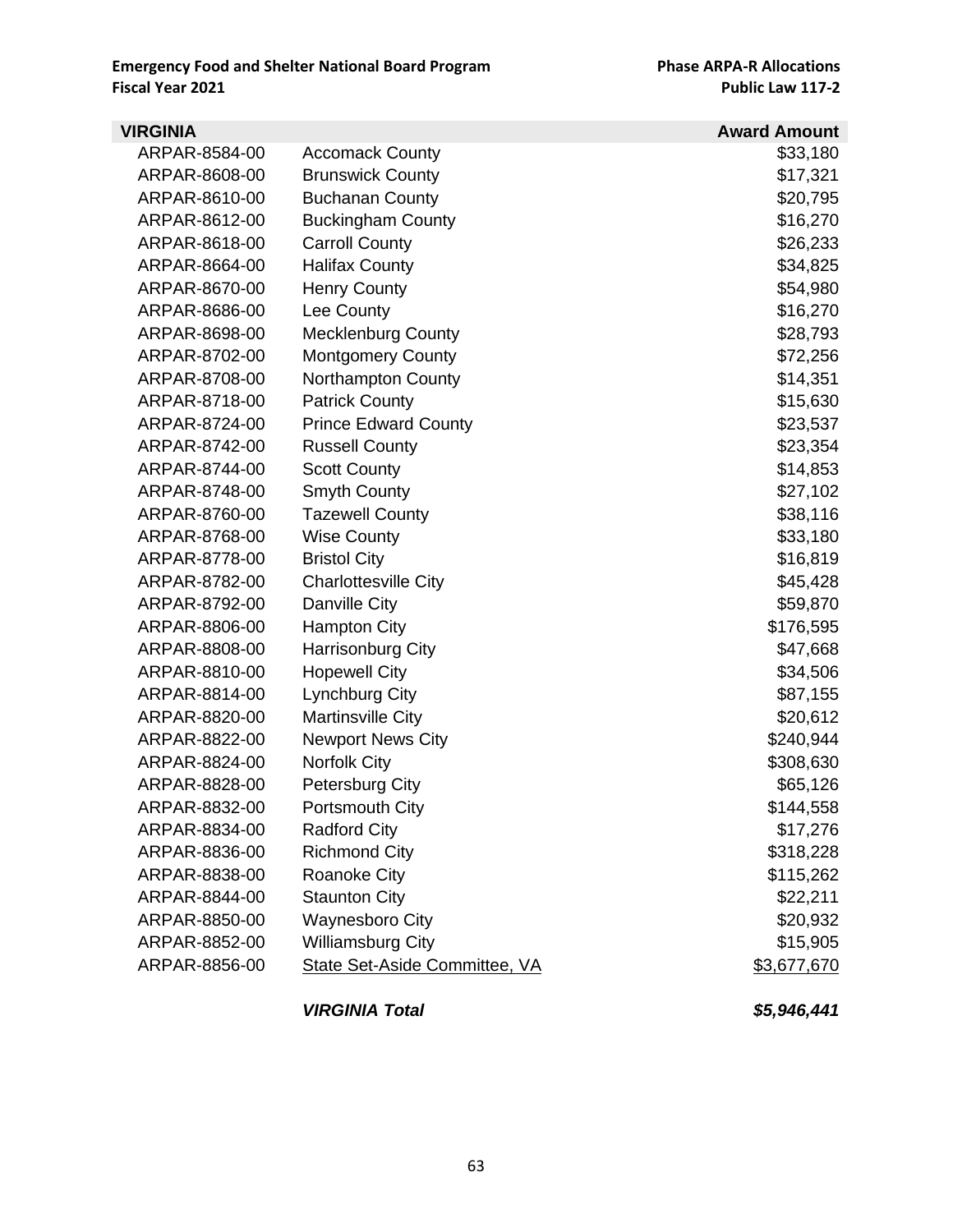| <b>WASHINGTON</b> |                               | <b>Award Amount</b> |
|-------------------|-------------------------------|---------------------|
| ARPAR-8858-00     | <b>Adams County</b>           | \$21,983            |
| ARPAR-8860-00     | <b>Asotin County</b>          | \$16,362            |
| ARPAR-8862-00     | <b>Benton County</b>          | \$244,464           |
| ARPAR-8866-00     | <b>Clallam County</b>         | \$80,482            |
| ARPAR-8872-00     | <b>Cowlitz County</b>         | \$129,887           |
| ARPAR-8878-00     | <b>Franklin County</b>        | \$119,604           |
| ARPAR-8882-00     | <b>Grant County</b>           | \$130,481           |
| ARPAR-8884-00     | <b>Grays Harbor County</b>    | \$94,924            |
| ARPAR-8888-00     | Jefferson County              | \$33,546            |
| ARPAR-8890-00     | <b>King County</b>            | \$2,939,687         |
| ARPAR-8896-00     | <b>Kitsap County</b>          | \$273,896           |
| ARPAR-8898-00     | <b>Kittitas County</b>        | \$57,220            |
| ARPAR-8900-00     | <b>Klickitat County</b>       | \$25,456            |
| ARPAR-8902-00     | Lewis County                  | \$91,085            |
| ARPAR-8906-00     | <b>Mason County</b>           | \$72,896            |
| ARPAR-8908-00     | Okanogan County               | \$53,883            |
| ARPAR-8910-00     | <b>Pacific County</b>         | \$28,290            |
| ARPAR-8912-00     | <b>Pend Oreille County</b>    | \$16,270            |
| ARPAR-8914-00     | <b>Pierce County</b>          | \$1,143,206         |
| ARPAR-8920-00     | <b>Skagit County</b>          | \$164,484           |
| ARPAR-8922-00     | Skamania County               | \$14,945            |
| ARPAR-8924-00     | <b>Snohomish County</b>       | \$1,171,816         |
| ARPAR-8928-00     | <b>Spokane County</b>         | \$592,352           |
| ARPAR-8932-00     | <b>Stevens County</b>         | \$52,147            |
| ARPAR-8934-00     | <b>Thurston County</b>        | \$317,131           |
| ARPAR-8938-00     | <b>Walla Walla County</b>     | \$61,653            |
| ARPAR-8940-00     | <b>Whatcom County</b>         | \$287,835           |
| ARPAR-8942-00     | <b>Whitman County</b>         | \$41,727            |
| ARPAR-8944-00     | <b>Yakima County</b>          | \$381,937           |
| ARPAR-8948-00     | State Set-Aside Committee, WA | \$518,657           |
|                   | <b>WASHINGTON Total</b>       | \$9,178,306         |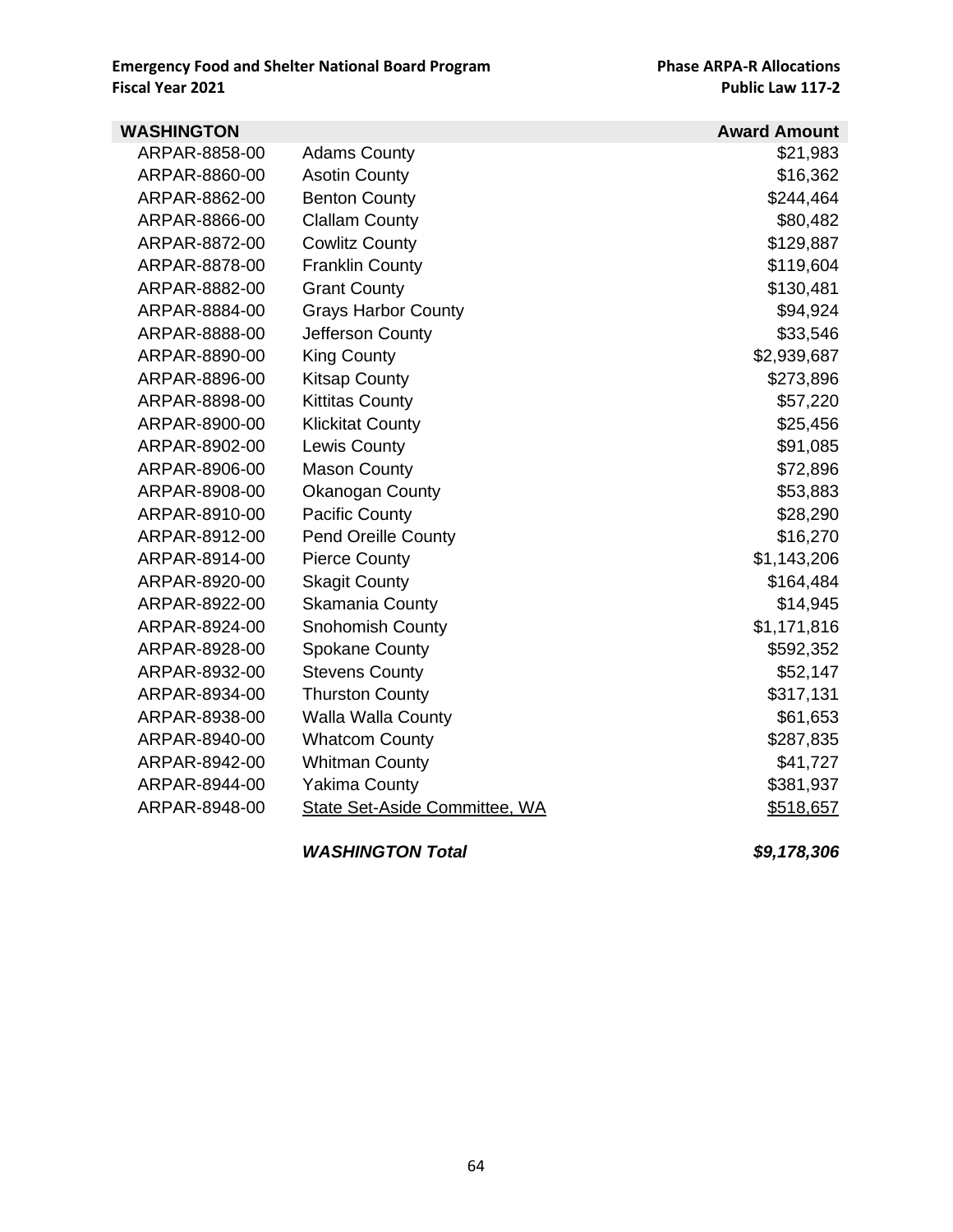| <b>WEST VIRGINIA</b> |                                   | <b>Award Amount</b> |
|----------------------|-----------------------------------|---------------------|
| ARPAR-8950-00        | Huntington/Cabell, Wayne Counties | \$125,728           |
| ARPAR-8954-00        | <b>Barbour County</b>             | \$17,504            |
| ARPAR-8958-00        | <b>Boone County</b>               | \$20,612            |
| ARPAR-8960-00        | <b>Braxton County</b>             | \$15,813            |
| ARPAR-8962-00        | <b>Brooke County</b>              | \$27,924            |
| ARPAR-8974-00        | <b>Fayette County</b>             | \$45,977            |
| ARPAR-8980-00        | <b>Greenbrier County</b>          | \$32,632            |
| ARPAR-8982-00        | <b>Hampshire County</b>           | \$17,321            |
| ARPAR-8984-00        | <b>Hancock County</b>             | \$37,385            |
| ARPAR-8994-00        | Kanawha County                    | \$197,024           |
| ARPAR-8998-00        | Lewis County                      | \$19,926            |
| ARPAR-9000-00        | <b>Lincoln County</b>             | \$21,480            |
| ARPAR-9002-00        | Logan County                      | \$34,094            |
| ARPAR-9004-00        | <b>McDowell County</b>            | \$16,636            |
| ARPAR-9008-00        | <b>Marshall County</b>            | \$38,527            |
| ARPAR-9010-00        | <b>Mason County</b>               | \$25,731            |
| ARPAR-9012-00        | <b>Mercer County</b>              | \$57,448            |
| ARPAR-9014-00        | <b>Mineral County</b>             | \$26,370            |
| ARPAR-9016-00        | Mingo County                      | \$25,731            |
| ARPAR-9018-00        | Monongalia County                 | \$97,804            |
| ARPAR-9024-00        | Nicholas County                   | \$25,136            |
| ARPAR-9026-00        | <b>Ohio County</b>                | \$47,805            |
| ARPAR-9038-00        | <b>Raleigh County</b>             | \$73,033            |
| ARPAR-9040-00        | <b>Randolph County</b>            | \$31,124            |
| ARPAR-9044-00        | Roane County                      | \$19,698            |
| ARPAR-9048-00        | <b>Taylor County</b>              | \$16,407            |
| ARPAR-9054-00        | <b>Upshur County</b>              | \$27,284            |
| ARPAR-9062-00        | <b>Wetzel County</b>              | \$20,703            |
| ARPAR-9066-00        | <b>Wood County</b>                | \$89,120            |
| ARPAR-9068-00        | <b>Wyoming County</b>             | \$19,424            |
| ARPAR-9070-00        | State Set-Aside Committee, WV     | \$340,594           |
|                      | <b>WEST VIRGINIA Total</b>        | \$1,611,995         |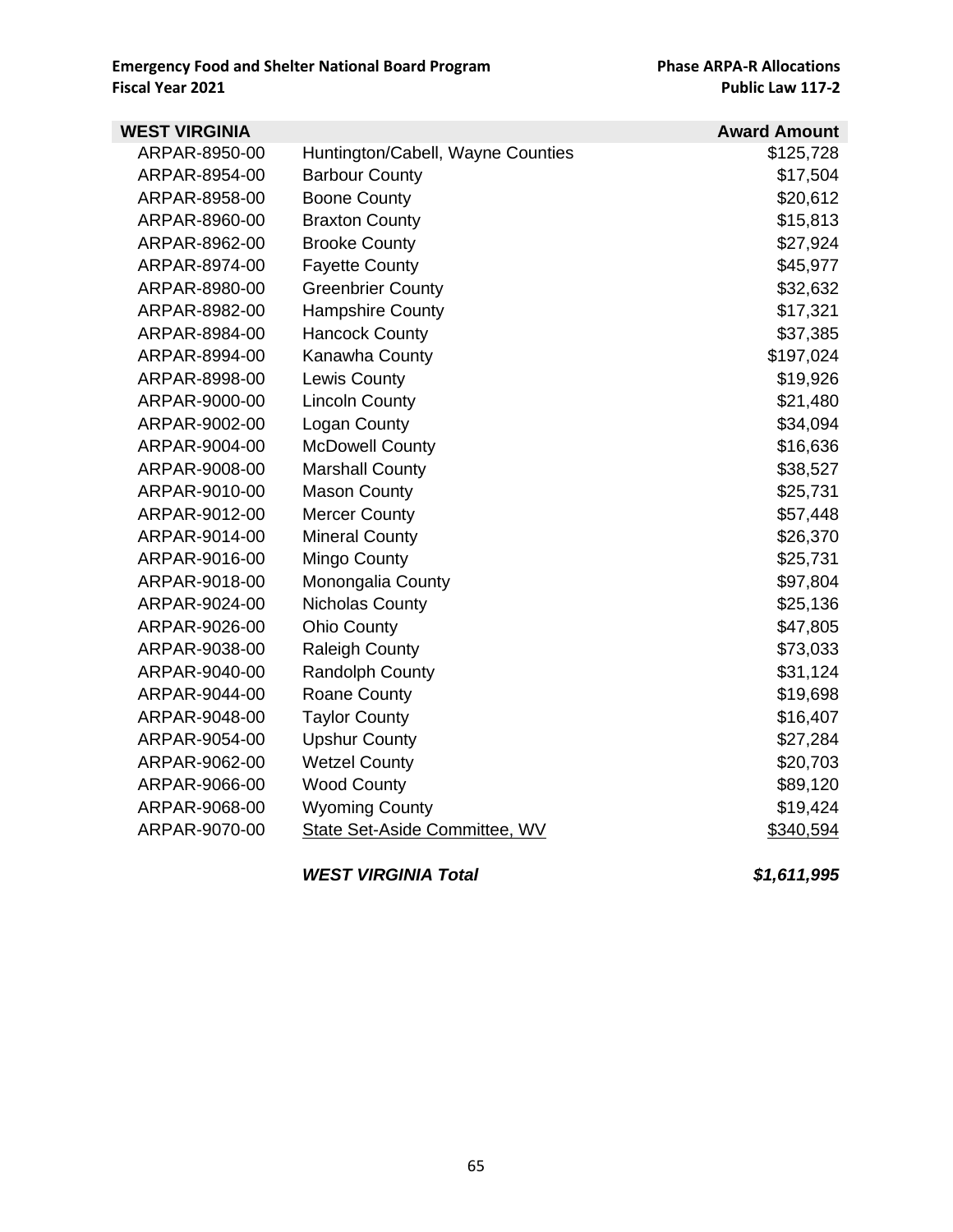| WISCONSIN     |                                          | <b>Award Amount</b> |
|---------------|------------------------------------------|---------------------|
| ARPAR-9072-00 | Eau Claire/Chippewa, Eau Claire Counties | \$149,722           |
| ARPAR-9096-00 | <b>Adams County</b>                      | \$22,531            |
| ARPAR-9102-00 | <b>Bayfield County</b>                   | \$20,063            |
| ARPAR-9104-00 | <b>Brown County</b>                      | \$220,972           |
| ARPAR-9126-00 | Dane County                              | \$428,325           |
| ARPAR-9134-00 | Douglas County                           | \$45,748            |
| ARPAR-9164-00 | Kenosha County                           | \$178,515           |
| ARPAR-9170-00 | La Crosse County                         | \$93,233            |
| ARPAR-9182-00 | <b>Marathon County</b>                   | \$101,186           |
| ARPAR-9190-00 | <b>Milwaukee County</b>                  | \$1,163,590         |
| ARPAR-9216-00 | <b>Portage County</b>                    | \$61,424            |
| ARPAR-9220-00 | <b>Racine County</b>                     | \$213,294           |
| ARPAR-9226-00 | <b>Rock County</b>                       | \$174,264           |
| ARPAR-9236-00 | <b>Sawyer County</b>                     | \$18,921            |
| ARPAR-9266-00 | Winnebago County                         | \$136,788           |
| ARPAR-9272-00 | State Set-Aside Committee, WI            | \$1,460,966         |

*WISCONSIN Total \$4,489,542*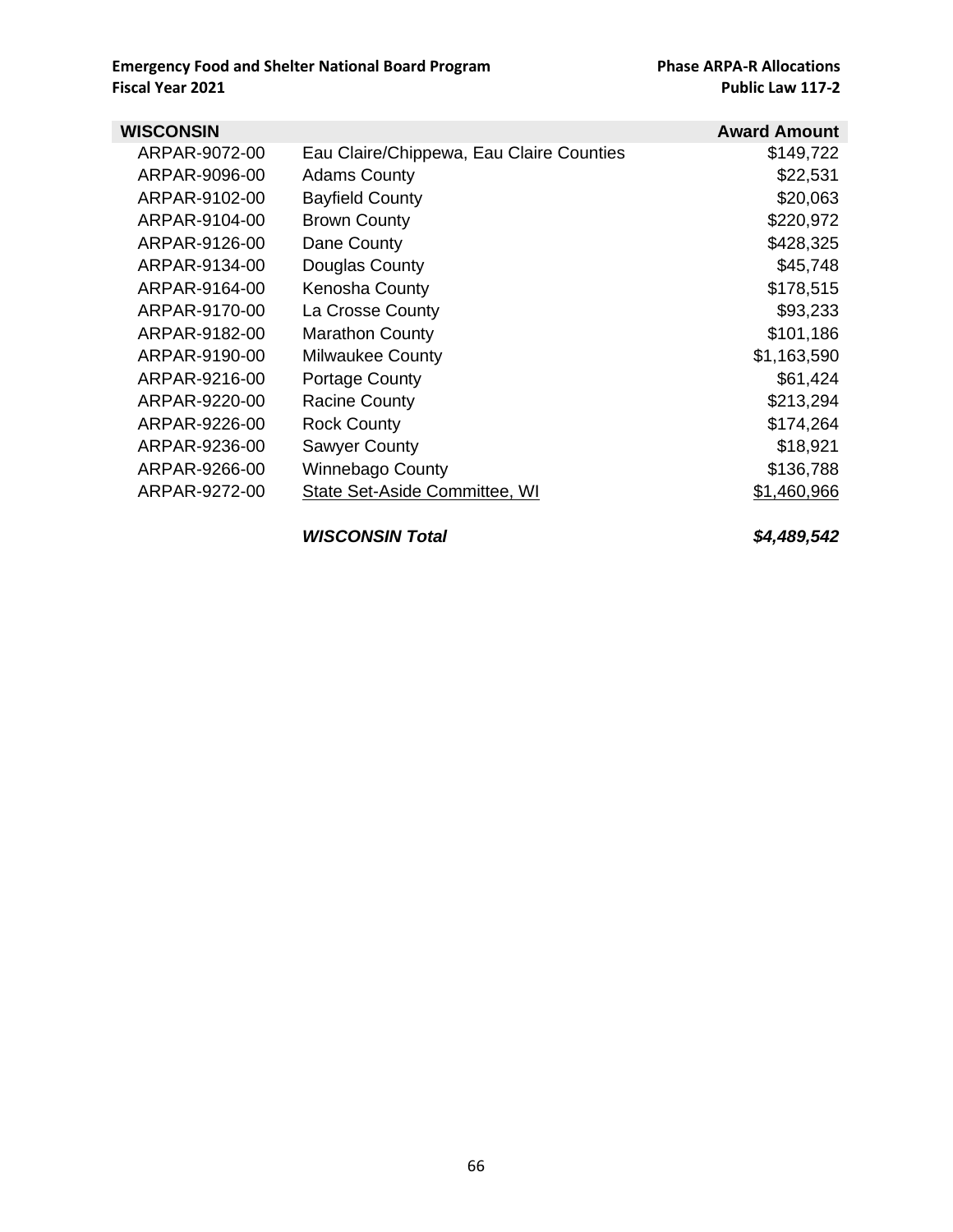| <b>WYOMING</b> |                               | <b>Award Amount</b> |
|----------------|-------------------------------|---------------------|
| ARPAR-9276-00  | <b>Albany County</b>          | \$32,723            |
| ARPAR-9280-00  | <b>Campbell County</b>        | \$56,443            |
| ARPAR-9302-00  | <b>Natrona County</b>         | \$115,856           |
| ARPAR-9316-00  | <b>Sweetwater County</b>      | \$53,518            |
| ARPAR-9326-00  | State Set-Aside Committee, WY | \$229,470           |
|                |                               |                     |

*WYOMING Total \$488,010*